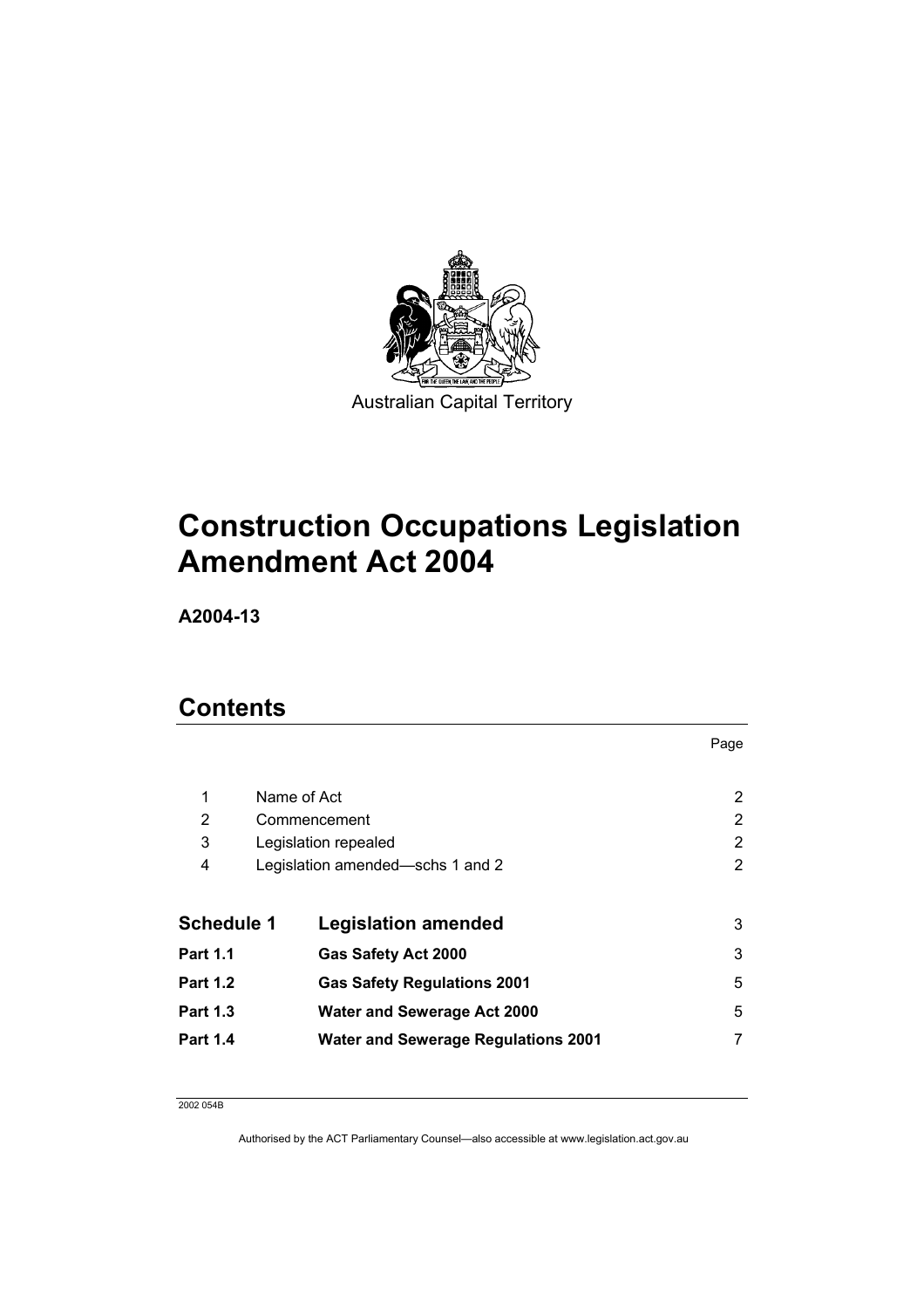#### Contents

|                   |                                                                                        | Page |
|-------------------|----------------------------------------------------------------------------------------|------|
| <b>Schedule 2</b> | <b>Consequential and technical amendments</b>                                          | 9    |
| <b>Part 2.1</b>   | <b>Administrative Decisions (Judicial Review) Act</b><br>1989                          | 9    |
| <b>Part 2.2</b>   | <b>Building and Construction Industry Training Levy</b><br><b>Act 1999</b>             | 10   |
| <b>Part 2.3</b>   | Civil Law (Sale of Residential Property) Act 2003                                      | 11   |
| <b>Part 2.4</b>   | Civil Law (Wrongs) Act 2002                                                            | 12   |
| <b>Part 2.5</b>   | <b>Common Boundaries Act 1981</b>                                                      | 13   |
| <b>Part 2.6</b>   | <b>Dangerous Goods Regulations 1978</b>                                                | 14   |
| <b>Part 2.7</b>   | <b>Discrimination Act 1991</b>                                                         | 14   |
| <b>Part 2.8</b>   | <b>Duties Act 1999</b>                                                                 | 15   |
| <b>Part 2.9</b>   | <b>Electricity Safety Act 1971</b>                                                     | 15   |
| <b>Part 2.10</b>  | <b>Environment Protection Act 1997</b>                                                 | 28   |
| <b>Part 2.11</b>  | <b>Environment Protection Regulations 1997</b>                                         | 28   |
| <b>Part 2.12</b>  | Fire Brigade Act 1957                                                                  | 28   |
| Part 2.13         | Food Act 2001                                                                          | 29   |
| Part 2.14         | Gas Safety Act 2000                                                                    | 30   |
| Part 2.15         | <b>Gas Safety Regulations 2001</b>                                                     | 34   |
| Part 2.16         | <b>Land (Planning and Environment) Act 1991</b>                                        | 36   |
| Part 2.17         | <b>Land (Planning and Environment) (Bushfire</b><br><b>Emergency) Regulations 2003</b> | 37   |
| <b>Part 2.18</b>  | Land (Planning and Environment) Regulations 1992                                       | 38   |
| Part 2.19         | <b>Leases (Commercial and Retail) Act 2001</b>                                         | 38   |
| <b>Part 2.20</b>  | <b>Legislation Act 2001</b>                                                            | 38   |
| <b>Part 2.21</b>  | Liquor Act 1975                                                                        | 39   |
| <b>Part 2.22</b>  | <b>Occupational Health and Safety Regulations 1991</b>                                 | 40   |
| <b>Part 2.23</b>  | <b>Public Health Regulations 2000</b>                                                  | 40   |
|                   |                                                                                        |      |

contents 2 Construction Occupations Legislation Amendment Act 2004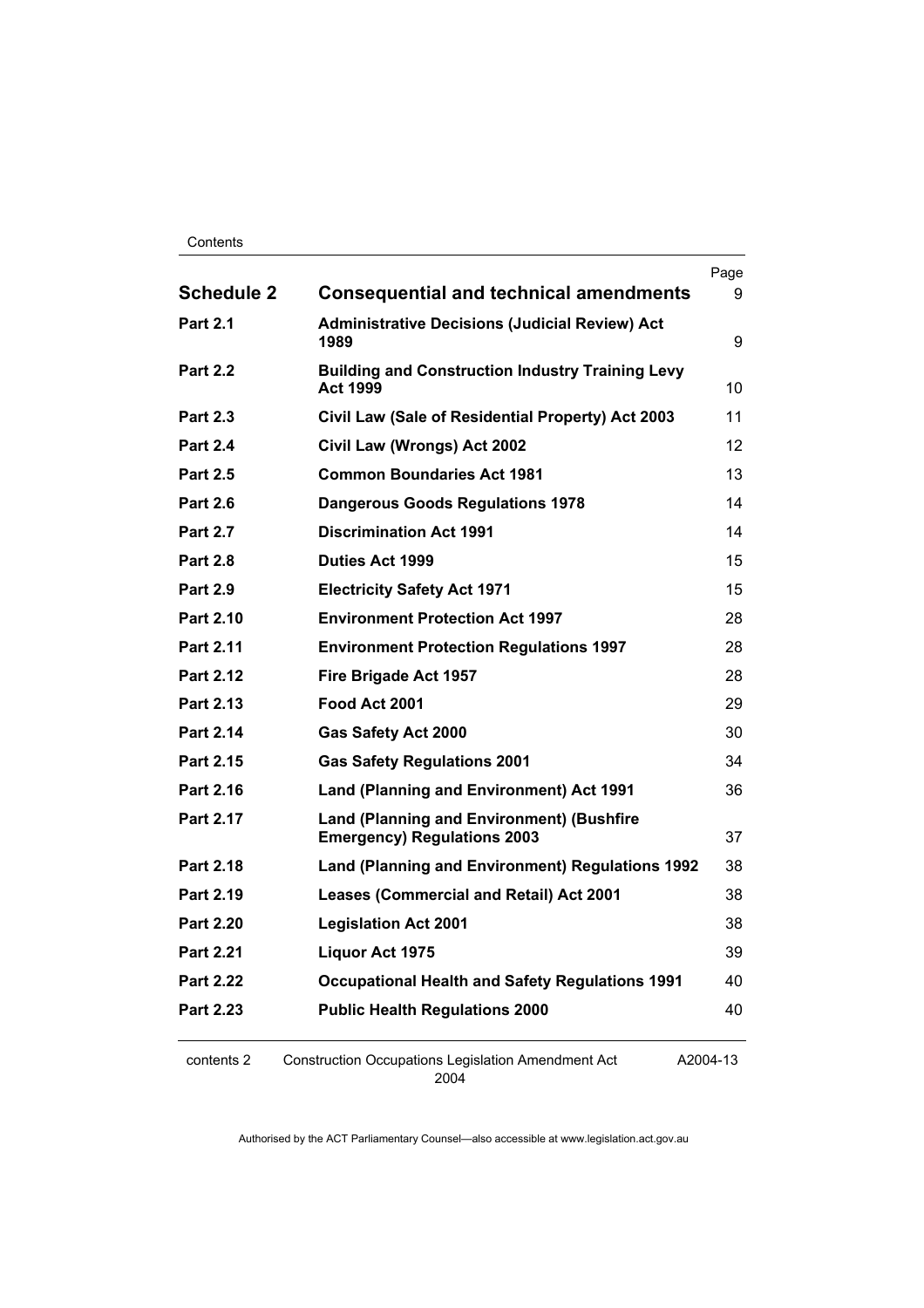Contents

|                   |                                                   | Page |
|-------------------|---------------------------------------------------|------|
| <b>Part 2.24</b>  | <b>Residential Tenancies Act 1997</b>             | 41   |
| <b>Part 2.25</b>  | <b>Scaffolding and Lifts Act 1912</b>             | 41   |
| <b>Part 2.26</b>  | Utility Networks (Public Safety) Regulations 2001 | 41   |
| <b>Part 2.27</b>  | <b>Water and Sewerage Act 2000</b>                | 42   |
| <b>Part 2.28</b>  | <b>Water and Sewerage Regulations 2001</b>        | 55   |
|                   |                                                   |      |
| <b>Schedule 3</b> | <b>New Electricity Safety Regulations</b>         | 61   |

A2004-13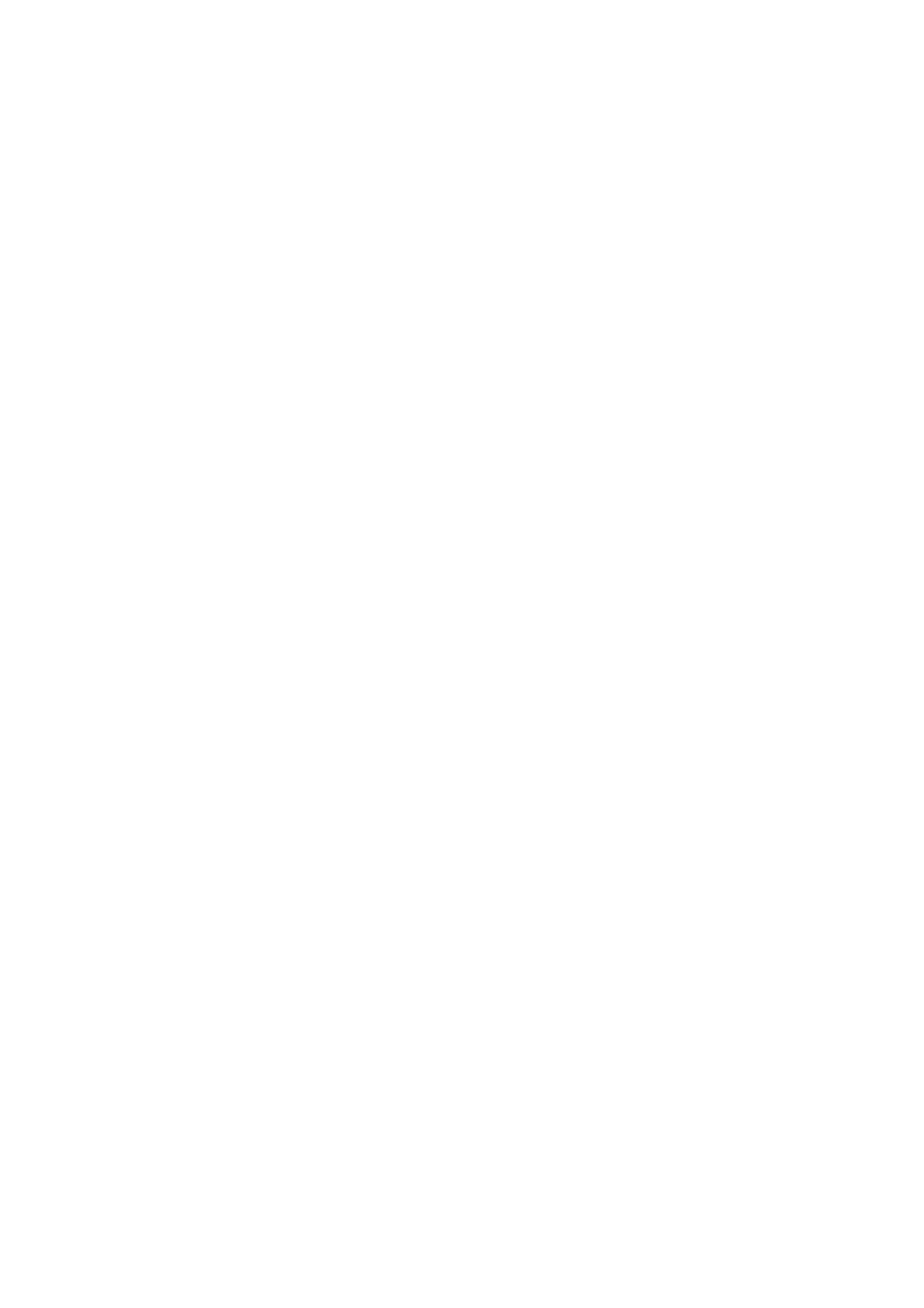

Australian Capital Territory

# **Construction Occupations Legislation Amendment Act 2004**

**A2004-13** 

An Act to amend the laws relating to construction occupations, and for other purposes

The Legislative Assembly for the Australian Capital Territory enacts as follows:

2002 054B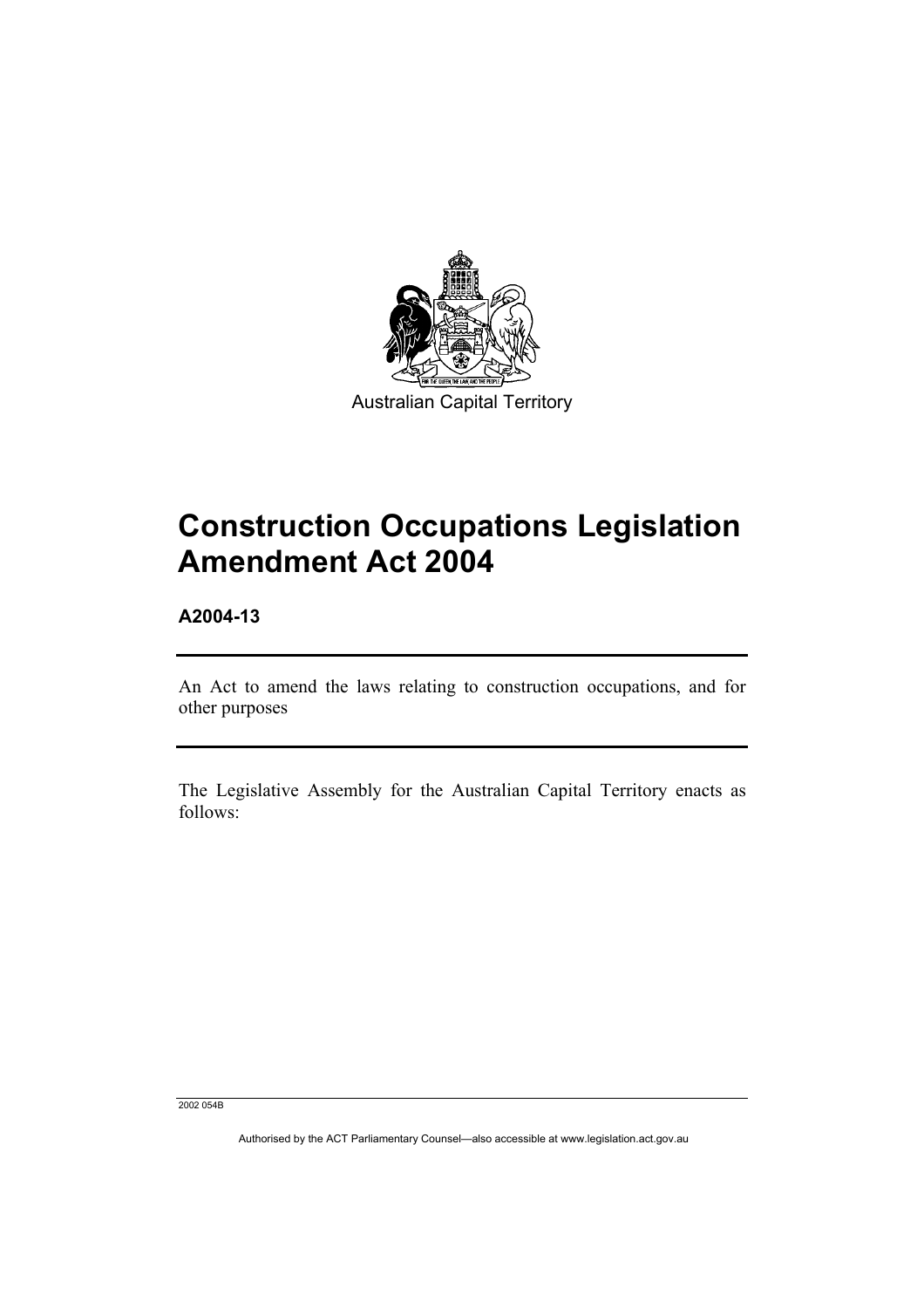## **1 Name of Act**

This Act is the *Construction Occupations Legislation Amendment Act 2004*.

## **2 Commencement**

This Act commences on the commencement of the *Construction Occupations (Licensing) Act 2004*, section 7.

*Note* The naming and commencement provisions automatically commence on the notification day (see Legislation Act, s 75 (1)).

## **3 Legislation repealed**

The following legislation is repealed:

- *Electricity Safety Regulations 1971* SL1971-10
- *Plumbers, Drainers and Gasfitters Board Act 1982* A1982-74.

### **4 Legislation amended—schs 1 and 2**

This Act amends the legislation mentioned in schedules 1 and 2.

A2004-13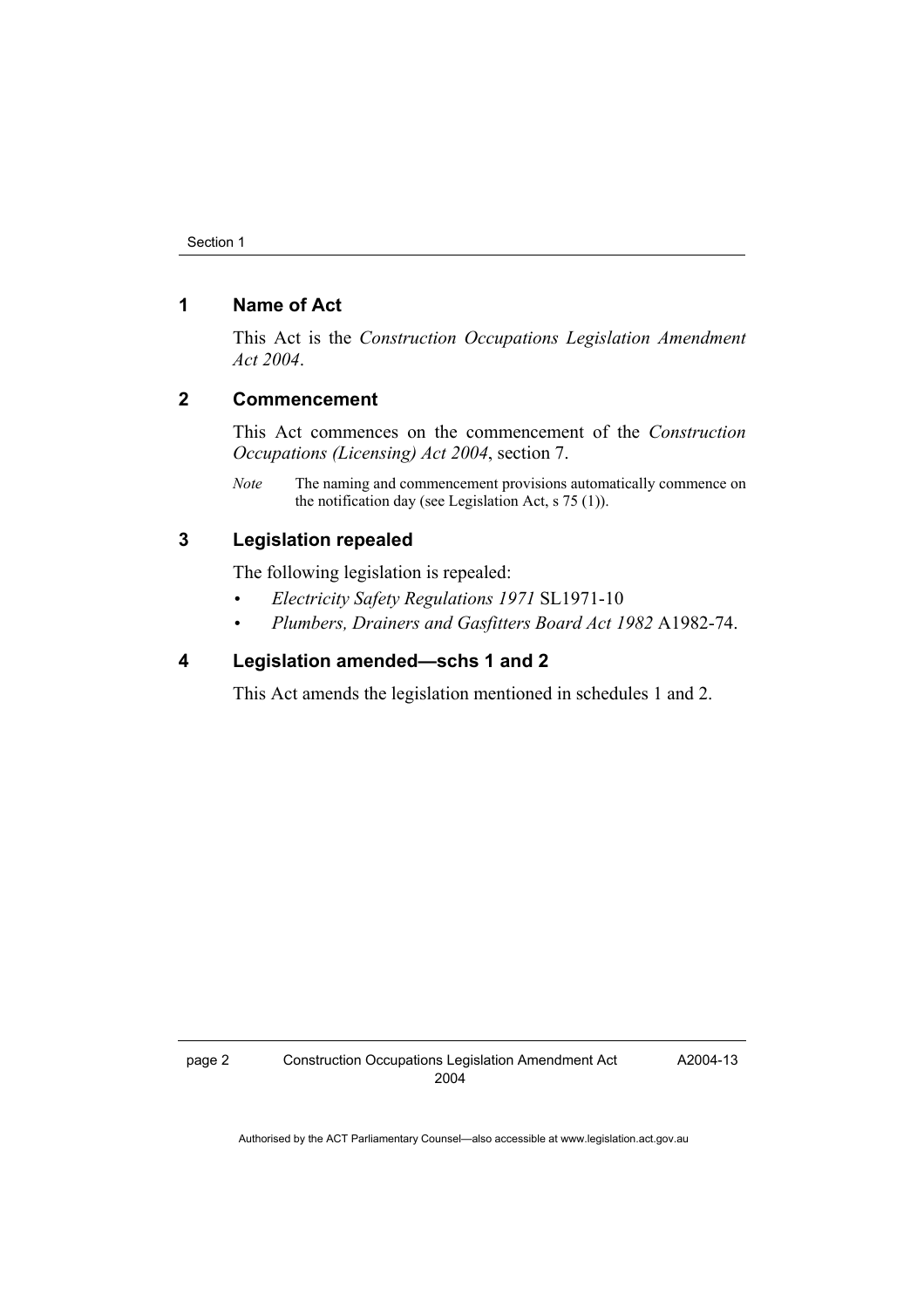## **Schedule 1 Legislation amended**

(see  $s$  4)

## **Part 1.1 Gas Safety Act 2000**

### **[1.1] Section 31**

*substitute* 

## **31 Meaning of** *relevant supplier*

In this part:

*relevant supplier*, in relation to a serious gas accident, means—

- (a) the entity licensed to supply gas to the premises at which the accident occurred; or
- (b) the entity licensed to distribute gas for supply to the premises.

## **[1.2] Sections 32 and 33**

*omit* 

relevant utility

*substitute* 

relevant supplier

## **[1.3] Dictionary, definition of** *consumer piping system*

*substitute* 

### *consumer piping system*—

 (a) means a system of pipes, pipe fasteners, and things connected to the pipes, that is used, or to be used, to carry gas from—

A2004-13 Construction Occupations Legislation Amendment Act 2004 page 3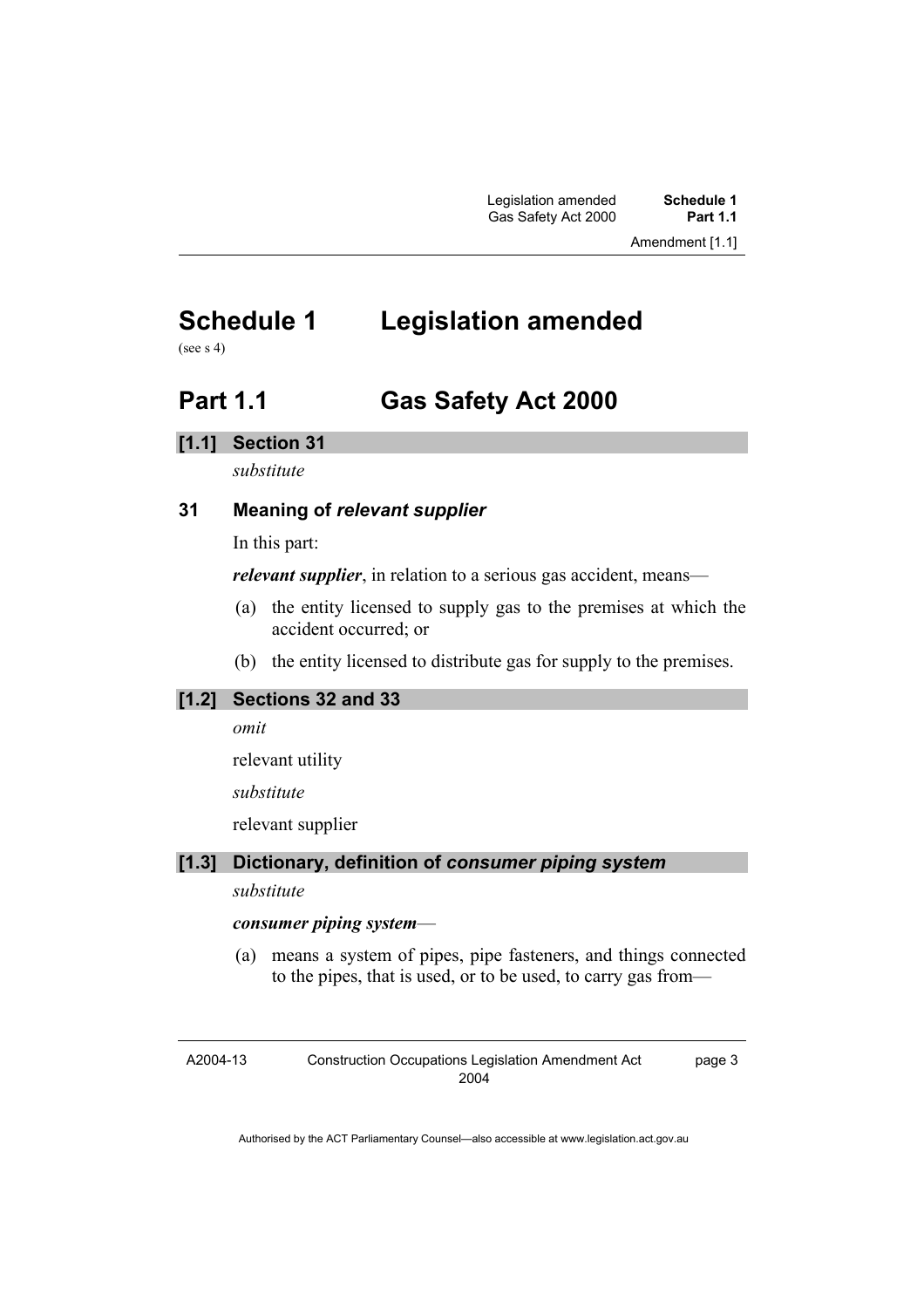| <b>Schedule 1</b> | Legislation amended |
|-------------------|---------------------|
| <b>Part 1.1</b>   | Gas Safety Act 2000 |
| Amendment [1.4]   |                     |

- (i) the outlet of a meter to measure the consumption of gas on the premises to a gas appliance inlet; or
- (ii) the outlet of a gas storage tank or cylinder to a gas appliance inlet; but
- (b) does not include something that connects the tank or cylinder outlet to the gas regulator that is closest to the tank or cylinder.

#### **[1.4] Dictionary, definition of** *gas*

*substitute* 

*gas* means—

- (a) natural gas to which the Gas Pipeline Access (A.C.T.) Law applies; or
- (b) a gas (*LPG*) in its vapour phase composed predominantly of 1 or more of the following hydrocarbons:
	- (i) propane;
	- (ii) propene (propylene);
	- (iii) butane;
	- (iv) butene (butylene).
- *Note* For the Gas Pipeline Access (A.C.T.) Law, see the *Gas Pipelines Access Act 1998*, s 6.

#### **[1.5] Dictionary, definition of** *relevant utility*

*substitute* 

*relevant supplier*, in relation to a serious gas accident, for part 5 (Serious gas accidents)—see section 31.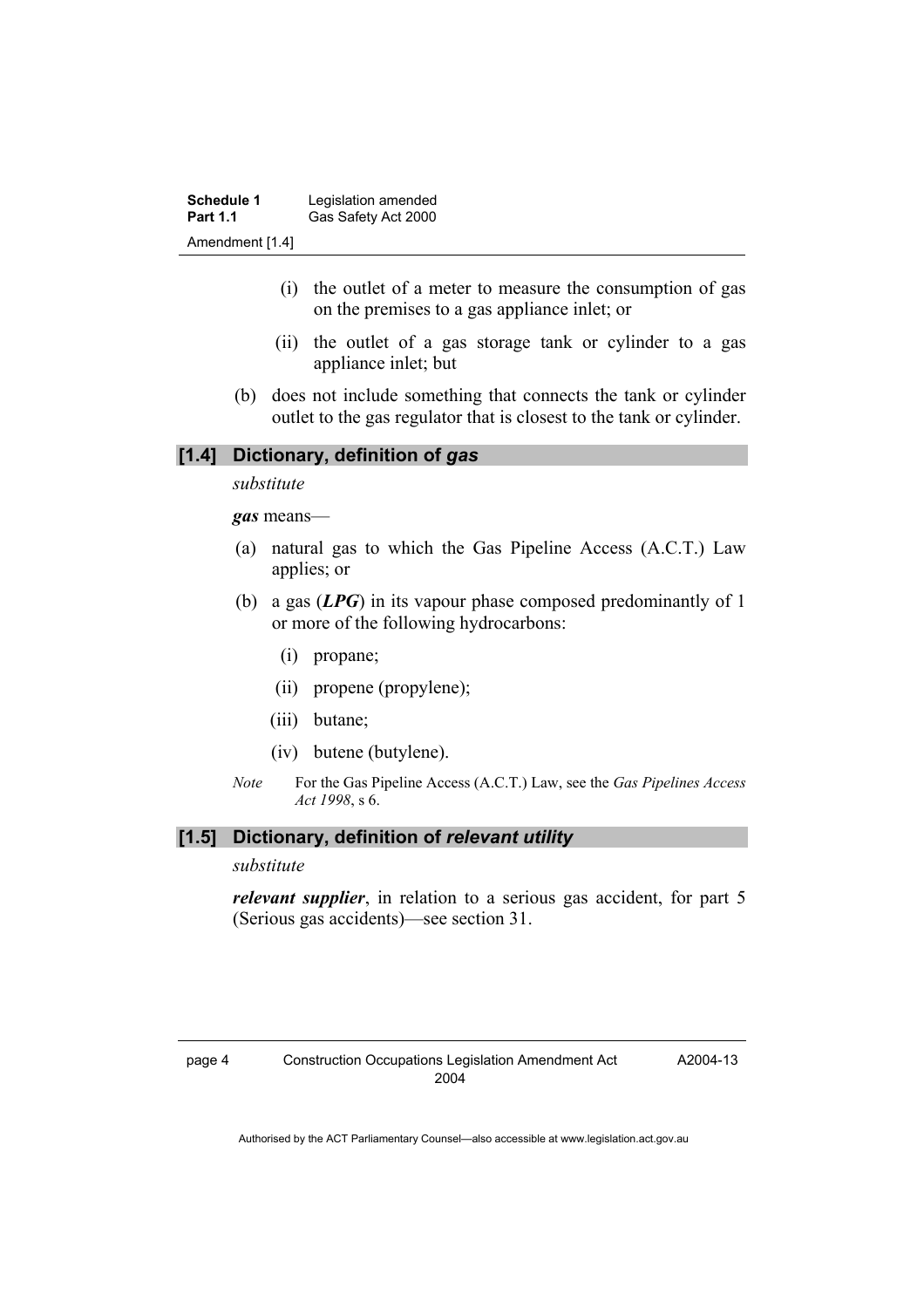Amendment [1.6]

## **Part 1.2 Gas Safety Regulations 2001**

## **[1.6] New regulation 21**

*in part 4, insert* 

## **21 Place for keeping records—Act, s 19 (2) (b) and s 65 (5) (b)**

The office of ACT Workcover is prescribed.

## **Part 1.3 Water and Sewerage Act 2000**

## **[1.7] Section 17**

*substitute* 

## **17 Installation of toilets**

*Note* The *Public Health Regulations 2000*, div 6.3 also contains requirements for toilet installation.

### (1) A licensee commits an offence if—

- (a) the licensee installs a toilet; and
- (b) the toilet does not comply with the requirements prescribed under the regulations.

Maximum penalty: 10 penalty units.

- (2) An offence under subsection (1) is a strict liability offence.
- (3) To remove any doubt, in this section:

### *toilet*—

- (a) means the bowl or cistern; and
- (b) includes a urinal.

A2004-13

page 5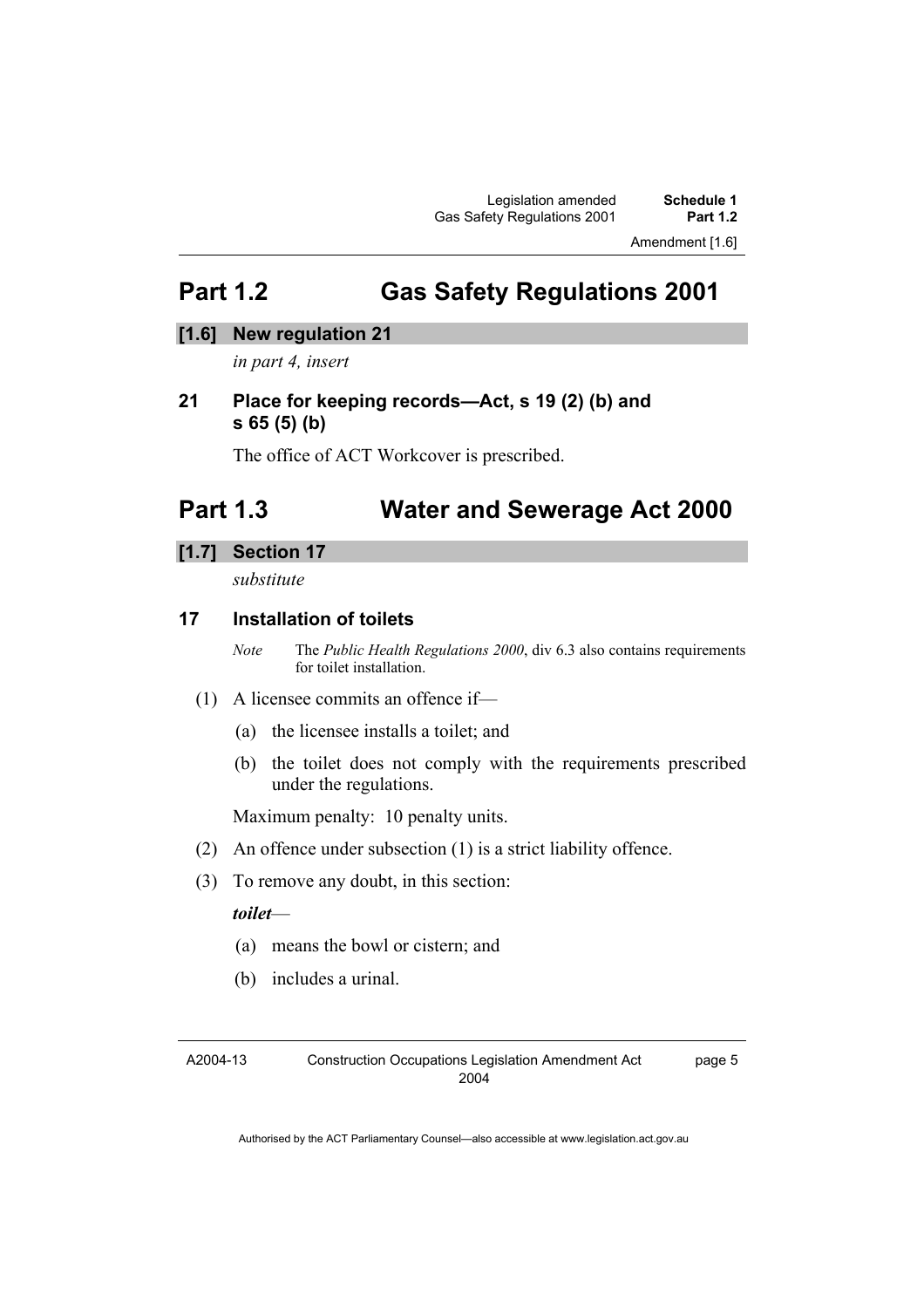**Schedule 1** Legislation amended **Part 1.3 the drainage of a single building** Amendment [1.8]

#### **[1.8] Dictionary, new definition of** *sanitary drain* **and** *sanitary plumbing*

#### *insert*

#### *sanitary drain*—

- (a) means a pipe, conduit or fitting, or device directly connected to 1 or more of them, that—
	- (i) is installed in or on the ground (or partly in and partly on the ground) and is used, or for use, in relation to the drainage of a single building, or the drainage of 2 or more buildings by a combined drainage operation; and
	- (ii) is, or is to be, indirectly or directly connected to a sewerage network, a septic tank, on-site sewerage treatment unit or other receptacle for sewage; but
- (b) does not include—
	- (i) a grey-water irrigation hose used, or for use, in relation to the carrying of grey water directly to a grey-water irrigation area; or
	- (ii) part of a sewerage network.

### *sanitary plumbing*—

- (a) means a pipe, fitting, fixture or water appliance that is not in or in contact with the ground and that is used, or for use, in relation to the collecting or carrying of sewage to a sanitary drain; and
- (b) includes a fitting used, or for use, in the diversion of grey water, or for the direct connection of a grey-water irrigation hose; but
- (c) does not include a grey-water irrigation hose used, or for use, in relation to the carrying of grey water directly to a grey-water irrigation area.

A2004-13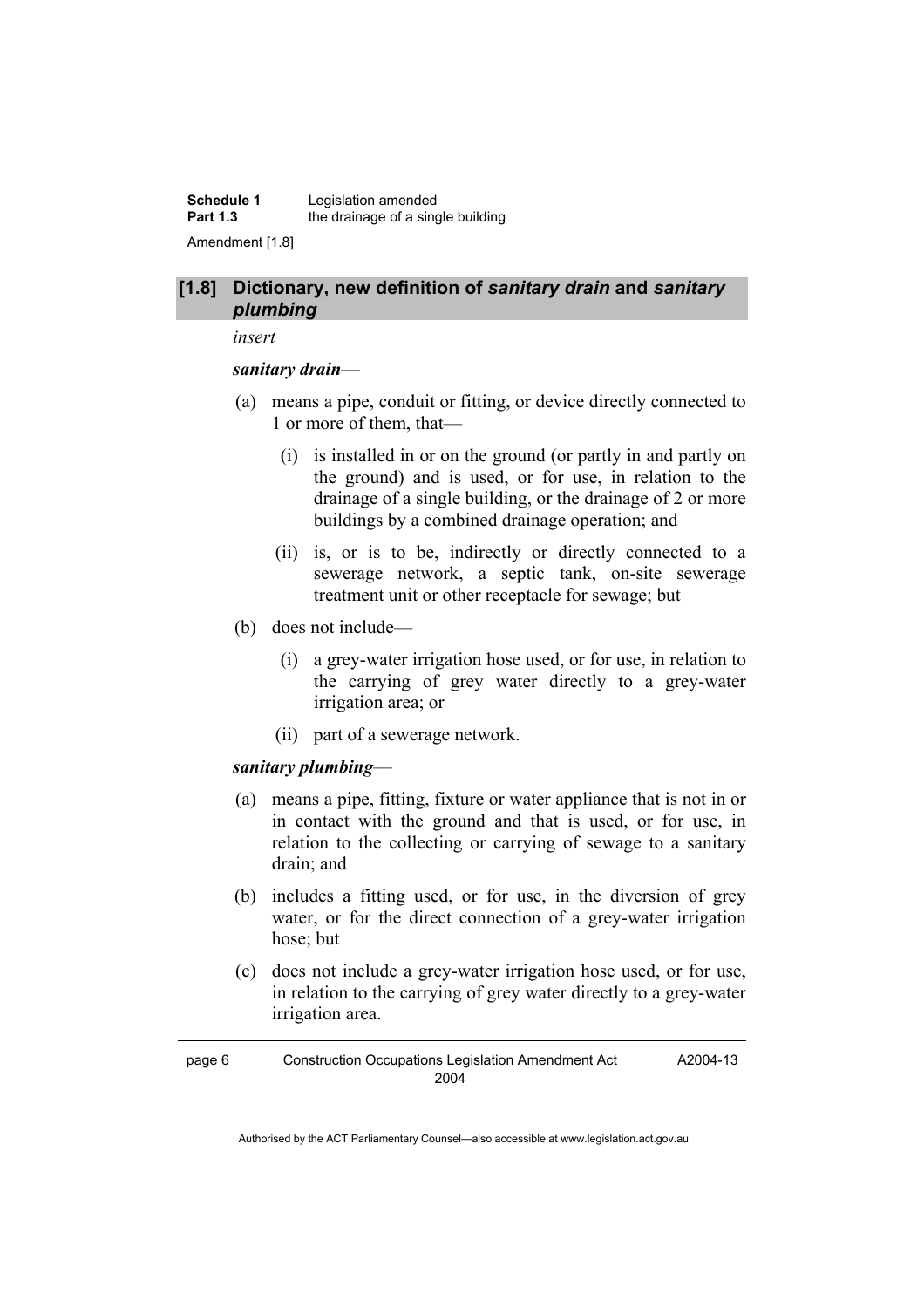## **Part 1.4 Water and Sewerage Regulations 2001**

### **[1.9] New regulation 7B**

*insert* 

## **7B No reconsideration for plan amendment—Act, s 9 (2A)**

- (1) A proposed amendment to a plan does not require reconsideration of the plan approval if the only amendment to the plan is to the length and alignment of pipework only.
- (2) However, subregulation (1) does not apply if the amendment would—
	- (a) change the point of connection of the pipework to an outlet, fixture or appliance; or
	- (b) change the point of connection of the pipework to a sewage network or its primary water supply; or
	- (c) increase the branching of the pipework; or
	- (d) add a run of pipework not shown in the plan.

### **[1.10] New regulation 8 (2A)**

#### *insert*

- (2A) However, subregulation (2) does not apply to the covering of uninspected sanitary drainage work if—
	- (a) the licensee responsible for the sanitary drainage work is satisfied on reasonable grounds that part of the work is being, or is about to be, significantly damaged by flooding caused by a storm; and
	- (b) the part of the work is temporarily covered by the minimum amount of soil necessary to avoid the damage; and

A2004-13 Construction Occupations Legislation Amendment Act 2004 page 7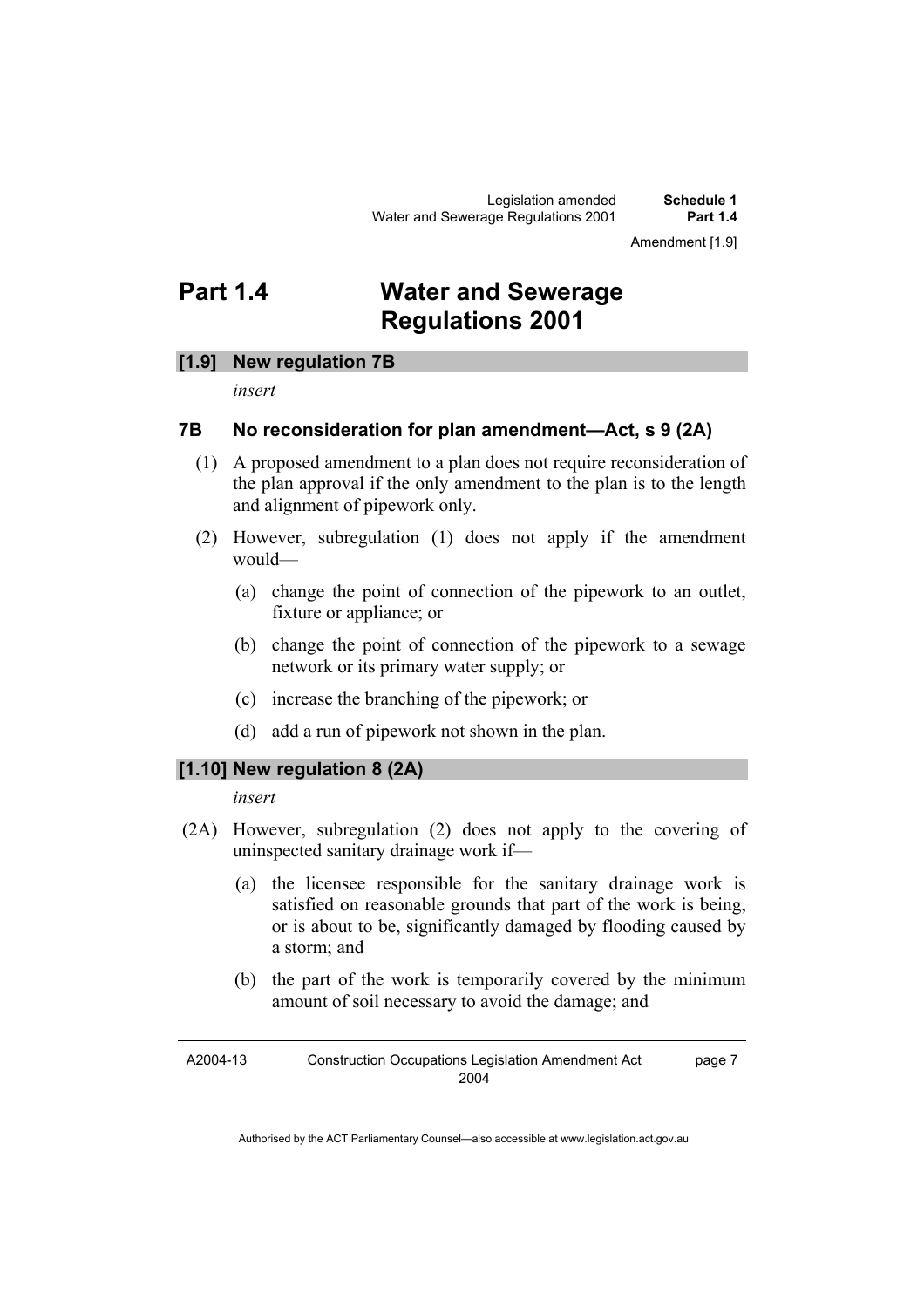- (c) if, during an inspection, the inspector requires any part of the temporary covering to be removed to assist inspection—the licensee—
	- (i) removes the covering to the inspector's satisfaction; or
	- (ii) arranges for another inspection to take place after the covering is removed.

## **[1.11] Regulation 8**

*renumber subregulations when regulations next republished under Legislation Act* 

### **[1.12] New regulation 15 (6)**

*insert* 

 (6) For this section, if rainwater, surface water or stormwater is part of a water service or hotwater system, the water is taken to not be rainwater, surface water or stormwater.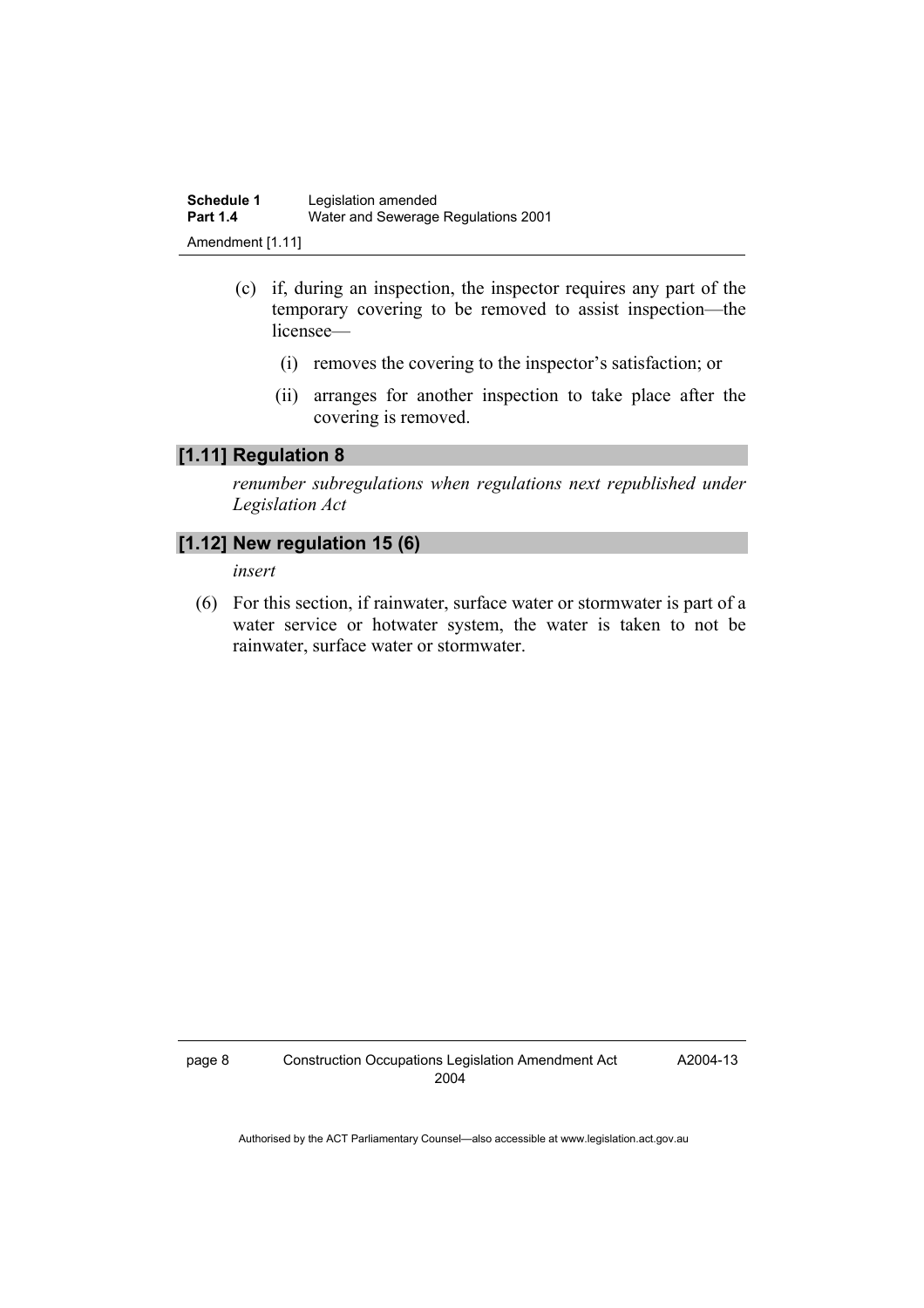Amendment [2.1]

## **Schedule 2 Consequential and technical amendments**

(see s 4)

## **Part 2.1 Administrative Decisions (Judicial Review) Act 1989**

## **[2.1] New section 22**

*insert* 

## **22 Transitional—sch 1, clause 5**

- (1) A reference in schedule 1, clause 5 to a decision under the *Building Act 2004*, section 96 (Approval of fidelity fund schemes) or section 107 (Suspension or cancellation of approval of approved scheme) includes a reference to a decision made under the *Building Act 1972* (repealed), section 67 (Approval of fidelity fund schemes) or section 78 (Suspension or cancellation of approval of approved scheme).
- (2) This section expires on 1 July 2005.

### **[2.2] Schedule 1, clause 5**

*substitute* 

 5 This Act does not apply to a decision under the *Building Act 2004*, section 96 (Approval of fidelity fund schemes) or section 107 (Suspension or cancellation of approval of approved scheme).

A2004-13

page 9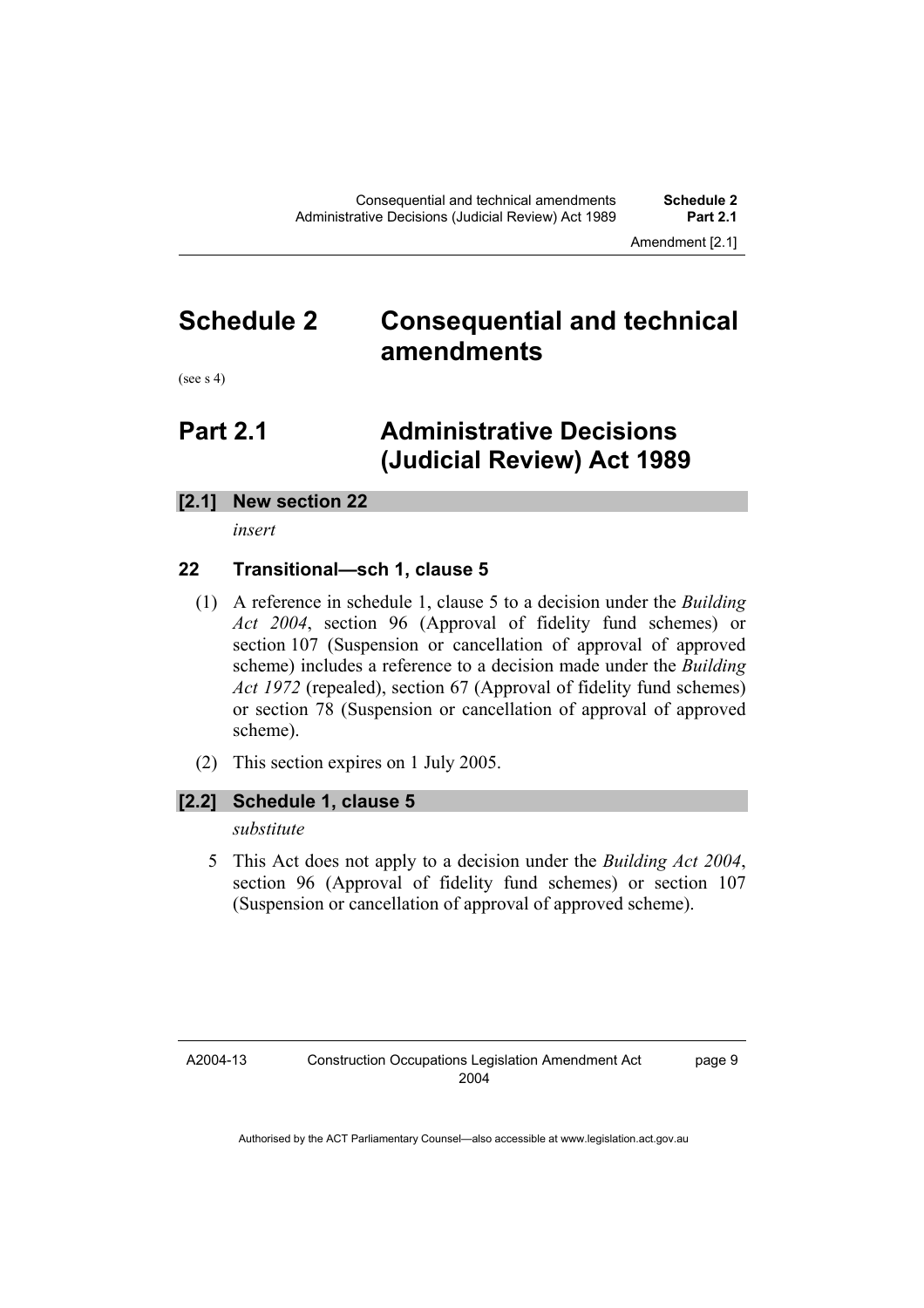**Schedule 2 Consequential and technical amendments**<br>**Part 2.2 Building and Construction Industry Training Part 2.2** Building and Construction Industry Training Levy Act 1999 Amendment [2.3]

**Part 2.2 Building and Construction Industry Training Levy Act 1999** 

#### **[2.3] Section 15, definition of** *Building Act*

*substitute* 

*Building Act* means the *Building Act 2004*.

- **[2.4] Section 15, definition of** *building controller omit*
- **[2.5] Section 15, definition of** *building work*

*substitute* 

*building work*—see the Building Act, section 6.

### **[2.6] Section 15, definition of** *owner*

*substitute* 

*owner*, of land—see the Building Act, dictionary.

**[2.7] Section 17 (3)** 

*omit* 

building controller

*substitute* 

construction occupations registrar

## **[2.8] Schedule 1, clauses 16 and 17**

*substitute* 

 16 Any site preparation work (including pile driving) preliminary to the performance of any construction work.

page 10 Construction Occupations Legislation Amendment Act 2004

A2004-13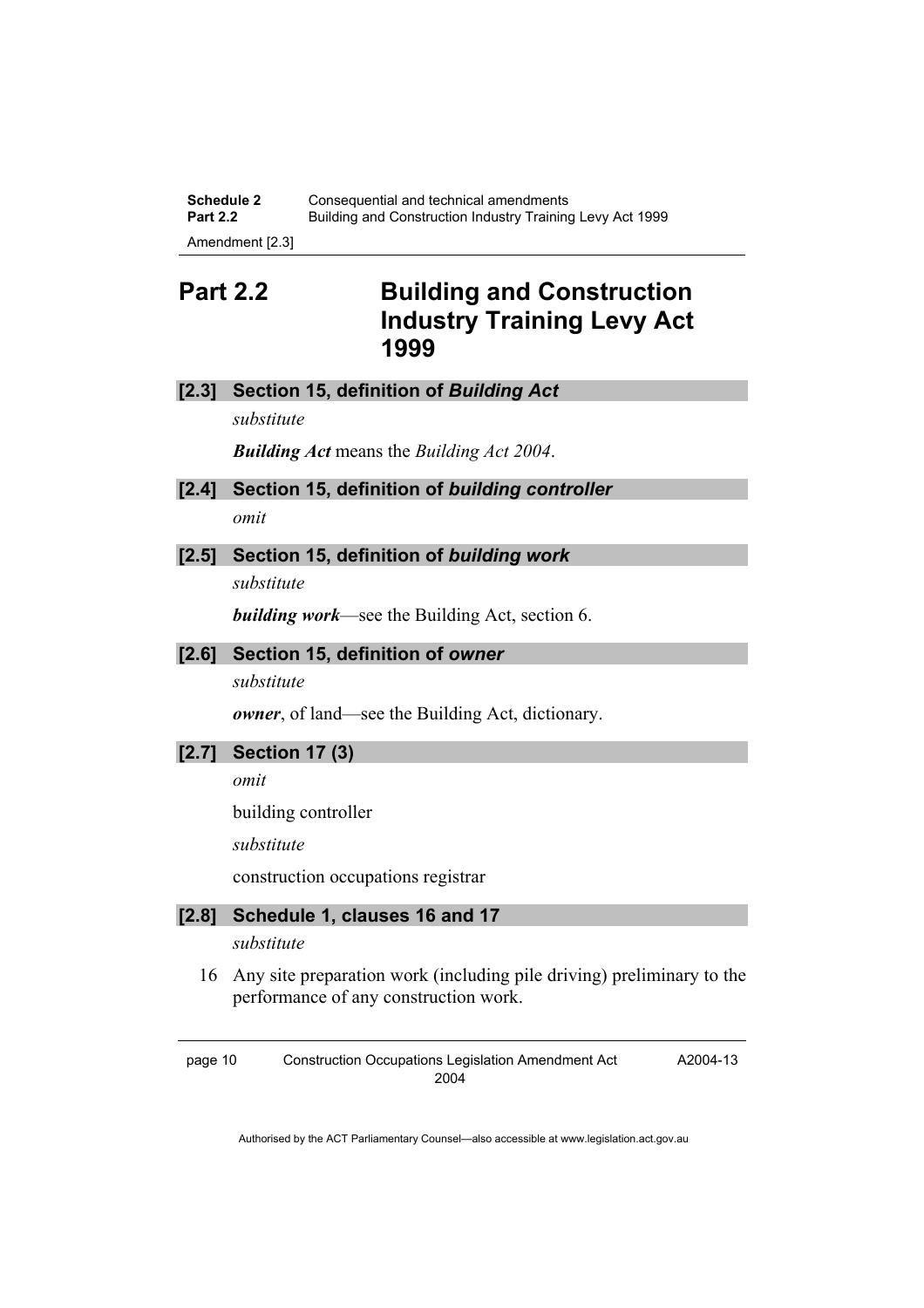Amendment [2.9]

#### **[2.9] Dictionary, definition of** *building controller*

*omit* 

## **Part 2.3 Civil Law (Sale of Residential Property) Act 2003**

#### **[2.10] Section 7, definition of** *unapproved structure*

#### *substitute*

*unapproved structure* means a structure—

- (a) that is required to be approved under the *Building Act 2004* but has not been approved; or
- (b) the building of which is required to be approved under the *Land (Planning and Environment) Act 1991* but for which an unqualified certificate of occupancy has not been issued under the *Building Act 2004*.

#### **[2.11] Section 20, definition of** *premises***, paragraph (h)**

*substitute* 

 (h) premises in relation to which a notice requiring that they be demolished has been given under the *Building Act 2004,* section 62:

### **[2.12] Section 23 (1) (b)**

#### *substitute*

- (b) a copy of a new energy efficiency rating statement for the habitable part of the premises if—
	- (i) building work has been carried out on the premises that affects the energy efficiency rating of the habitable part of the premises; and

A2004-13 Construction Occupations Legislation Amendment Act 2004 page 11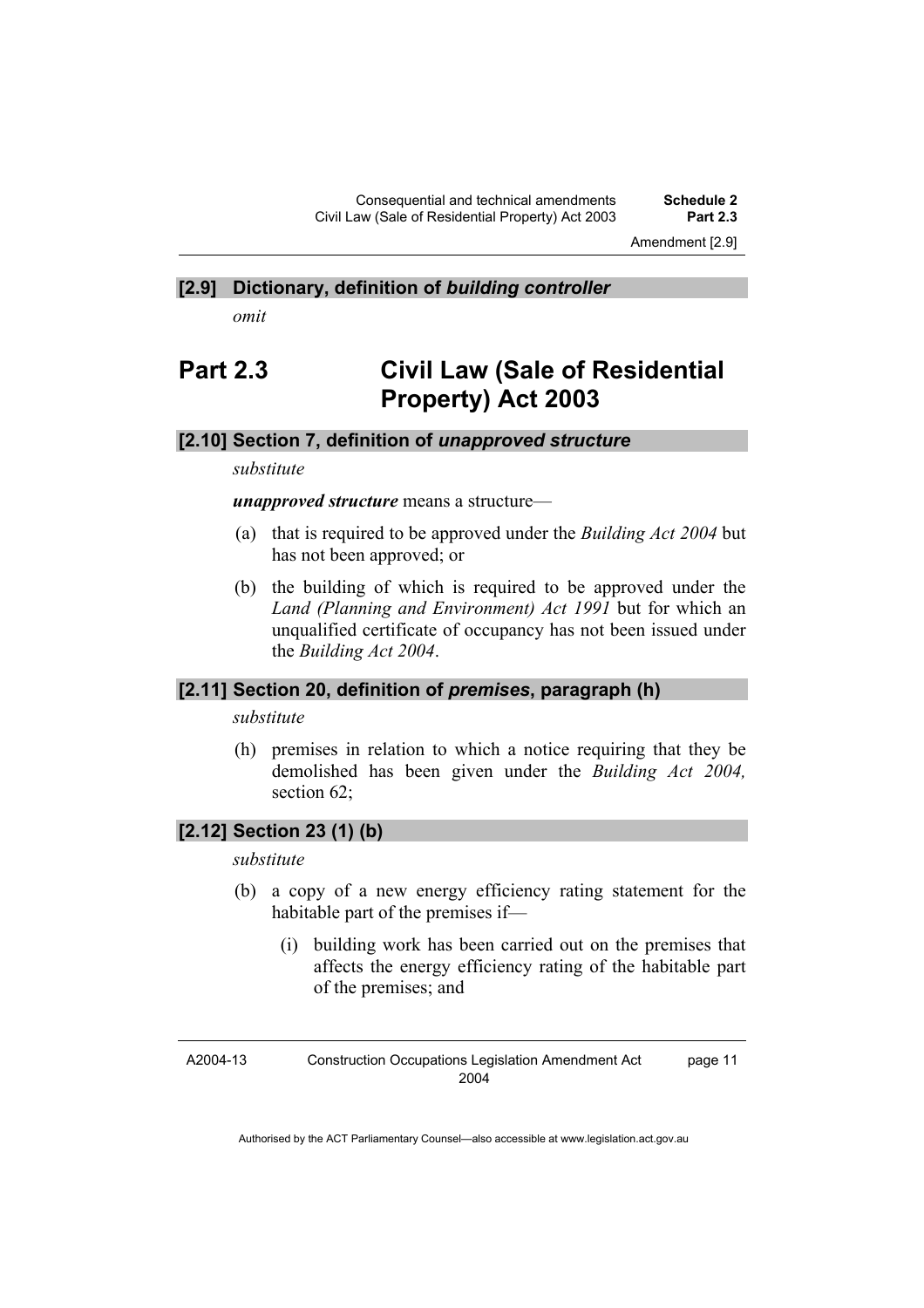**Schedule 2 Consequential and technical amendments**<br>**Part 2.4** *Civil Law (Wrongs) Act 2002* **Civil Law (Wrongs) Act 2002** 

Amendment [2.13]

 (ii) before that building work was carried out, an energy efficiency rating statement had been prepared for the habitable part of the premises.

### **[2.13] Section 23 (5), new definition of** *building work*

*insert* 

*building work*—see the *Building Act 2004*, section 6.

#### **[2.14] New section 43**

*insert* 

### **43 Transitional—meaning of** *building work* **for s 23 (5)**

(1) In section 23 (5):

*building work* includes building work under the *Building Act 1972* (repealed), section 5 (1), definition of *building work*.

(2) This section expires on 1 July 2005.

## **Part 2.4 Civil Law (Wrongs) Act 2002**

### **[2.15] Section 22 (2)**

*substitute* 

 (2) This part has effect subject to the *Building Act 2004*, part 9 (Limitation of liability).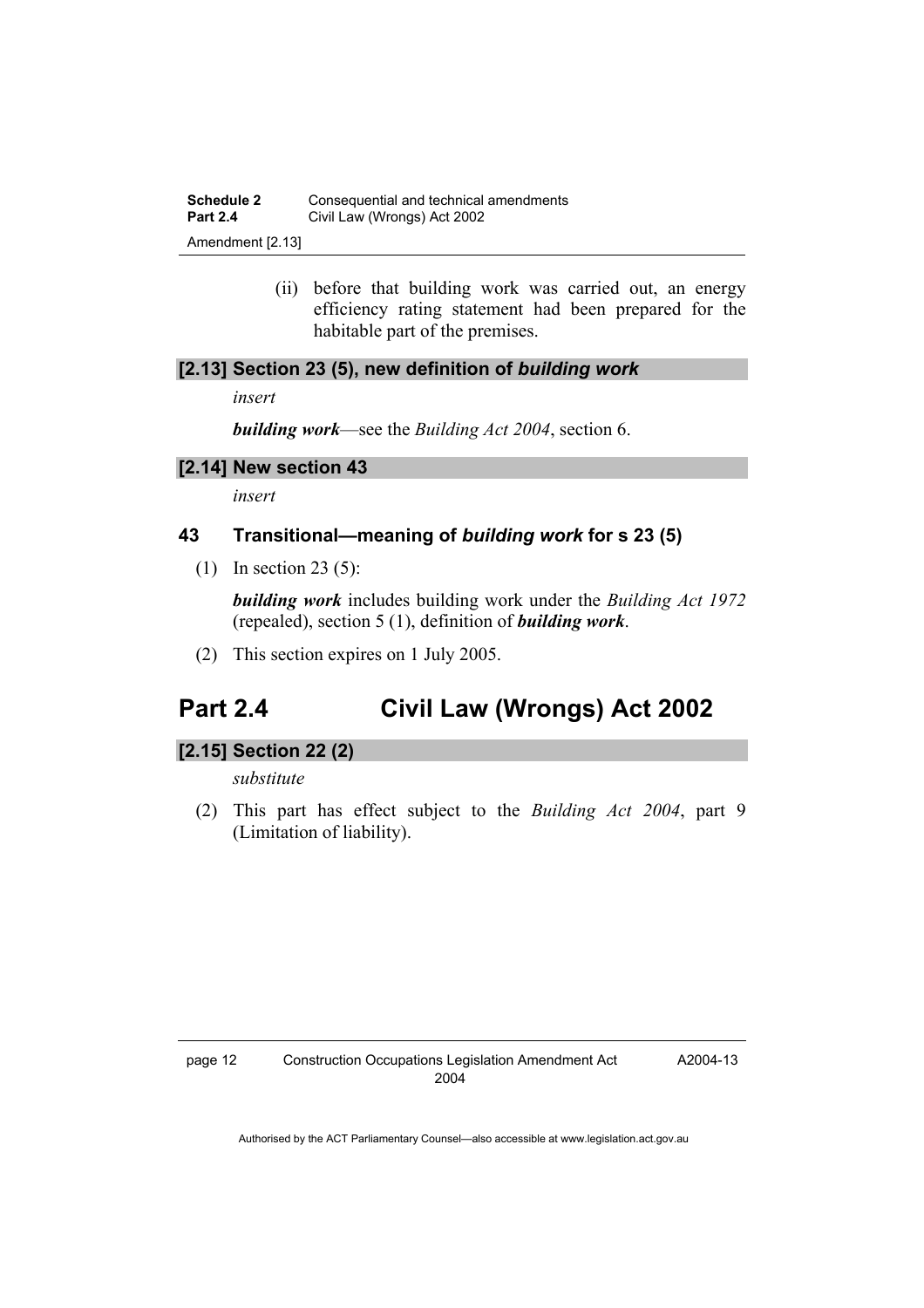## **Part 2.5 Common Boundaries Act 1981**

### **[2.16] Section 2, definitions of** *basic rural fence* **and** *basic urban fence*

#### *substitute*

*basic rural fence* means a wire fence that is 1.2m in height above finished ground level and has—

- (a) for intermediate posts—steel line posts spaced at 4m intervals; and
- (b) for strainer posts—hardwood posts spaced at 40m intervals with hardwood bracing at corners; and
- (c) 3mm galvanised steel wire at the top, bottom and mid-line of the fence; and
- (d) 1060mm wide and 40mm mesh size galvanized wire netting.

*basic urban fence* means a timber paling fence, that is 1.5m in height above finished ground level and has—

- (a) reinforced spade-end precast concrete posts spaced at 2.4m; and
- (b) a 75mm x 50mm hardwood rail at the top and bottom of the fence that is fixed to the posts; and
- (c) 100mm x 12mm hardwood palings nailed to the rails.

## **[2.17] Section 27, definition of** *party wall***, paragraph (b)**

#### *substitute*

 (b) includes any wall that is completely or partly used to support 2 or more buildings, if the wall was erected in connection with a building for which there is a certificate of occupancy under the *Building Act 2004*.

A2004-13

page 13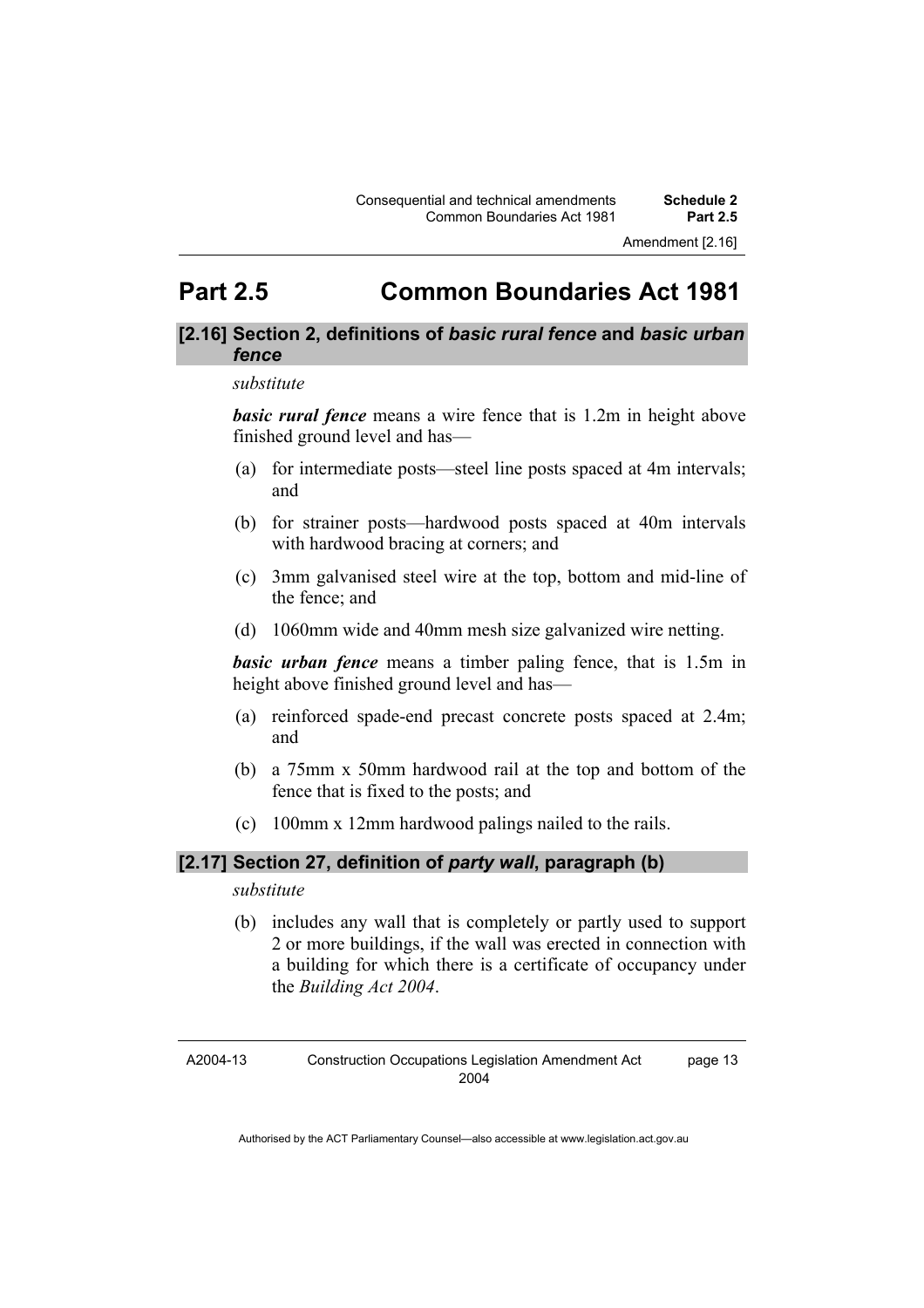**Schedule 2 Consequential and technical amendments**<br>**Part 2.6 Dangerous Goods Requistions 1978 Part 2.6** Dangerous Goods Regulations 1978 Amendment [2.18]

### **[2.18] Section 28**

*omit everything before paragraph (a), substitute* 

### **28 Erection of party walls**

If, in a building approval under the *Building Act 2004* for a building to be erected on land that is leased Territory land, a party wall is shown or provided for on the common boundary, or part of that boundary, between 2 parcels of land that are leased Territory land—

## **Part 2.6 Dangerous Goods Regulations 1978**

## **[2.19] Dictionary, definition of** *fire-resisting***, paragraph (a)**

*substitute* 

 (a) for a structural member or other part of a building—the structural member or part has the fire-resistance rating required by the building code; or

## **Part 2.7 Discrimination Act 1991**

#### **[2.20] Section 52 (5)**

*omit* 

*Building Act 1972 substitute Building Act 2004* 

A2004-13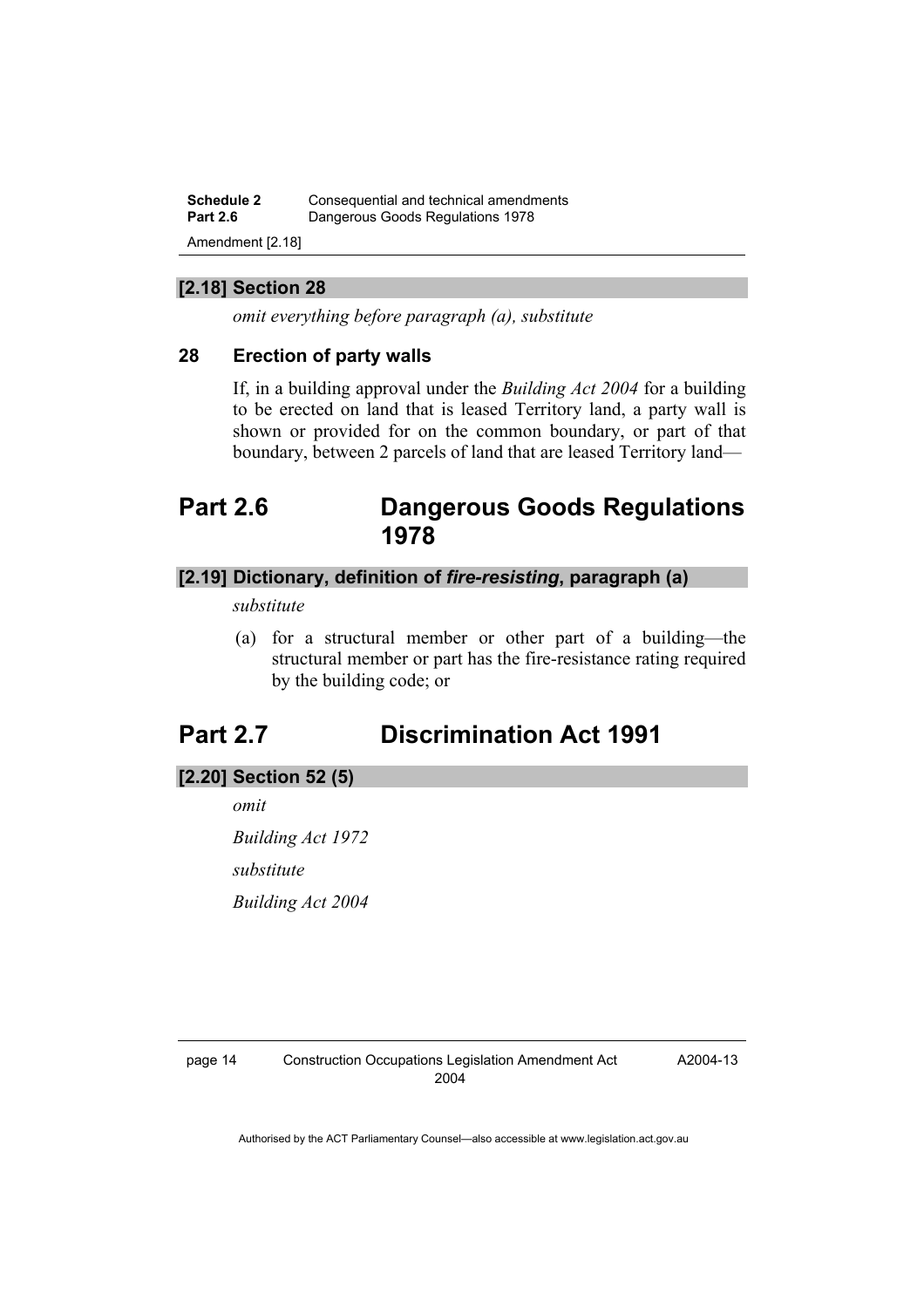## **Part 2.8 Duties Act 1999**

## **[2.21] Section 16A (1) (d)**

#### *substitute*

 (d) a certificate of occupancy has been issued under the *Building Act 2004* for the building to which the agreement relates.

## **Part 2.9 Electricity Safety Act 1971**

#### **[2.22] New section 2**

*insert* 

#### **2 Dictionary**

The dictionary at the end of this Act is part of this Act.

*Note 1* The dictionary at the end of this Act defines certain terms used in this Act, and includes references (*signpost definitions*) to other terms defined elsewhere.

> For example, the signpost definition '*electricity distributor*—see the *Utilities Act 2000*, dictionary.' means that the term 'electricity distributor' is defined in that Act and the definition applies to this Act.

*Note 2* A definition in the dictionary (including a signpost definition) applies to the entire Act unless the definition, or another provision of the Act, provides otherwise or the contrary intention otherwise appears (see Legislation Act, s  $155$  and s  $156$  (1)).

### **[2.23] Section 3**

*substitute* 

#### **3 Notes**

A note included in this Act is explanatory and is not part of this Act.

A2004-13 Construction Occupations Legislation Amendment Act 2004

page 15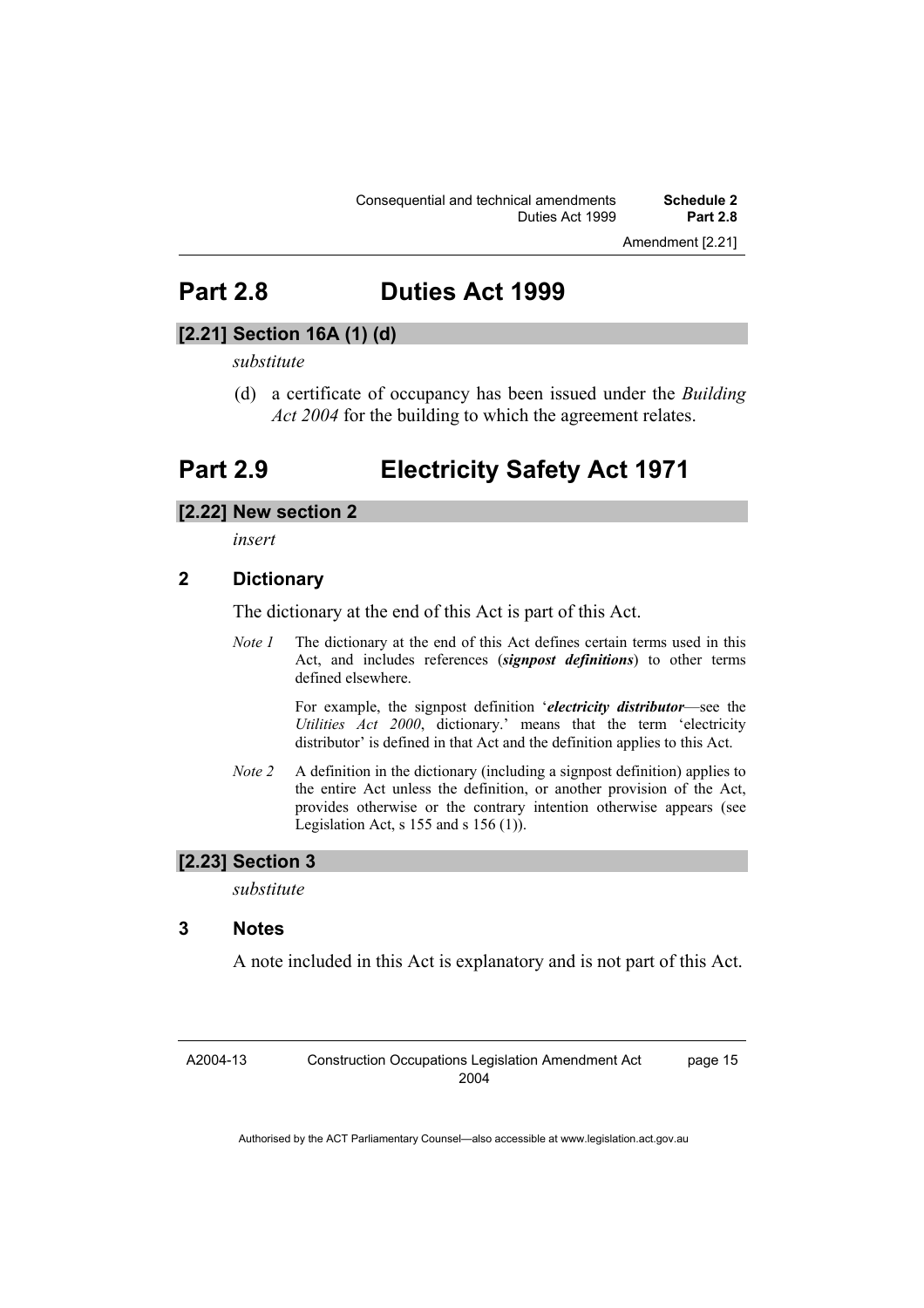**Schedule 2 Consequential and technical amendments**<br>**Part 2.9 Electricity Safety Act 1971 Electricity Safety Act 1971** 

Amendment [2.24]

## **[2.24] Parts 2 and 3**

*omit* 

### **[2.25] Sections 23 to 31**

*omit* 

#### **[2.26] Section 33**

*omit* 

Australian Standard 3000

*substitute* 

AS/NZS 3000

## **[2.27] Section 34 (1) (a) (i)**

*omit* 

Australian Standard 3017

*substitute* 

AS/NZS 3017

## **[2.28] Section 34 (1) (a) (ii)**

*omit* 

Australian Standard 3000

*substitute* 

AS/NZS 3000

## **[2.29] Section 36 (3)**

*insert* 

*Note* For inspectors' power to disconnect a dangerous installation, see s 105 (1) (b).

page 16 Construction Occupations Legislation Amendment Act 2004

A2004-13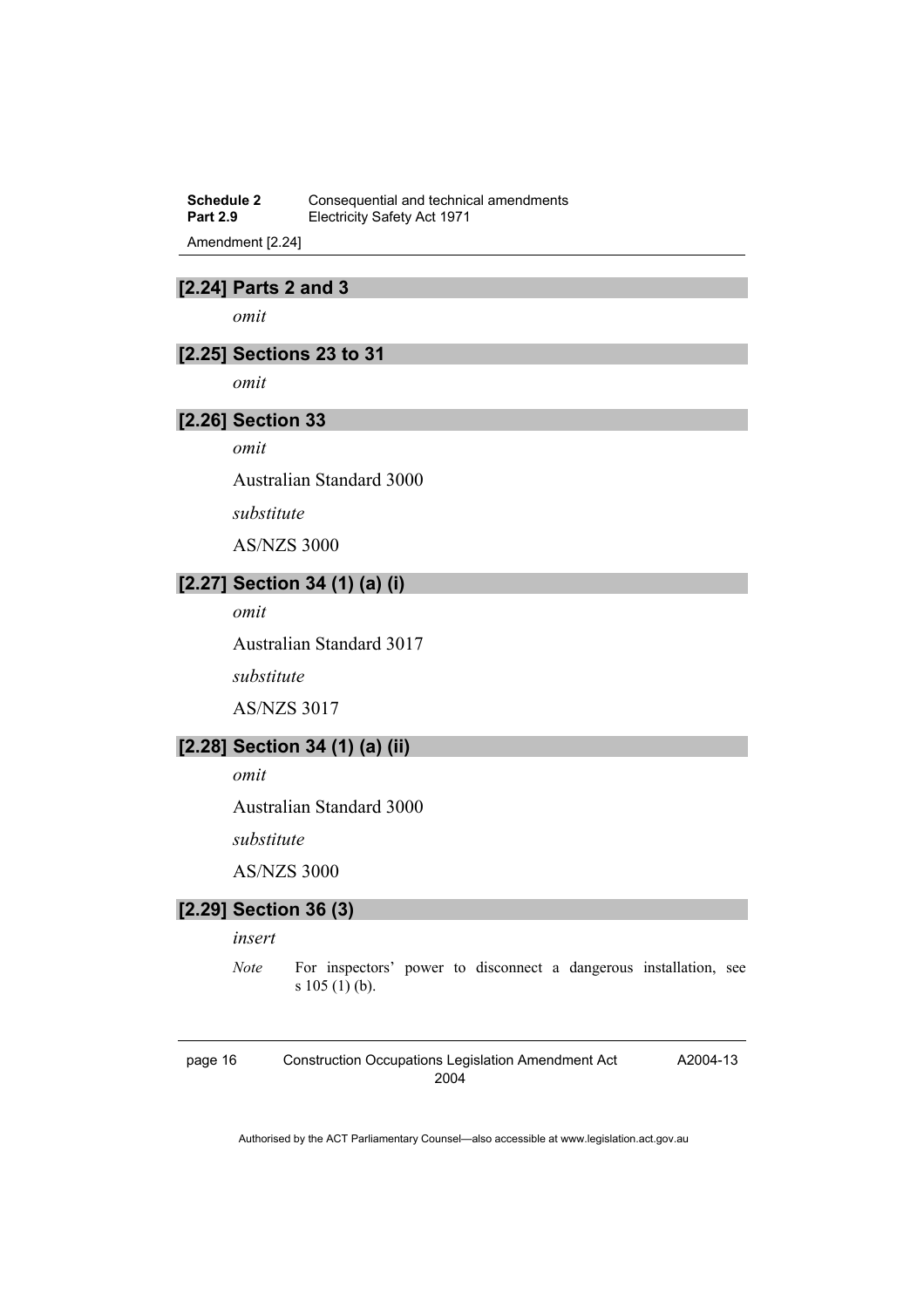Consequential and technical amendments **Schedule 2 Electricity Safety Act 1971** 

Amendment [2.30]

#### **[2.30] Parts 5 and 6**

*omit* 

## **[2.31] Section 80 (2) (a)**

*omit* 

Australian Standard 3820

*substitute* 

AS/NZS 3820

#### **[2.32] Section 105 heading**

*substitute* 

### **105 Disconnecting etc dangerous electrical equipment and installations**

### **[2.33] Section 119**

*substitute* 

#### **119 Review of decisions**

- (1) Application may be made to the administrative appeals tribunal for a review of the following decisions of the planning and land authority:
	- (a) under section 65 (1) (a) declaring that an article of electrical equipment is a prescribed article of electrical equipment for part 7;
	- (b) under section 65 (1) (b) declaring that a stated class of articles of electrical equipment is a prescribed class of articles of electrical equipment for part 7;
	- (c) under section 74 (1) refusing to approve premises as a testing laboratory;

A2004-13

page 17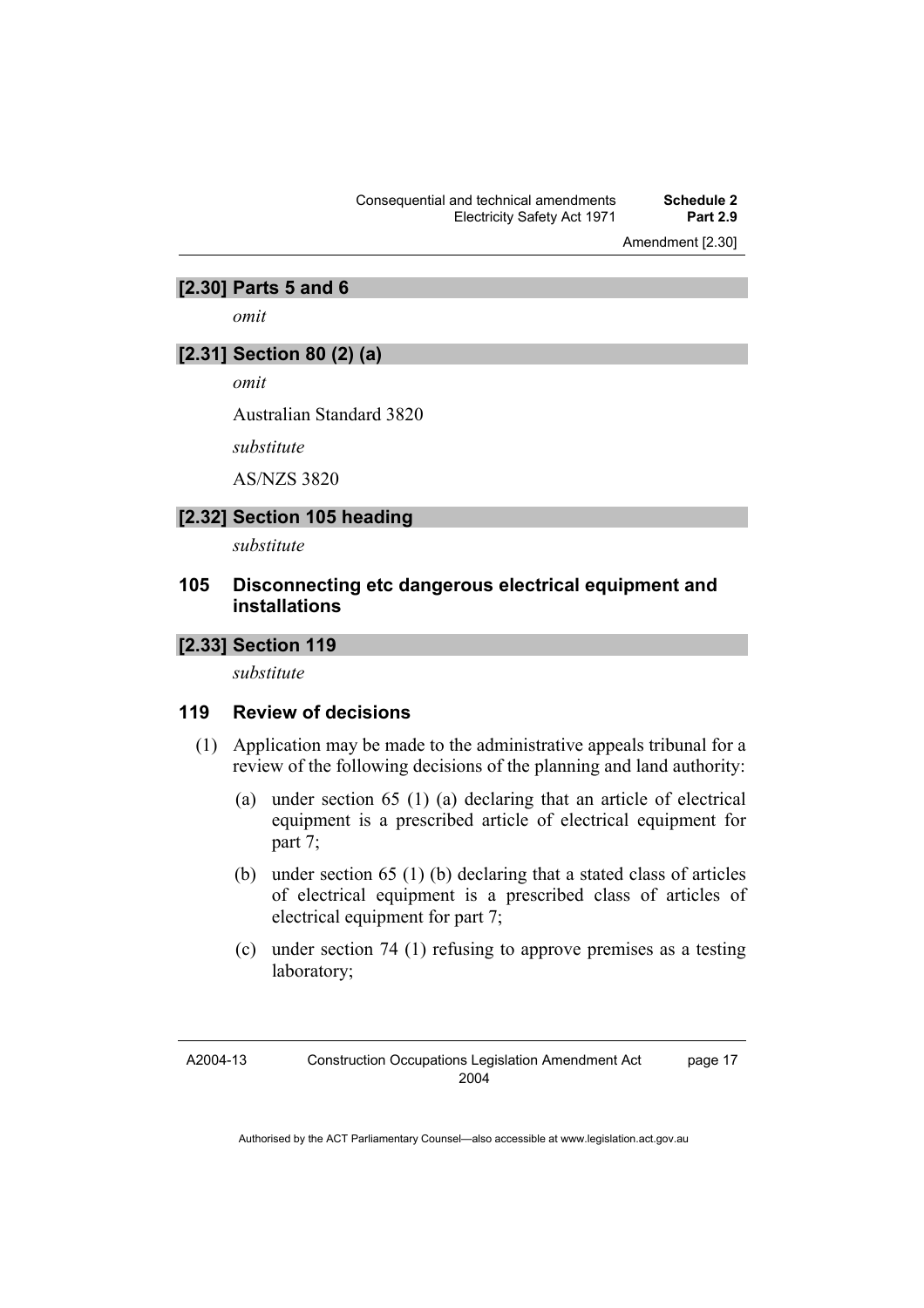- (d) under section 74 (2) cancelling the approval of premises as a testing laboratory;
- (e) under section 82 prohibiting the sale or installation of articles of electrical equipment of a stated class.
- (2) Application may be made to the administrative appeals tribunal for a review of the following decisions of the chief executive:
	- (a) under section 68 (3) refusing to register a person as an approved first seller;
	- (b) under section 68 (4) cancelling the registration of an approved first seller;
	- (c) under section 70 (1) refusing to register a declaration of compliance;
	- (d) under section 70 (3) determining the period of registration of a declaration of compliance;
	- (e) under section 71 (1) suspending or cancelling the registration of a declaration of compliance;
	- (f) under section 71 (3) not to reduce a period of suspension or to rescind the remainder of a suspension;
	- (g) under section 76 (2) imposing a requirement on an approved first seller.

### **[2.34] Sections 122 to 125**

*omit*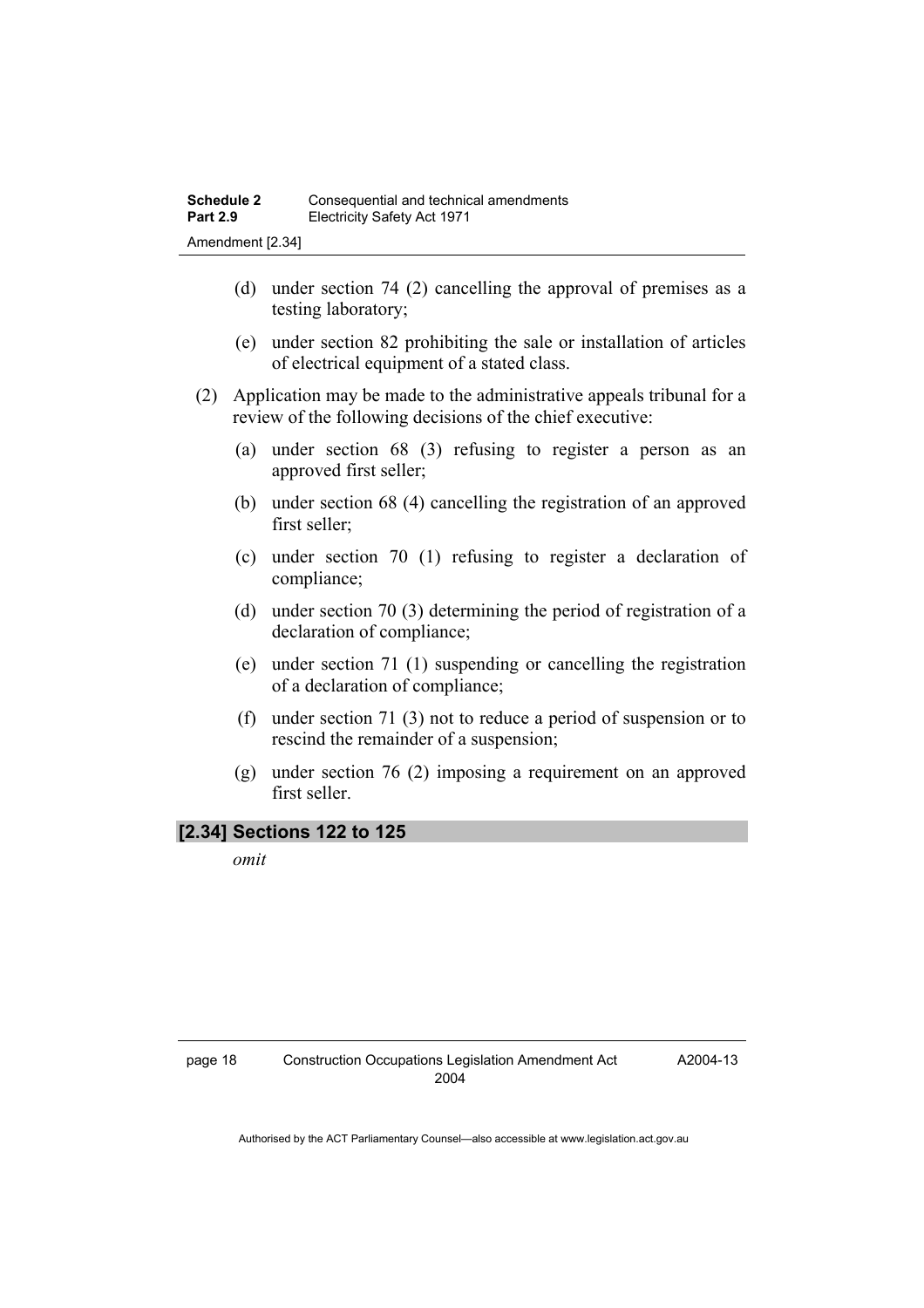Consequential and technical amendments **Schedule 2**  Electricity Safety Act 1971 **Part 2.9** 

Amendment [2.35]

#### **[2.35] Section 126 (1) (a)**

*omit* 

Australian Standard 3000

*substitute* 

AS/NZS 3000

#### **[2.36] Section 127**

*omit* 

### **[2.37] New section 131**

*insert* 

#### **131 New regulations**

- (1) The provisions set out in the *Construction Occupations Legislation Amendment Act 2004*, schedule 3 are taken, on the commencement of this section, to be regulations made under this Act, section 130 (Regulation-making power).
- (2) To remove any doubt and without limiting subsection (1), the provisions set out in the *Construction Occupations Legislation Amendment Act 2004*, schedule 3 may be amended or repealed as if they had been made as regulations by the Executive under this Act, section 130.
- (3) To remove any doubt, the regulations mentioned in subsection (1) are taken—
	- (a) to have been notified under the Legislation Act on the day this Act is notified; and
	- (b) to have commenced on the day this section commences; and
	- (c) not to be required to be presented to the Legislative Assembly under the Legislation Act, section 64 (1).

A2004-13 Construction Occupations Legislation Amendment Act 2004 page 19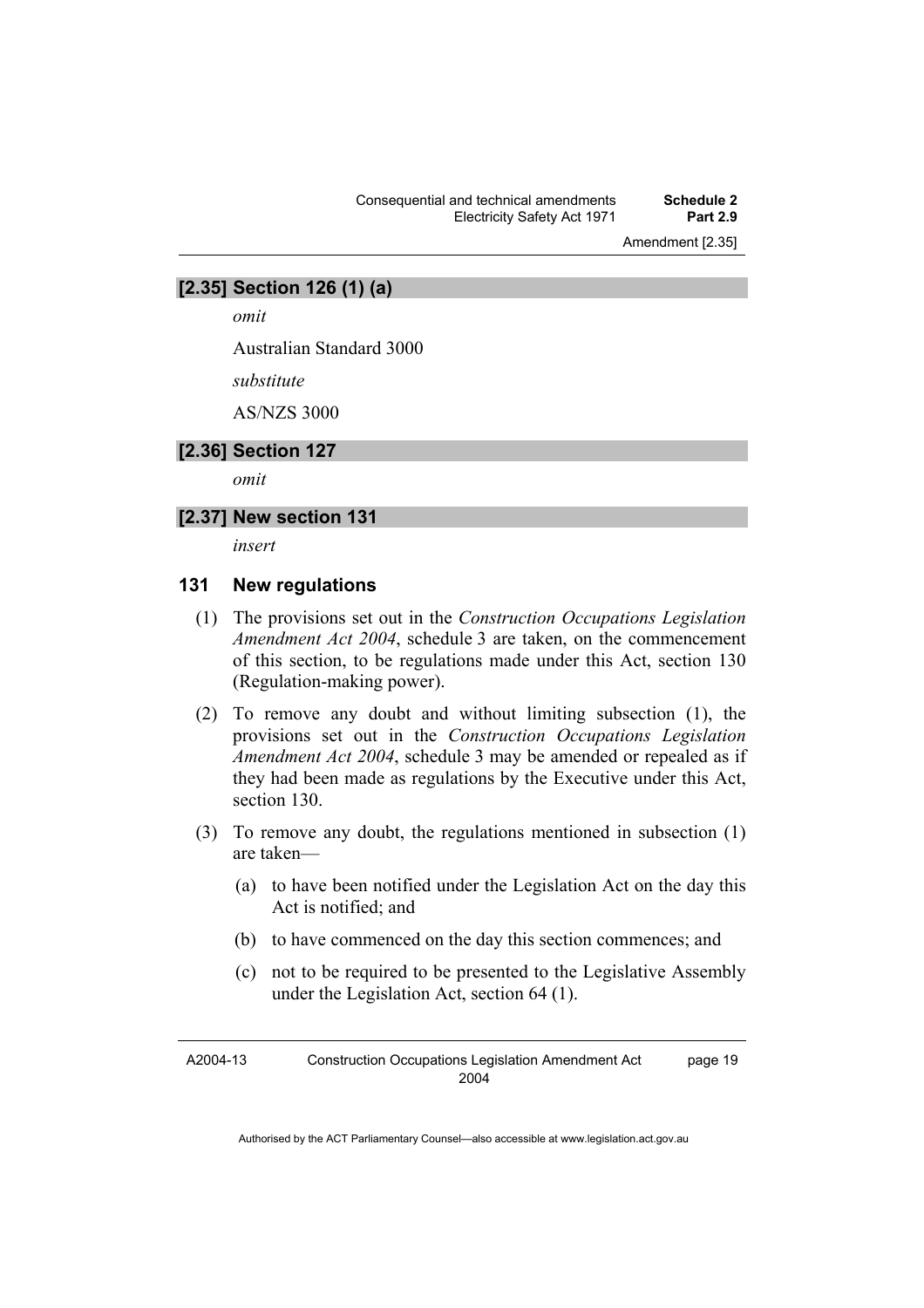- (4) Subsections (1), (2) and (3) are laws to which the Legislation Act, section 88 (Repeal does not end effect of transitional laws etc) applies.
- (5) This section expires on the day it commences.

## **[2.38] New dictionary**

*insert* 

## **Dictionary**

(see s 3)

- *Note 1* The Legislation Act contains definitions and other provisions relevant to this Act.
- *Note 2* For example, the Legislation Act, dict, pt 1, defines the following terms:
	- under
	- function.

#### *article of electrical equipment* means—

- (a) a wire, cable, fitting, meter, insulator, switchboard, or apparatus designed or intended for use in an electrical installation; and
- (b) an appliance, fitting or apparatus operated by electricity and the cable and other things required for its connection to an electrical installation.

*AS/NZS 3000* means Australian/New Zealand Standard 3000 (Wiring Rules) as in force from time to time.

*AS/NZS 3017* means Australian/New Zealand Standard 3017 (Electrical installations—testing and inspection guidelines) as in force from time to time.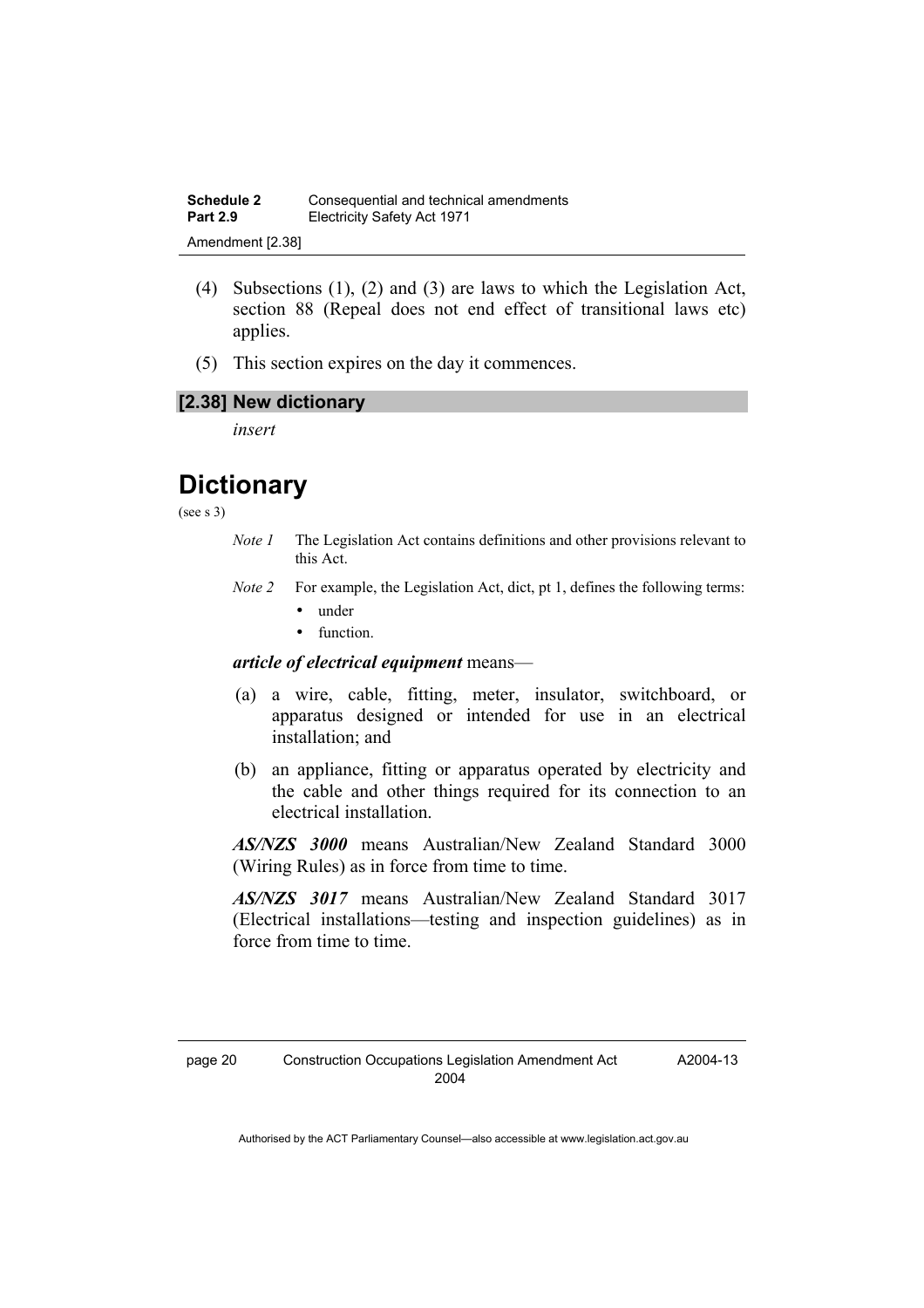*AS/NZS 3820* means Australian/New Zealand Standards 3820 (Essential safety requirements for low voltage electrical equipment) as in force from time to time.

#### *electrical installation*—

- (a) means electrical wiring or cable used or for use in carrying or controlling electricity (other than electricity with a voltage of not more than 50V a.c. or 120V ripple-free d.c.); and
- (b) includes—
	- (i) a wiring system, switchgear, control gear, electrical accessory, electrical appliance, or fitting, that is used or for use in the conversion, storage, transmission, distribution or use of electrical energy and connected to wiring or cable; and
	- (ii) a switch, fuse, plug, socket outlet, lighting outlet, adaptor, ceiling rose or other device associated with wiring, a switchboard, or an appliance, mentioned in subparagraph (i); and
	- (iii) a consuming device in which electricity is converted into heat, motion or another form of energy, or is substantially changed in its electrical character; and
	- (iv) support for electrical wiring or cable; but
- (c) does not include—
	- (i) a generator or storage device supplying, or for the supply of, electricity to the installation; or
	- (ii) an appliance that receives, or is intended to receive, its main electricity supply through a socket connection; or
	- (iii) a lamp; or
	- (iv) an electricity network or part of a network; or

| A2004-13 | <b>Construction Occupations Legislation Amendment Act</b> | page 21 |
|----------|-----------------------------------------------------------|---------|
|          | 2004                                                      |         |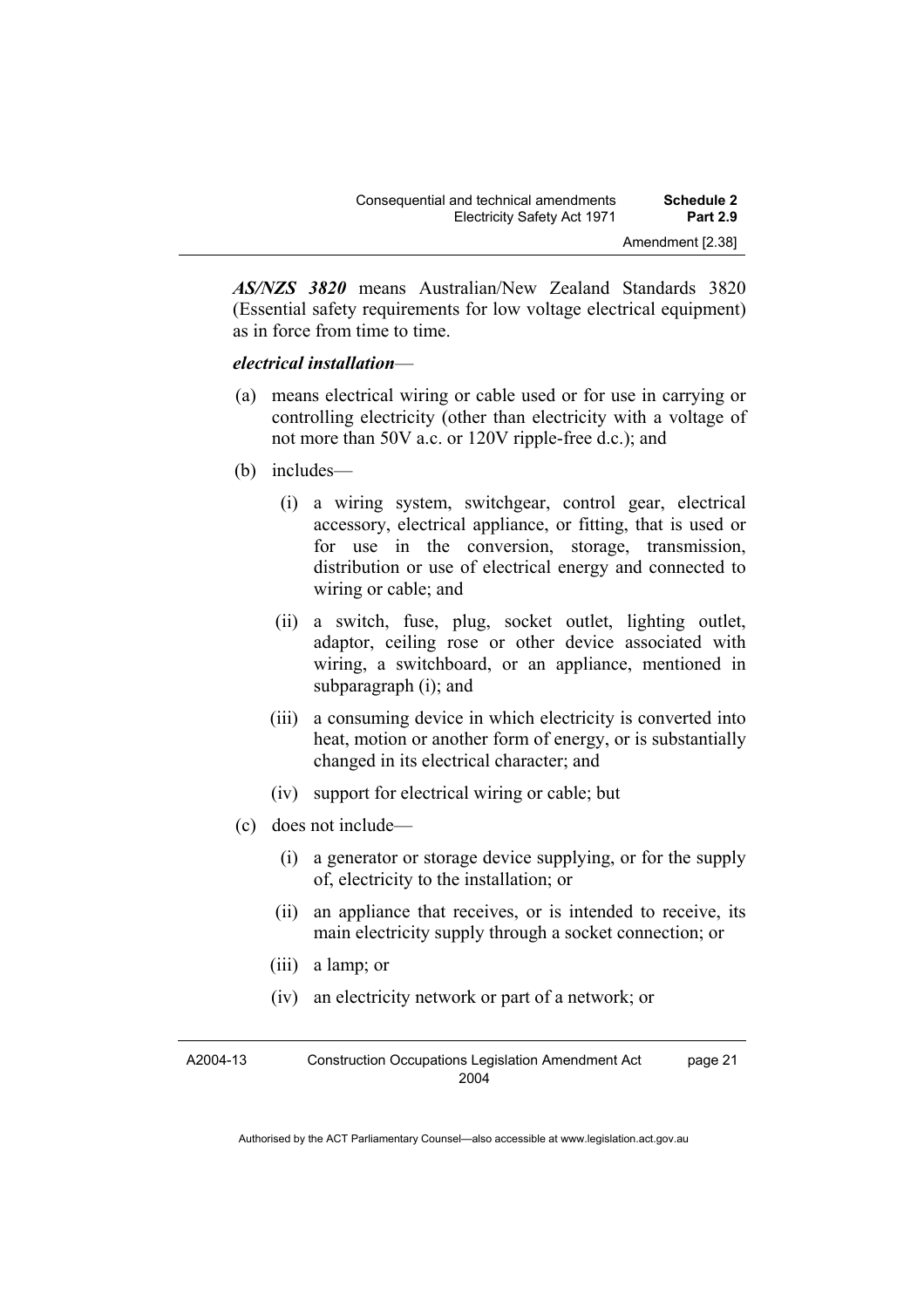(v) telecommunications cabling or equipment that operates or is intended to operate at a voltage of 90V a.c. or lower.

#### *electrical wiring work—*

- (a) means the installation, replacement, augmentation, curtailing, maintenance, repair, or alteration of the location of all or part of, an electrical installation, other than—
	- (i) an electrical installation that operates at extra low voltage; or
	- (ii) telecommunications cabling or equipment that operates at a voltage not greater than 90V a.c.; but
- (b) does not include—
	- (i) plugging a plug into a socket outlet, or unplugging it; or
	- (ii) fitting a lamp to a lighting outlet or removing it; or
	- (iii) fitting, removing or replacing a fuse or fuse wire if the fuse or wire cannot sustainedly conduct more than 30A.

*electricity distributor*—see the *Utilities Act 2000*, dictionary.

*electricity network*—see the *Utilities Act 2000*, section 7 (Electricity network).

*inspector*—see section 95 (Appointment of inspectors).

*occupier*, of premises, includes—

- (a) a person believed on reasonable grounds to be an occupier of the premises; and
- (b) a person apparently in charge of the premises.

*premises* means a building, structure or place (whether built on or not and whether enclosed or not), and includes an aircraft, a vessel and a vehicle.

A2004-13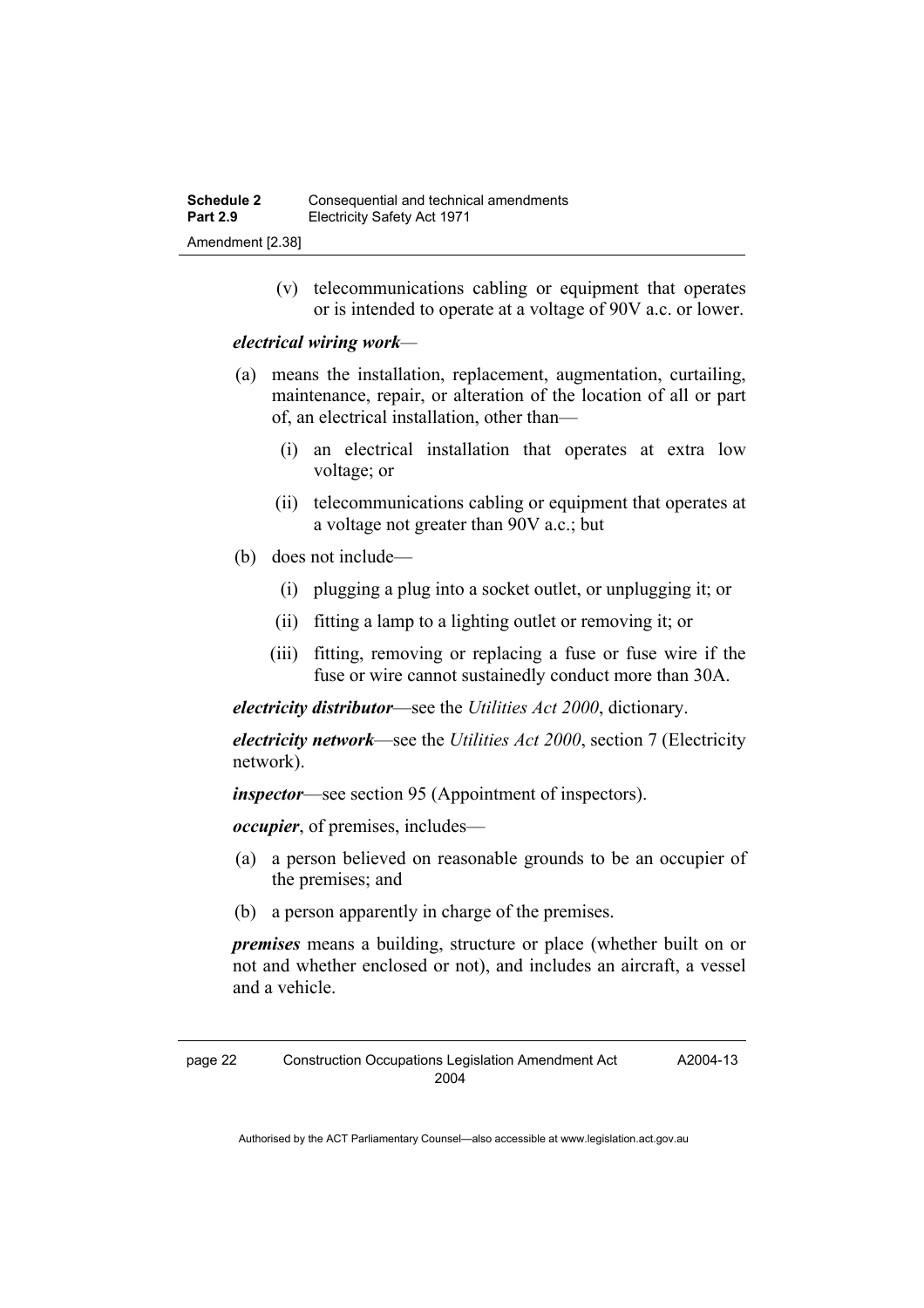#### *prescribed article of electrical equipment* means—

- (a) an article of electrical equipment to which a declaration under section 65 (1) applies; or
- (b) an article of electrical equipment to which an order under the *Electricity Safety Act 1945* (NSW), section 21 applies, other than an article to which a declaration under section 65 (4) applies.

*prohibited*, in relation to an article of electrical equipment—see section 82 (Prohibited articles).

*regulatory authority*, for a State or another Territory, means—

- (a) for New South Wales—the Department of Fair Trading; or
- (b) for Victoria—the Office of the Chief Electrical Inspector; or
- (c) for Queensland—the Department of Mines and Energy; or
- (d) for South Australia—the Office of Energy Policy; or
- (e) for Western Australia—the Office of Energy; or
- (f) for Tasmania—the Office of Energy Planning and Conservation; or
- (g) for the Northern Territory—the Department of Industries and Business; or
- (h) any other office or body declared by the regulations to be a regulatory authority.

#### *relevant standard*—

- (a) for a prescribed article of electrical equipment—means a relevant safety standard under part 7 (see s 63); and
- (b) for an article of electrical equipment to which part 8 (Nonprescribed articles of electrical equipment) applies—see section 80 (Minimum safety standards).

A2004-13 Construction Occupations Legislation Amendment Act 2004 page 23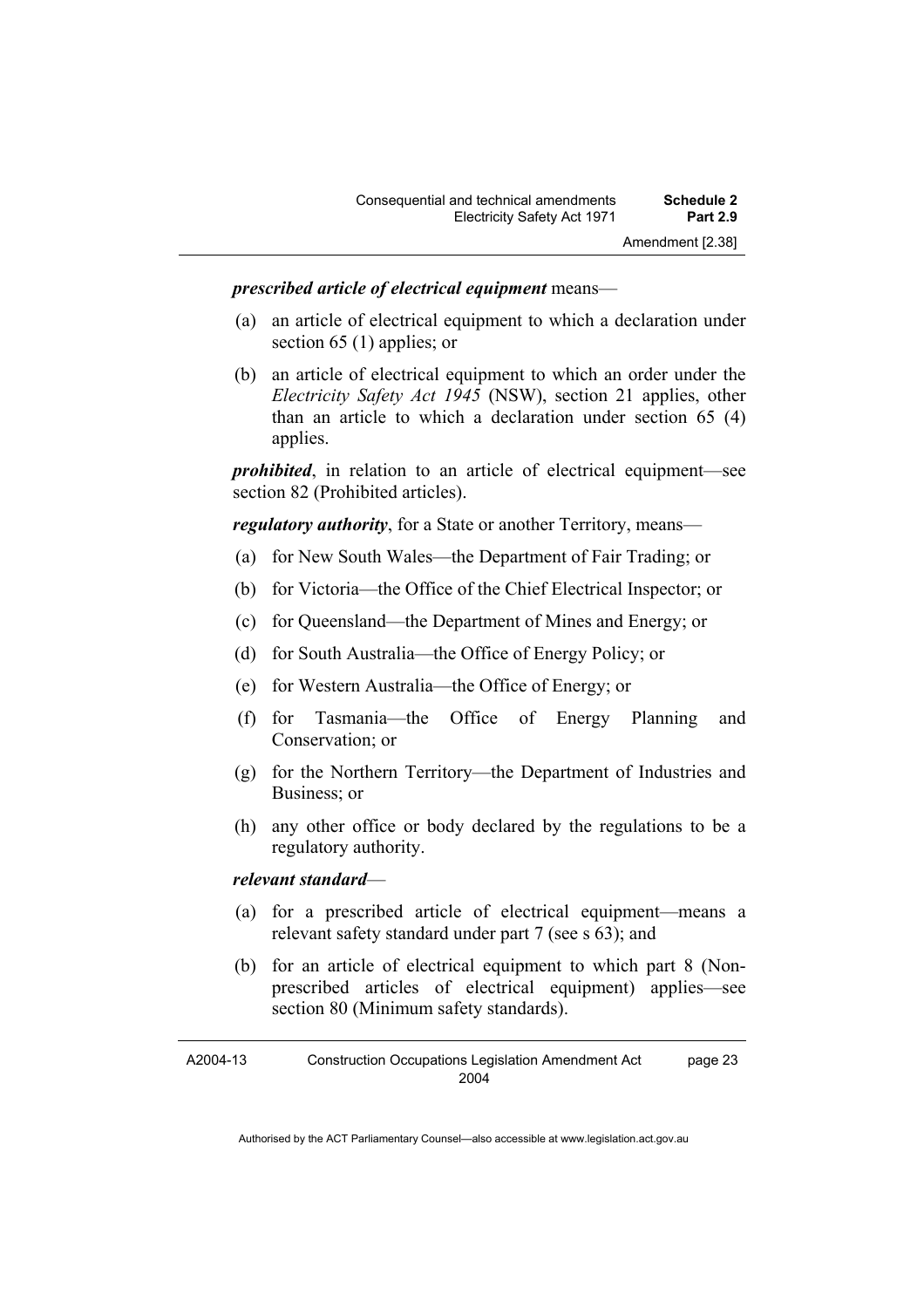*sell* includes—

- (a) barter or exchange; and
- (b) let on hire; and
- (c) offer, expose or advertise for sale, barter, exchange or letting on hire.

*serious electrical accident*—see section 86 (Definitions for pt 10).

#### **[2.39] Further amendments, mentions of** *chief executive*

*omit* 

chief executive

*substitute* 

construction occupations registrar

*in* 

- section  $34 (1) (b) (i) (1st mention)$
- section  $34(2)$  (1st mention)
- section  $68(1)$  and  $(2)$
- section  $68(3)$  (1st mention)
- section  $68$  (4) (1st mention)
- section 68 (6) and  $(7)$
- $\bullet$  section 69 (1) (1st mention)
- section 69 (2) (1st mention)
- $\bullet$  section 69 (3)
- $\bullet$  section 70 (1) (1st mention)
- section 70 $(3)$  (1st mention)
- $\bullet$  section 71 (1) (1st mention)
- section 71 $(2)$  and  $(3)$
- section 71 $(4)$  (1st mention)
- section 72

A2004-13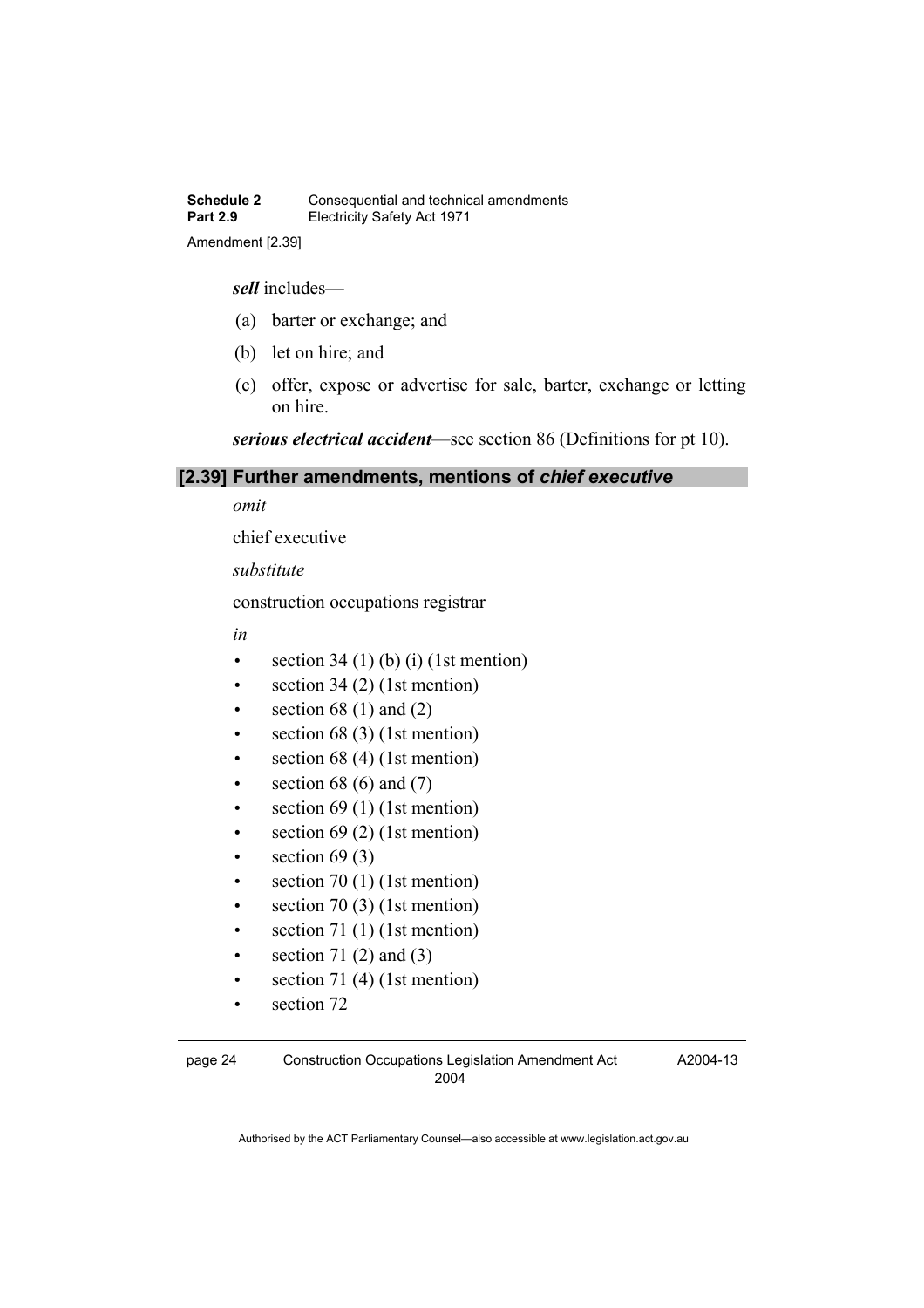### Consequential and technical amendments **Schedule 2 Electricity Safety Act 1971**

Amendment [2.40]

- section  $75$  (1) (1st mention)
- section  $76(1)$
- section  $76(2)$  (1st mention)
- section  $76(4)$
- section  $76(5)$  (1st mention)
- section 78
- section 88
- section 89
- section 95 (1) and (2)
- section 95 (3) (b) (1st mention)
- section 96
- $\bullet$  section 107(5)
- section  $110(3)$
- section 126
- section 129

### **[2.40] Further amendments, mentions of** *chief executive*

*omit* 

chief executive

*substitute* 

registrar

*in* 

- section 34 (b) (i) (2nd mention)
- section 34 (2) (2nd and 3rd mentions)
- section 68 (3) (2nd mention)
- section 68 (4) (a)
- $\bullet$  section 69 (1) (2nd mention)
- section  $69$  (2) (2nd mention)
- section  $70(1)$  (2nd mention)

A2004-13

Construction Occupations Legislation Amendment Act 2004

page 25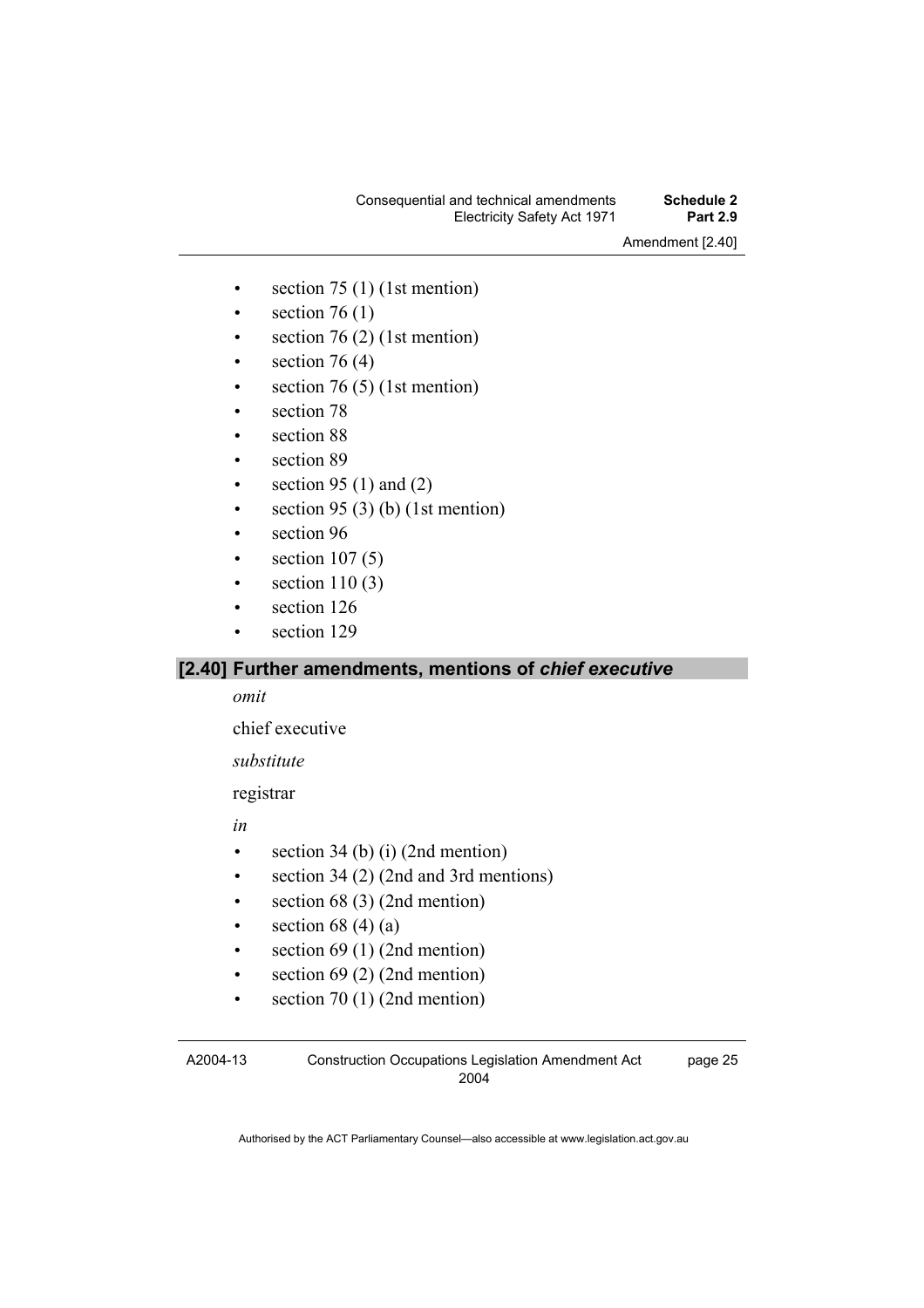- section 70 (3) (2nd mention)
- section 71 (1) (2nd mention)
- section 71 $(1)$  $(a)$  and  $(b)$
- section 71 (4) (2nd mention)
- section 75 (1) (a) and (b) (viii)
- section  $76(2)$  (a) and (b)
- section  $76(2)$  (last mention)
- section 76 (5) (2nd and 3rd mention)
- section 95 (3) (b) (2nd mention)
- section 95 $(3)$  $(c)$

### **[2.41] Further amendments, mentions of** *chief executive*

*omit* 

chief executive

*substitute* 

planning and land authority

*in* 

- section  $65(1)$
- section  $65(2)$  (1st mention)
- $\bullet$  section 65 (4)
- $\bullet$  section 74 (1) (1st mention)
- section 74 $(2)$  (1st mention)
- section  $74(3)$  (1st mention)
- section 82
- section  $84(1)$
- section  $84(2)$  (1st mention)
- section 85
- section  $90(1)$
- section 93 heading

page 26 Construction Occupations Legislation Amendment Act 2004

A2004-13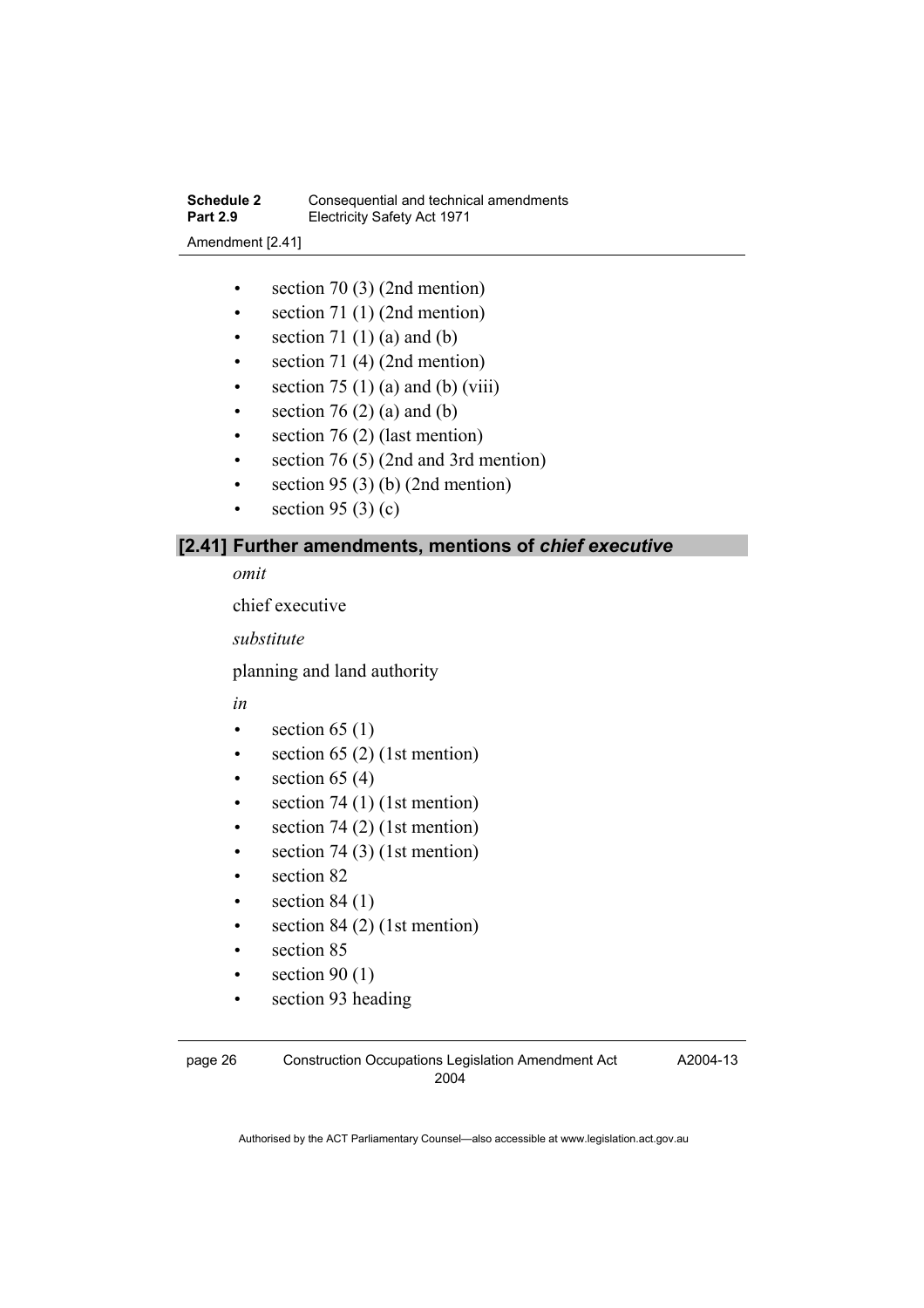#### Consequential and technical amendments **Schedule 2 Electricity Safety Act 1971**

Amendment [2.42]

- $\bullet$  section 93 (1) (1st mention)
- section  $93(2)$
- $\bullet$  section 93 (3) (1st mention)
- section 94 heading

#### **[2.42] Further amendments, mentions of** *chief executive*

*omit* 

chief executive

*substitute* 

authority

*in* 

- section  $65$  (2) (2nd mention)
- $\bullet$  section 74 (1) (2nd mention)
- $\bullet$  section 74 (2) (2nd mention)
- section  $74(3)$  (f)
- section  $84$  (2) (a)
- section 93 (1) (2nd and 3rd mentions)
- section 93 (1) (a) and (b)
- section 93 $(3)$  $(b)$

## **[2.43] Act amended—renumbering**

*renumber provisions when Act next republished under Legislation Act* 

A2004-13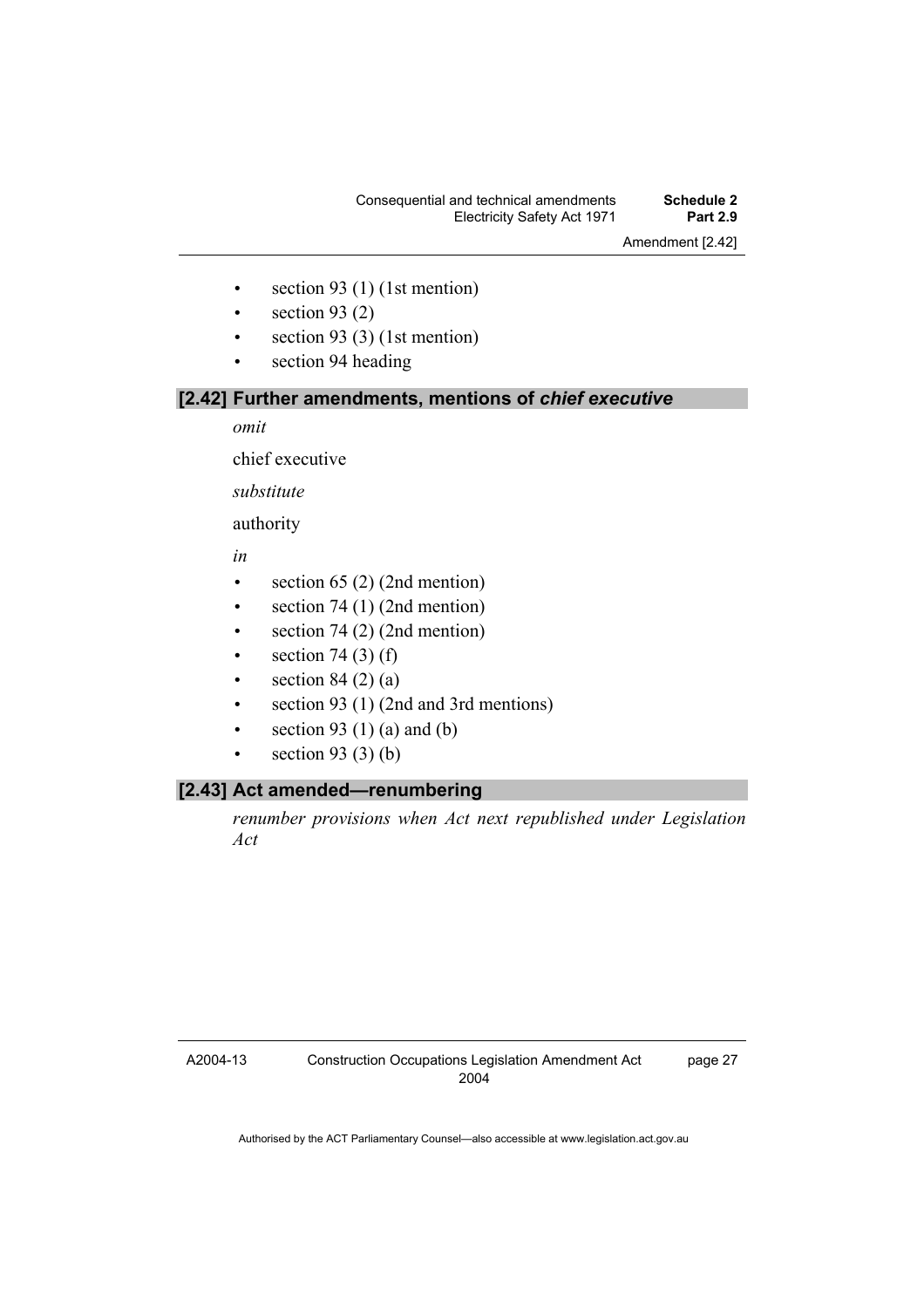**Schedule 2 Consequential and technical amendments**<br>**Part 2.10 Environment Protection Act 1997 Part 2.10** Environment Protection Act 1997

Amendment [2.44]

## **Part 2.10 Environment Protection Act 1997**

## **[2.44] Section 149 (2) (b)**

*substitute* 

 (b) the application under the *Building Act 2004,* part 3 for a building approval to carry out the relevant building work.

## **Part 2.11 Environment Protection Regulations 1997**

## **[2.45] Dictionary, definition of** *building work*

*substitute* 

*building work* means building work for which a building approval under the *Building Act 2004*, part 3 is required.

## **Part 2.12 Fire Brigade Act 1957**

## **[2.46] Section 12 (2)**

*substitute* 

 (2) In this section, a reference to a fire door, smoke door or exit door is a reference to a door required under the building code to have a sign on it mentioning an offence under this section.

A2004-13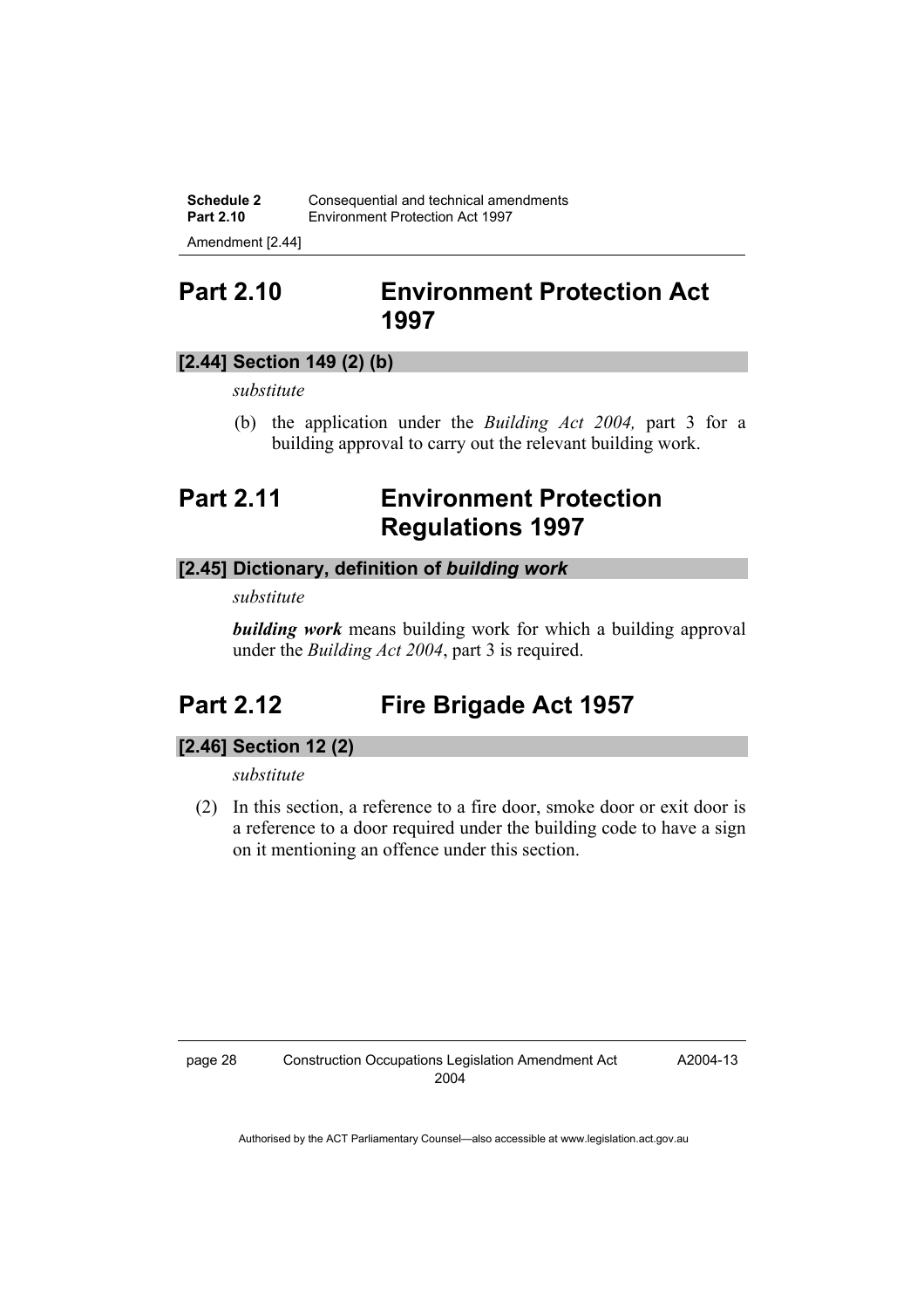Amendment [2.47]

**Part 2.13 Food Act 2001** 

## **[2.47] Section 92 (5)**

*omit* 

*Building Act 1972* 

*substitute* 

*Building Act 2004* 

## **[2.48] Section 97 (6)**

*omit* 

*Building Act 1972* 

*substitute* 

*Building Act 2004* 

## **[2.49] New section 154**

*insert* 

## **154 Transitional—s 92 (5) and s 97 (6)**

(1) In section 92 (5) and section 97 (6):

*certificate of regularisation* under the *Building Act 2004* includes a certificate of regularisation under the *Building Act 1972* (repealed).

(2) This section expires on 1 July 2005.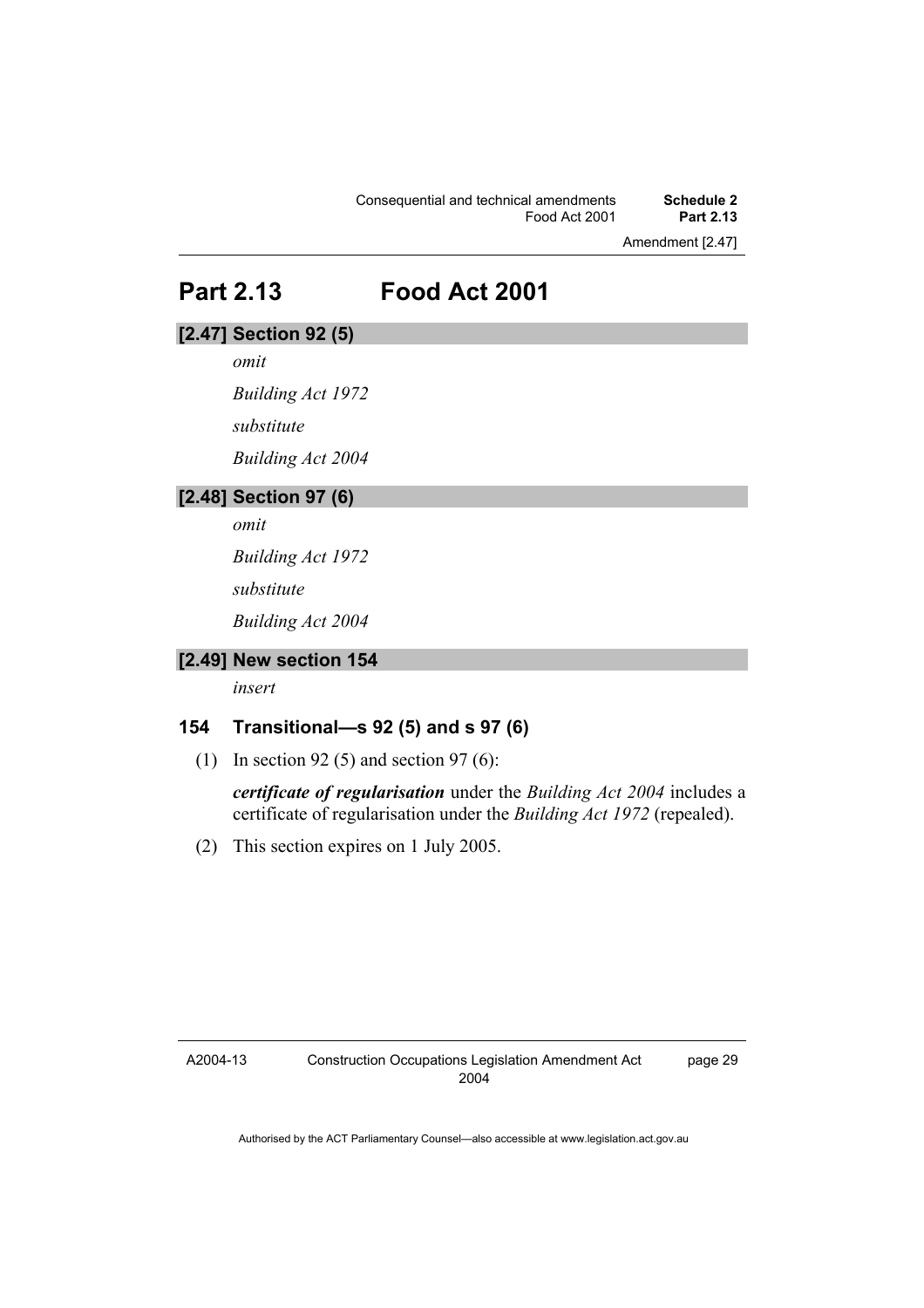**Schedule 2 Consequential and technical amendments**<br>**Part 2.14 Gas Safety Act 2000** Gas Safety Act 2000 Amendment [2.50]

## **Part 2.14 Gas Safety Act 2000**

## **[2.50] Section 7**

*omit* 

## **[2.51] Section 19**

*substitute* 

## **19 Public access to records of approved appliances etc**

- (1) The planning and land authority must keep a record of the following done under this part:
	- (a) the appliances approved;
	- (b) any cancellations of approvals
	- (c) any appliances prohibited.
- (2) The planning and land authority must make the record available for public inspection during ordinary office hours at—
	- (a) the office of the planning and land authority; or
	- (b) another place prescribed under the regulations.
- (3) The planning and land authority may make the record available for public inspection at any other place.

## **[2.52] Section 65 (5)**

#### *substitute*

- (5) The planning and land authority must make a copy of each code, and any instrument (or provision of an instrument) applied (with or without change) by the code, available for public inspection during ordinary office hours at—
	- (a) the office of the chief planning executive; or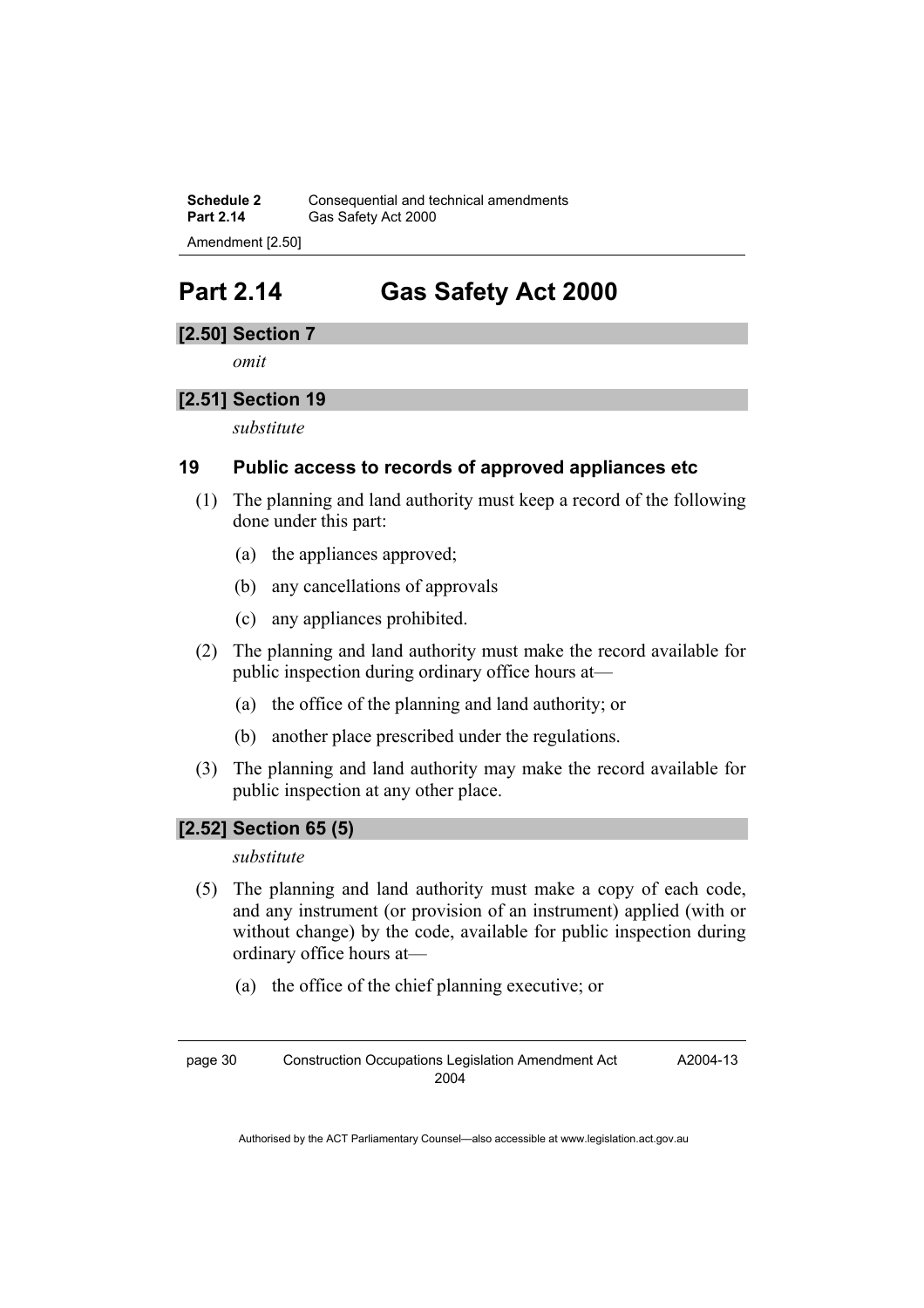(b) another place prescribed under the regulations.

#### **[2.53] Dictionary, note 2**

*omit* 

• chief executive

## **[2.54] Dictionary, definition of** *advanced gasfitter*

*omit* 

## **[2.55] Dictionary, definition of** *approved*

#### *substitute*

*approved***,** in relation to an appliance—see section 20 (Approval declared by regulations) and section 21 (Approval by planning and land authority).

### **[2.56] Dictionary, definition of** *gasfitter*

#### *substitute*

*gasfitter* means a gasfitter licensed in the advanced or general occupation class under the *Construction Occupations (Licensing) Act 2004*.

### **[2.57] Dictionary, definition of** *gasfitting work*

#### *substitute*

### *gasfitting work*—

- (a) means—
	- (i) work on a consumer piping system, or proposed consumer piping system, including the connection or disconnection of a gas appliance (other than a gas appliance designed to be portable by users) to or from the system; or

page 31

A2004-13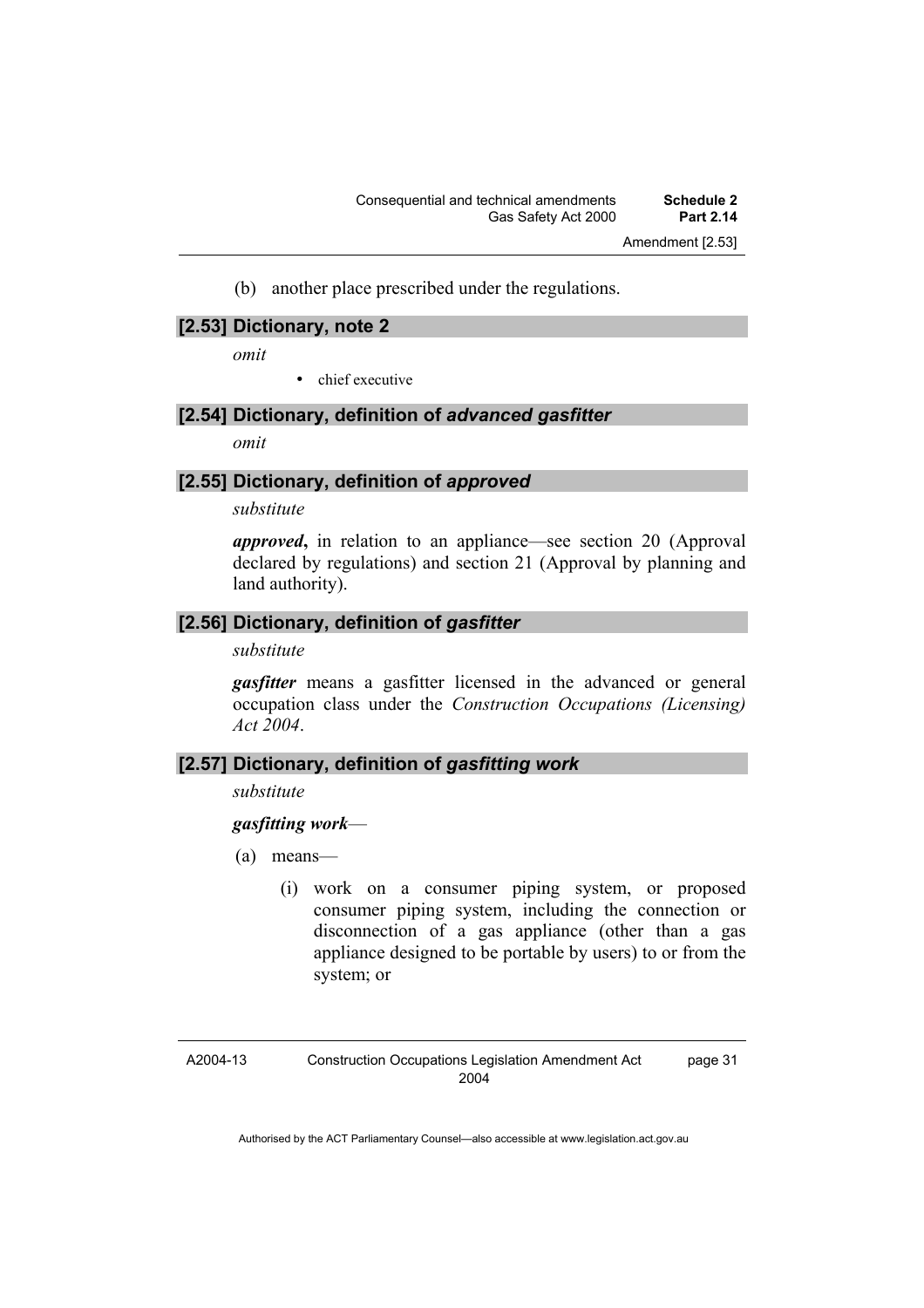- (ii) the inspection or testing of a consumer piping system; and
- (b) includes the installation of a flue for a type A appliance.

## **[2.58] Dictionary, definition of** *premises*

#### *insert*

#### **Examples of vehicle**

caravan, campertrailer, motor home, mobile catering vehicle

#### **[2.59] Further amendments, mentions of** *chief executive*

*omit* 

chief executive

*substitute* 

planning and land authority

*in* 

- section 21
- section  $22(1)$
- section  $22(2)$  (1st mention)
- section 23
- section 27
- section  $29(1)$
- $\bullet$  section 29 (2) (1st mention)
- section 30
- section 33
- section  $34(2)(b)$
- section  $35(1)$
- section 38 heading
- section  $38(1)$  (1st mention)
- section  $38(2)$

A2004-13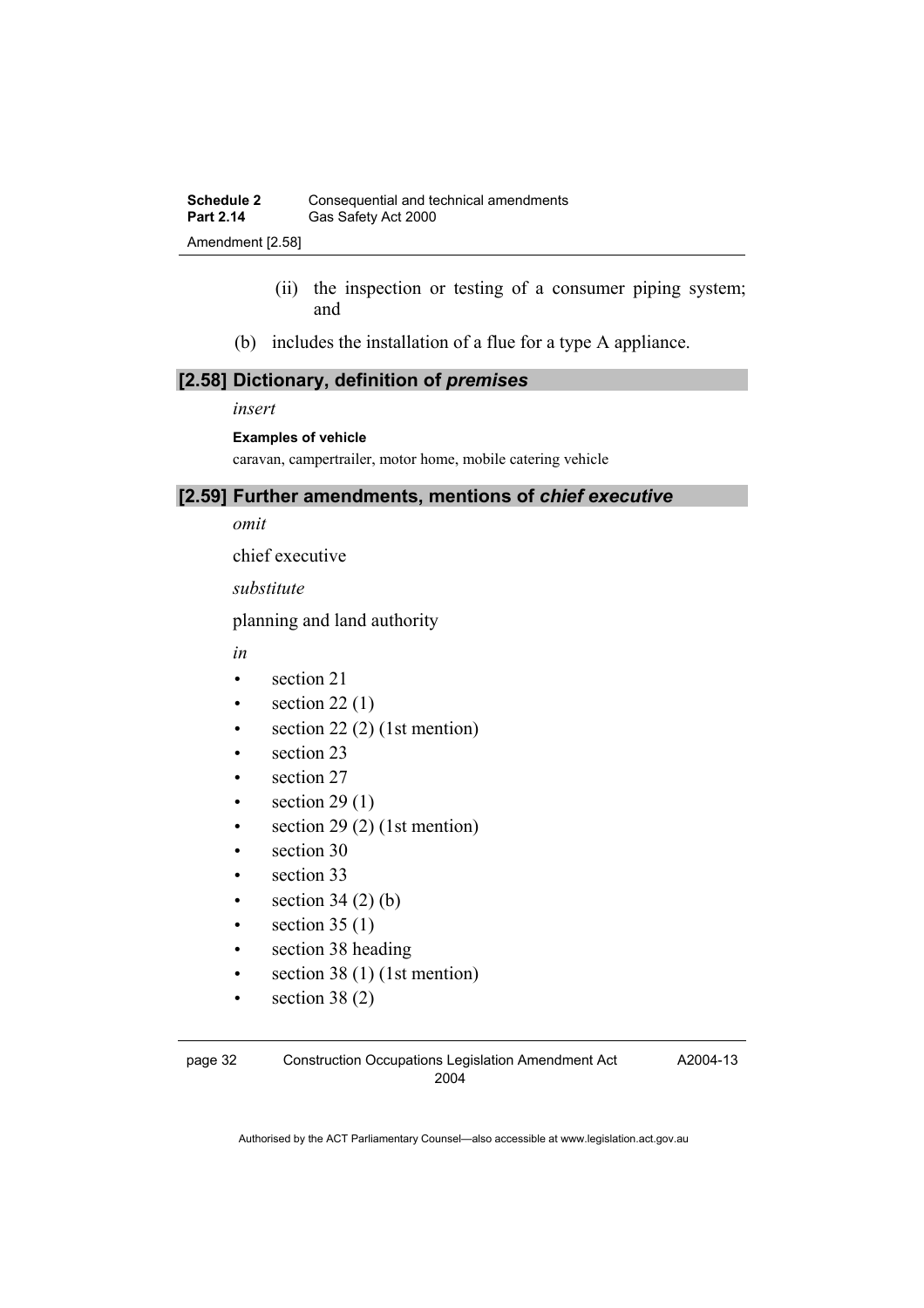### Consequential and technical amendments **Schedule 2**  Gas Safety Act 2000

Amendment [2.60]

- section  $38(3)$  (1st mention)
- section 39 heading
- $\bullet$  section 40 (1)
- section 40 (3) (b) (1st mention)
- section 41
- section  $54(5)$
- section  $57(3)$
- section  $66(1)$

## **[2.60] Further amendments, mentions of** *chief executive*

#### *omit*

chief executive

*substitute* 

authority

*in* 

- section 22 $(2)$  $(a)$  and  $(b)$
- section 22 (2) (last mention)
- section  $29(2)(a)$
- section 38 (1) (2nd and 3rd mention)
- section  $38(1)(a)$  and (b)
- section  $38(3)(b)$
- section 40 (3) (b) (2nd mention)
- $\bullet$  section 40 (3) (c)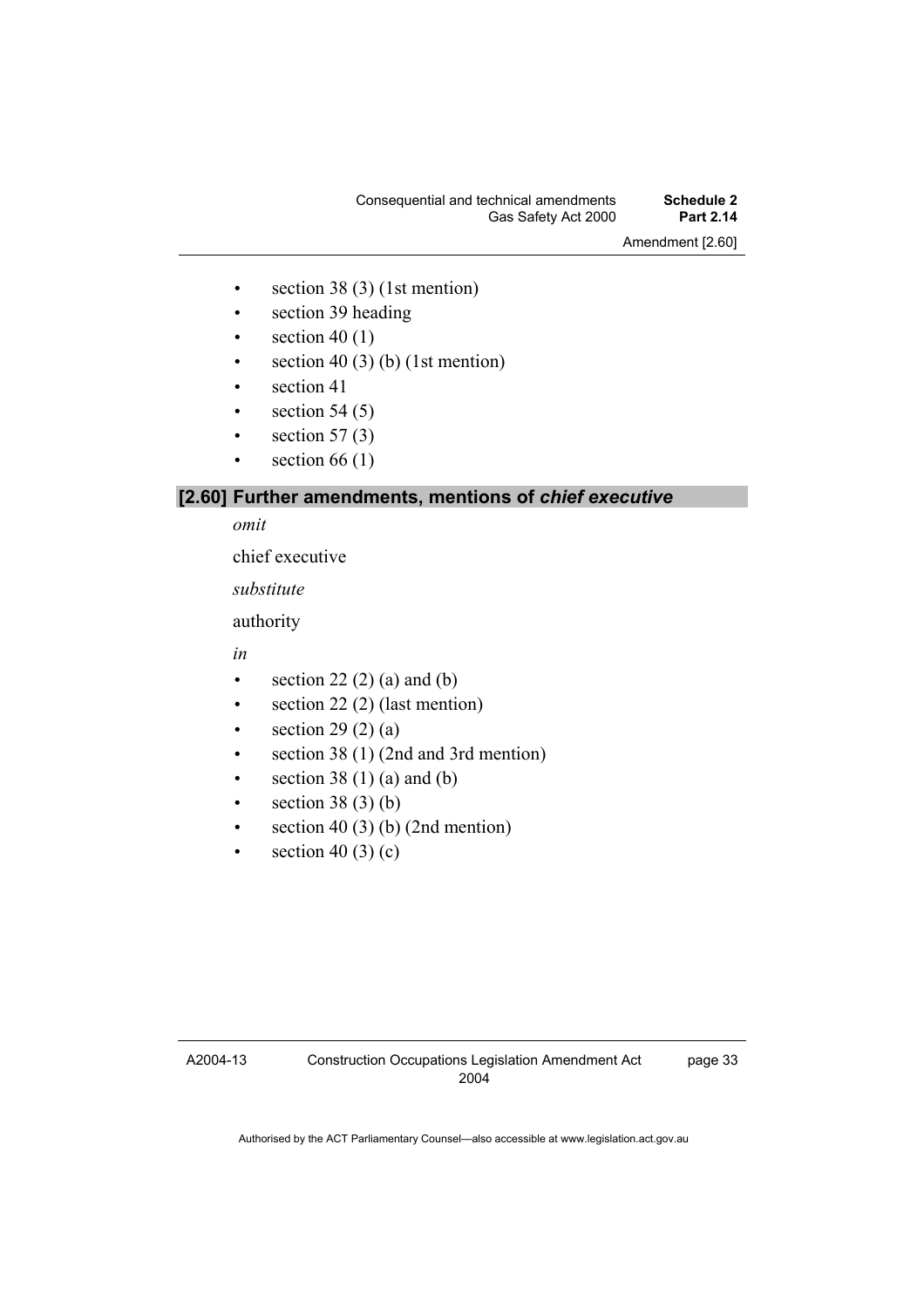**Schedule 2 Consequential and technical amendments**<br>**Part 2.15 Gas Safety Requilations 2001** Gas Safety Regulations 2001 Amendment [2.61]

## **Part 2.15 Gas Safety Regulations 2001**

## **[2.61] Regulation 4B**

*omit* 

## **[2.62] Regulation 5**

*omit* 

## **[2.63] Regulation 13 (2)**

*omit* 

unsafe

*substitute* 

safe

## **[2.64] Regulation 13 (4)**

*omit* 

## **[2.65] Regulation 14 (1)**

*omit* 

#### (1) A person

*substitute* 

A person

## **[2.66] Regulation 14 (2)**

*omit* 

page 34 Construction Occupations Legislation Amendment Act 2004

A2004-13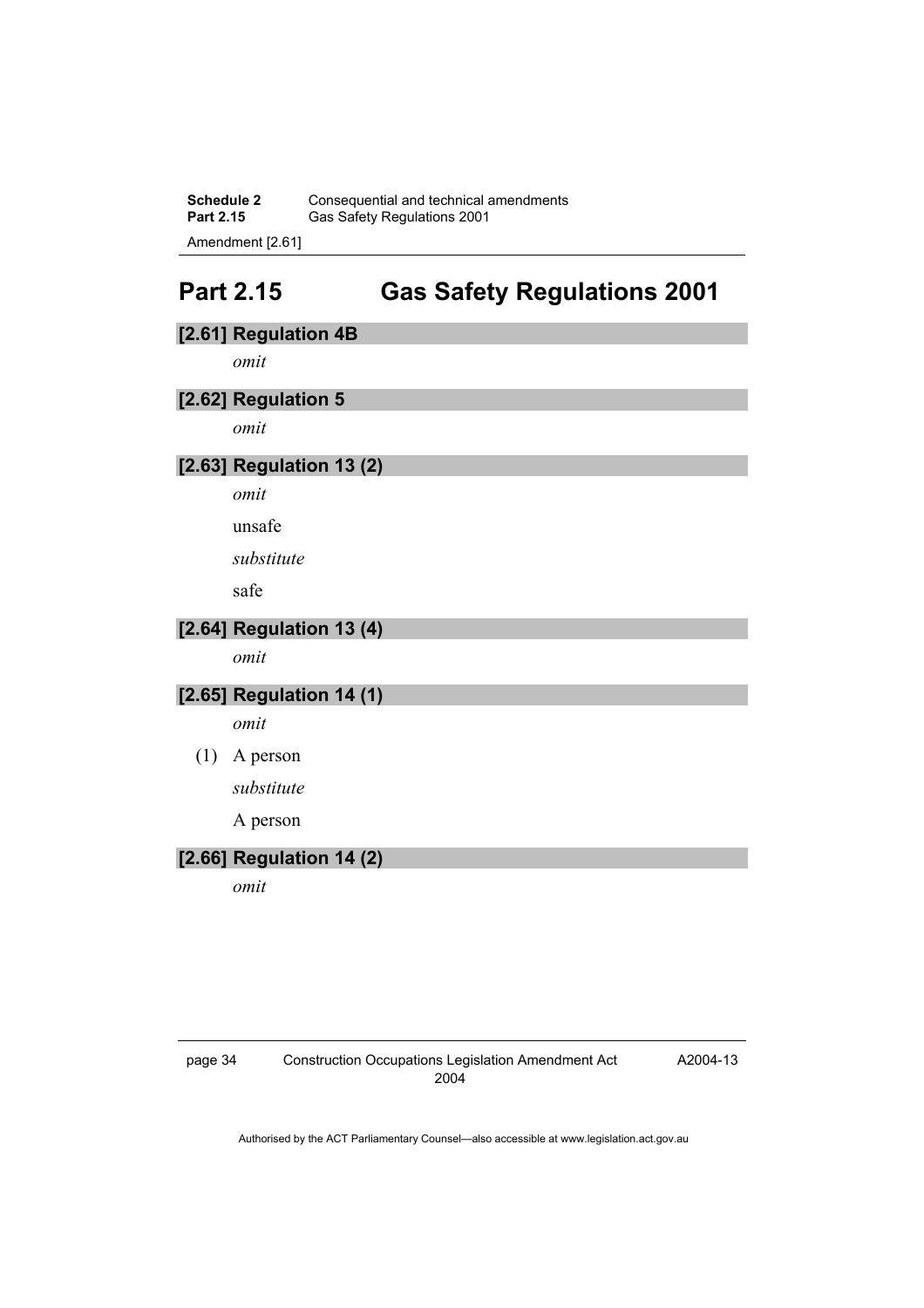#### Consequential and technical amendments **Schedule 2 Gas Safety Regulations 2001**

Amendment [2.67]

### **[2.67] Regulation 15 (1) (b)**

*omit* 

to on appropriate

*substitute* 

to an appropriate

## **[2.68] Regulation 16 (4)**

*omit* 

## **[2.69] Regulation 17E (6)**

*omit* 

#### **[2.70] New regulations 23 and 24**

*insert* 

#### **23 Compliance indicators**

(1) In these regulations:

*compliance indicator* includes a compliance plate attached in relation to a consumer piping system under the *Gas Supply Regulations 1999* (repealed), regulation 15 (2).

(2) This regulation expires on 1 July 2005.

### **24 Defect tags**

(1) In these regulations:

*defect tag* includes an approved tag attached in relation to a consumer piping system under the *Gas Supply Regulations 1999* (repealed), regulation 14 (2).

(2) This regulation expires on 1 July 2005.

A2004-13 Construction Occupations Legislation Amendment Act 2004 page 35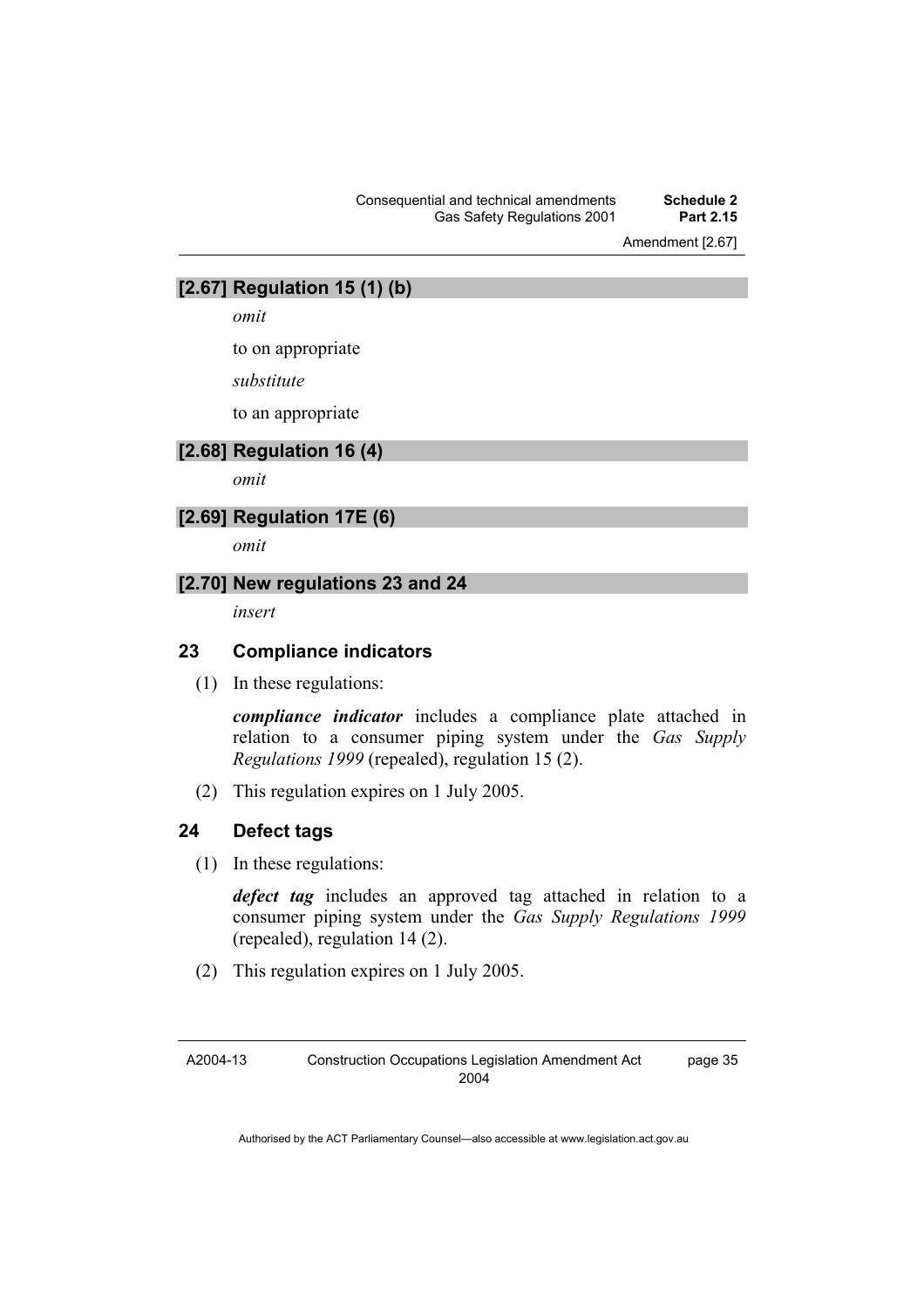**Schedule 2 Consequential and technical amendments**<br>**Part 2.16 Land (Planning and Environment) Act 199** Land (Planning and Environment) Act 1991

Amendment [2.71]

## **[2.71] Dictionary heading**

*substitute* 

## **Dictionary**

#### (see reg 3)

- *Note 1* The Legislation Act contains definitions and other provisions relevant to this Act.
- *Note 2* For example, the Legislation Act, dict, pt 1, defines the following terms:
	- under
	- function.
- *Note 3* Terms used in these regulations have the same meaning that they have in the *Gas Safety Act 2000* (see Legislation Act, s 148). For example, the following terms are defined in the *Gas Safety Act 2000*, dict:
	- premises.

#### **[2.72] Dictionary, definition of** *repealed Gas Supply Regulations*

*omit* 

## **Part 2.16 Land (Planning and Environment) Act 1991**

#### **[2.73] Section 222, definition of** *building work*

*substitute* 

*building work*—see the *Building Act 2004*, section 6.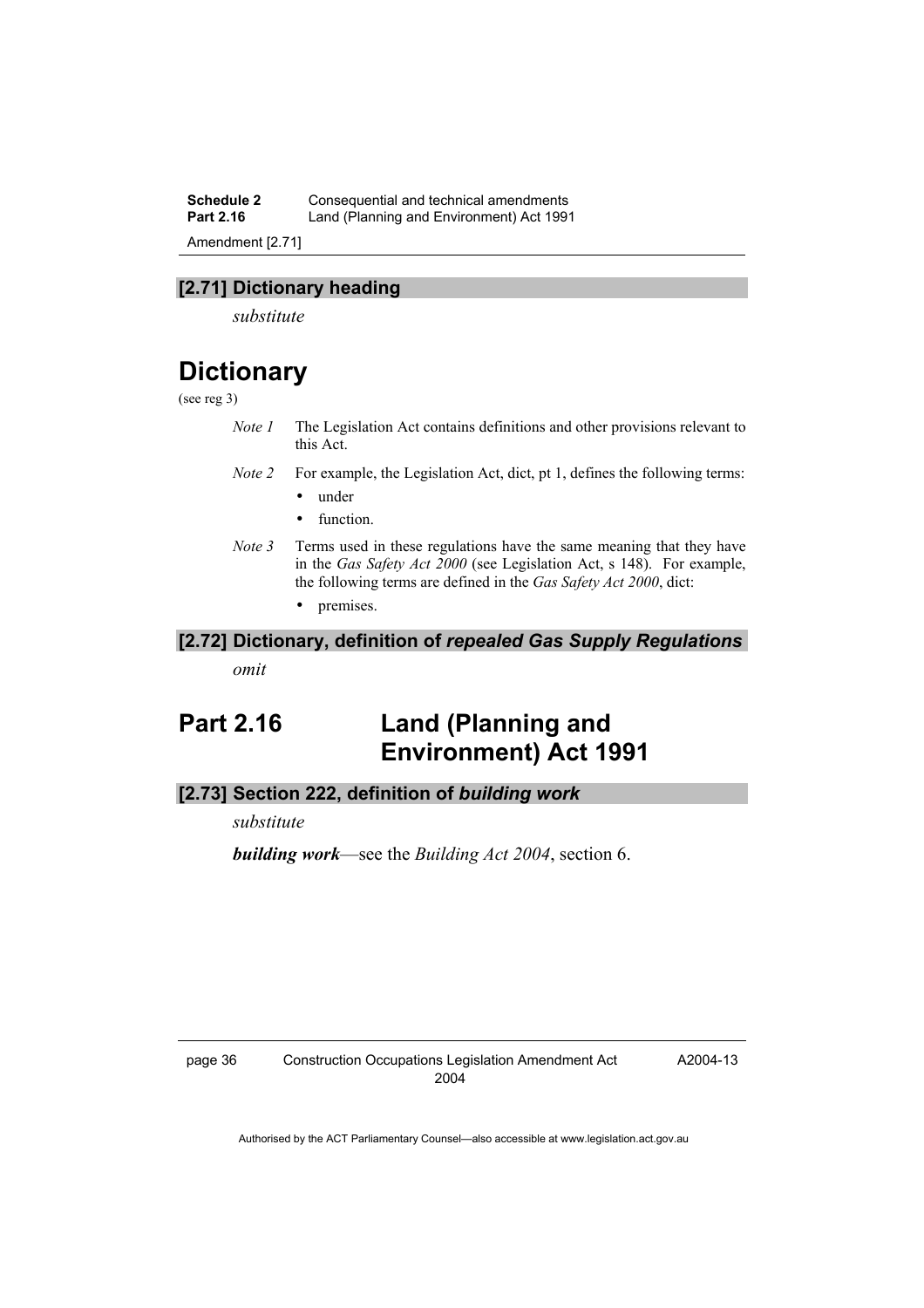Amendment [2.74]

## **Part 2.17 Land (Planning and Environment) (Bushfire Emergency) Regulations 2003**

## **[2.74] Regulation 7 (3) (a)**

#### *substitute*

 (a) a building surveyor licensed under the *Construction Occupations (Licensing) Act 2004* endorses a plan of works in relation to the work included in the development; and

#### **[2.75] Section 9**

*substitute* 

## **9 Endorsement of plans**

A building surveyor licensed under the *Construction Occupations (Licensing) Act 2004* may endorse a plan of works if satisfied that—

- (a) the plan complies with regulation 8; and
- (b) the plan relates to land that is mentioned in a declaration under regulation 7 (Fire-caused clearing developments exempted from Act, div 6.2).

A2004-13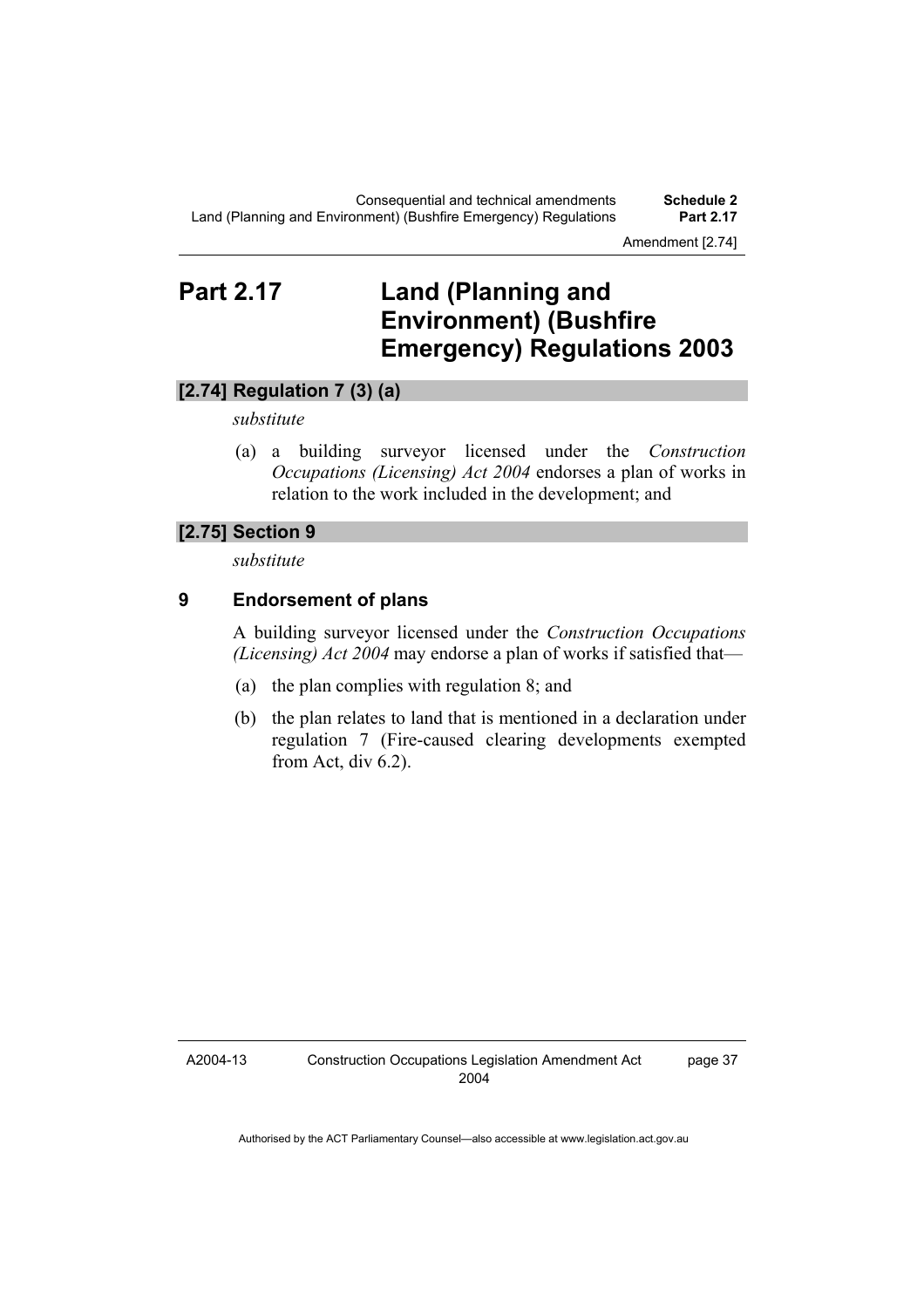**Schedule 2 Consequential and technical amendments**<br>**Part 2.18 Land (Planning and Environment) Regulation** Land (Planning and Environment) Regulations 1992

Amendment [2.76]

## **Part 2.18 Land (Planning and Environment) Regulations 1992**

## **[2.76] Regulation 2, note 1**

*substitute* 

*Note 1* The dictionary at the end of these regulations defines certain terms used in these regulations, and includes references (*signpost definitions*) to other terms defined elsewhere.

> For example, the signpost definition '*subdivision*—see the Act, section 159.' means that the term 'subdivision' is defined in that section and applies to this Act.

#### **[2.77] Dictionary, definition of** *building code*

*omit* 

## **Part 2.19 Leases (Commercial and Retail) Act 2001**

## **[2.78] Dictionary, definition of** *certificate of occupancy*

*substitute* 

*certificate of occupancy*—see the *Building Act 2004*, dictionary.

## **Part 2.20 Legislation Act 2001**

### **[2.79] Dictionary, part 1, new definition of** *building code*

*insert* 

*building code* means the building code under the *Building Act 2004*, section 136.

page 38 Construction Occupations Legislation Amendment Act 2004

A2004-13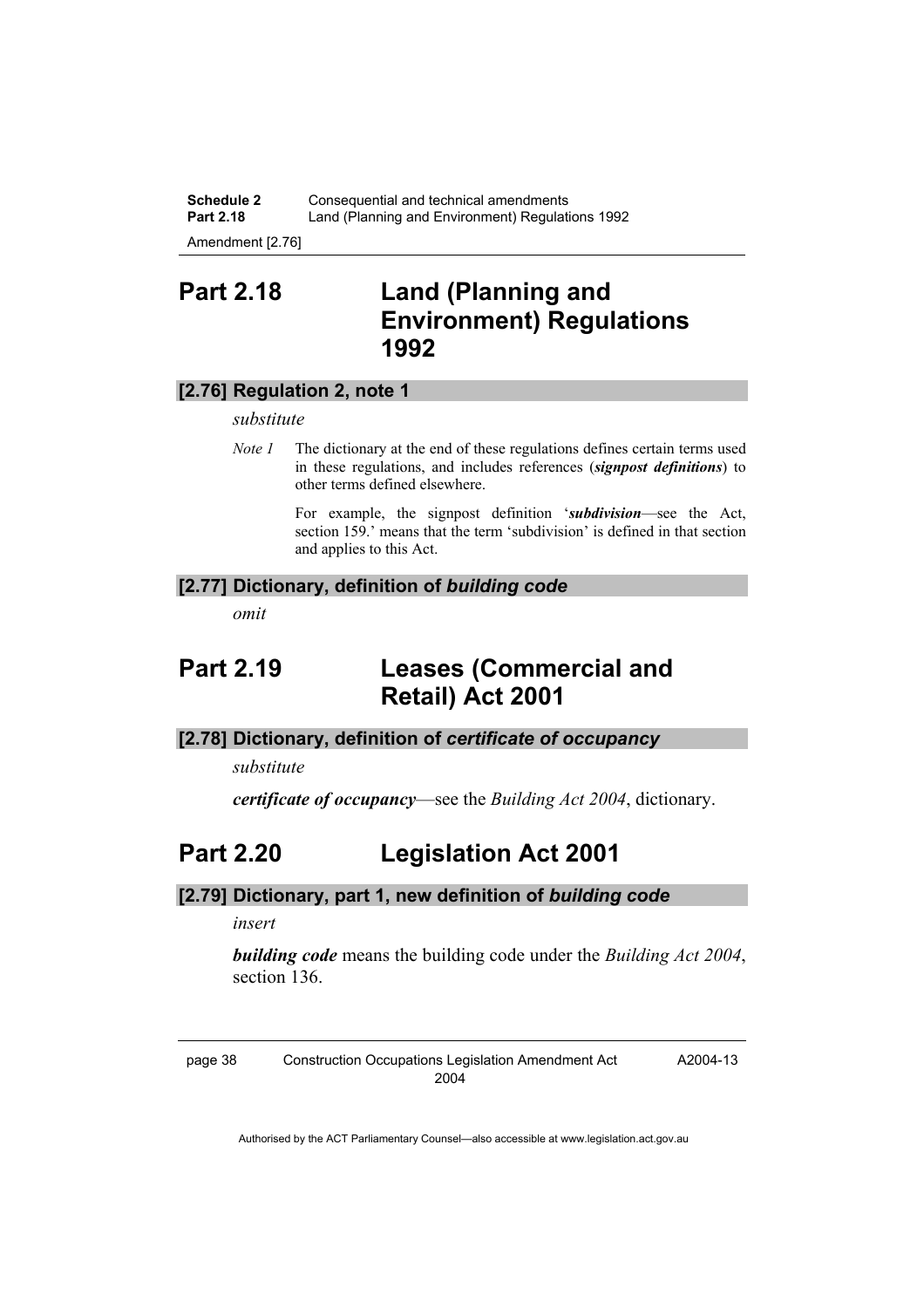Amendment [2.80]

#### **[2.80] Dictionary, part 1, new definition of** *construction occupations registrar*

*insert* 

*construction occupations registrar* means the registrar under the *Construction Occupations (Licensing) Act 2004*.

## **Part 2.21 Liquor Act 1975**

### **[2.81] Section 2, note 1**

*substitute* 

*Note 1* The dictionary at the end of these regulations defines certain terms used in these regulations, and includes references (*signpost definitions*) to other terms defined elsewhere.

> For example, the signpost definition '*standards manual*—see section 33.' means that the term 'standards manual' is defined in that section.

### **[2.82] Section 39**

*substitute* 

#### **39 Saving of operation of Building Act**

Nothing in this Act affects the operation of the *Building Act 2004.*

#### **[2.83] Section 56 (1)**

*omit* 

*Building Act 1972*, part 5 in respect of the premises

*substitute* 

*Building Act 2004*, part 5 for the premises

## **[2.84] Dictionary, definition of** *building code*

*omit* 

A2004-13 Construction Occupations Legislation Amendment Act 2004 page 39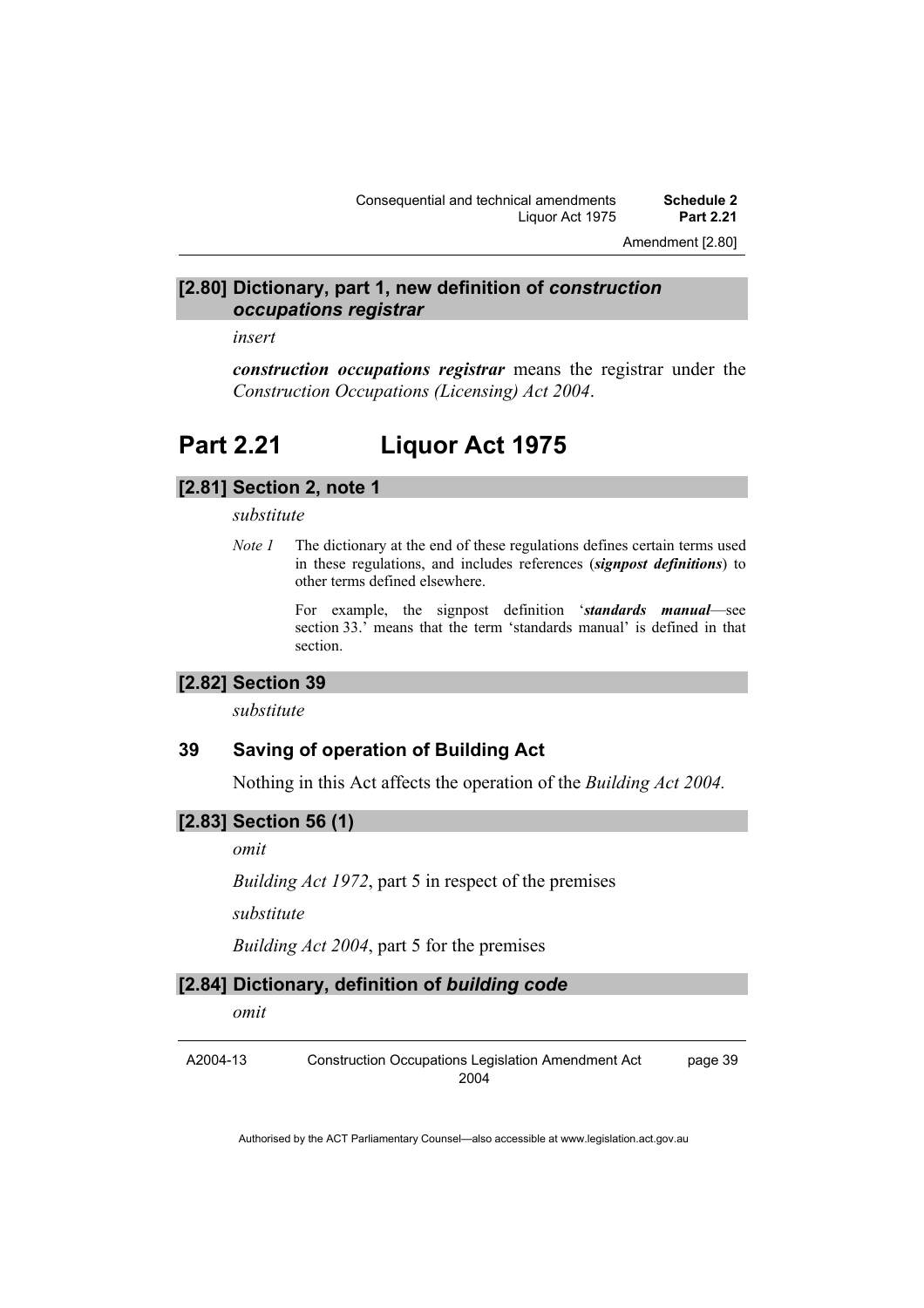**Schedule 2 Consequential and technical amendments**<br>**Part 2.22 Constitutional Health and Safety Requlation Part 2.22 Part 2.22 Part 2.22 Part 2.22 Part 2.22 Part 2.22 Part 2.22 Part 2.22 Part 2.22 Part 2.22 Part 2.22 Part 2.22 Part 2.22 Part 2.22 Part 2.22 Part 2.22 Part 2.22 Part 2.22 Part 2.22 Part 2.22 Part 2.22 Part 2.22 P** 

Amendment [2.85]

## **Part 2.22 Occupational Health and Safety Regulations 1991**

## **[2.85] Regulation 14 (2) (h) (i)**

*substitute* 

(i) its class under the building code; and

## **Part 2.23 Public Health Regulations 2000**

### **[2.86] Division 6.3**

*after division heading, insert* 

*Note* The *Water and Sewerage Act 2000* applies to the installation of a chemical toilet, a flushing toilet discharging to a septic system and a connection to a septic system (see *Water and Sewerage Act 2000*, s 4).

#### **[2.87] Section 71**

*omit* 

### **[2.88] Sections 74 and 75**

*omit*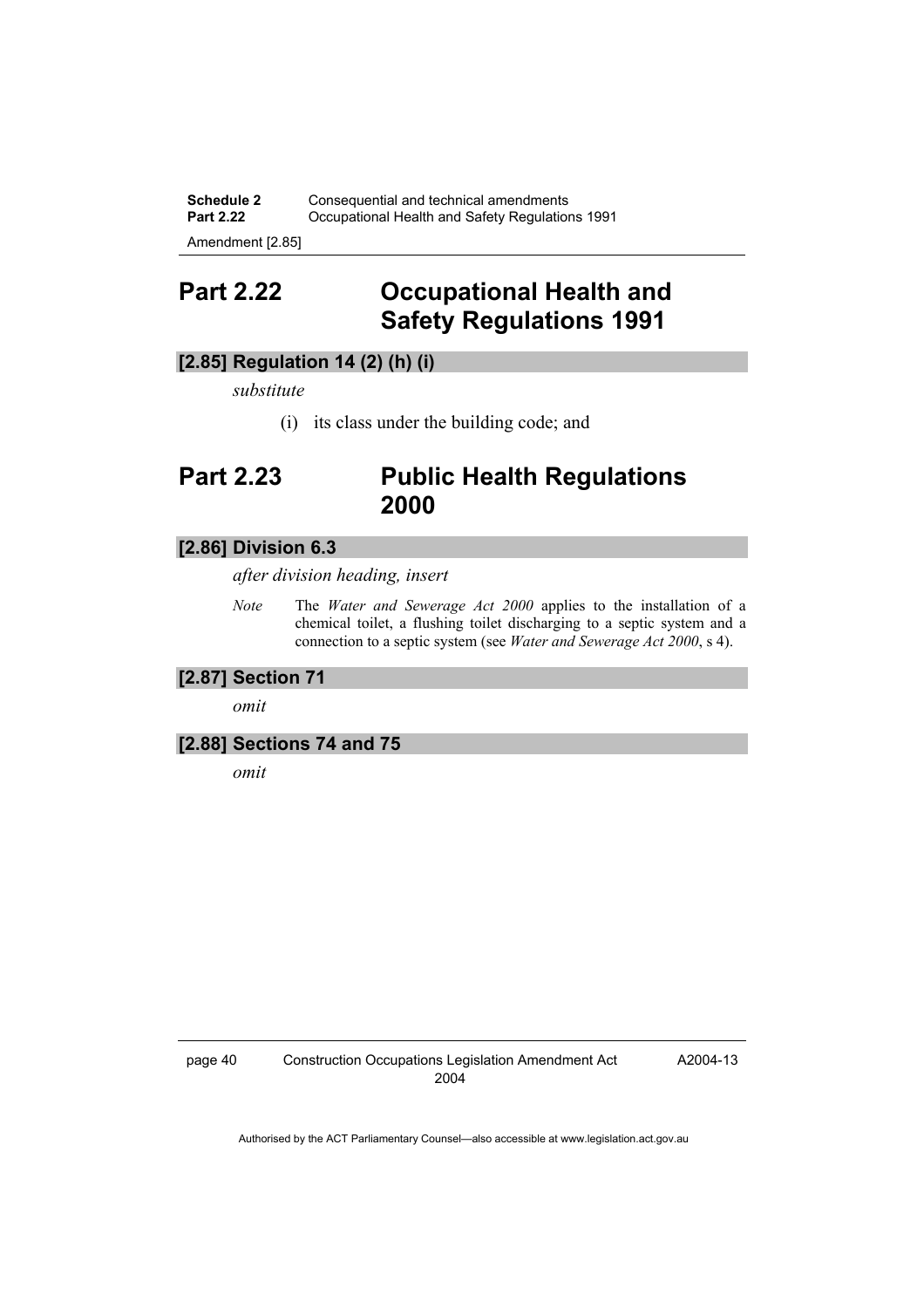Amendment [2.89]

## **Part 2.24 Residential Tenancies Act 1997**

## **[2.89] Section 12 (3) (c) (ii) (A)**

*omit* 

within the meaning of the *Building Act 1972*

*substitute* 

under the *Building Act 2004*, section 6

## **Part 2.25 Scaffolding and Lifts Act 1912**

#### **[2.90] Section 6 (5)**

*substitute* 

(5) In this section:

*cost*, of building work—see the *Building Act 2004*, section 84.

## **Part 2.26 Utility Networks (Public Safety) Regulations 2001**

## **[2.91] Regulation 18 (2) (a)**

*substitute* 

 (a) the holder of an electricians licence under the *Construction Occupations (Licensing) Act 2004* that authorises work on the line; or

#### A2004-13

page 41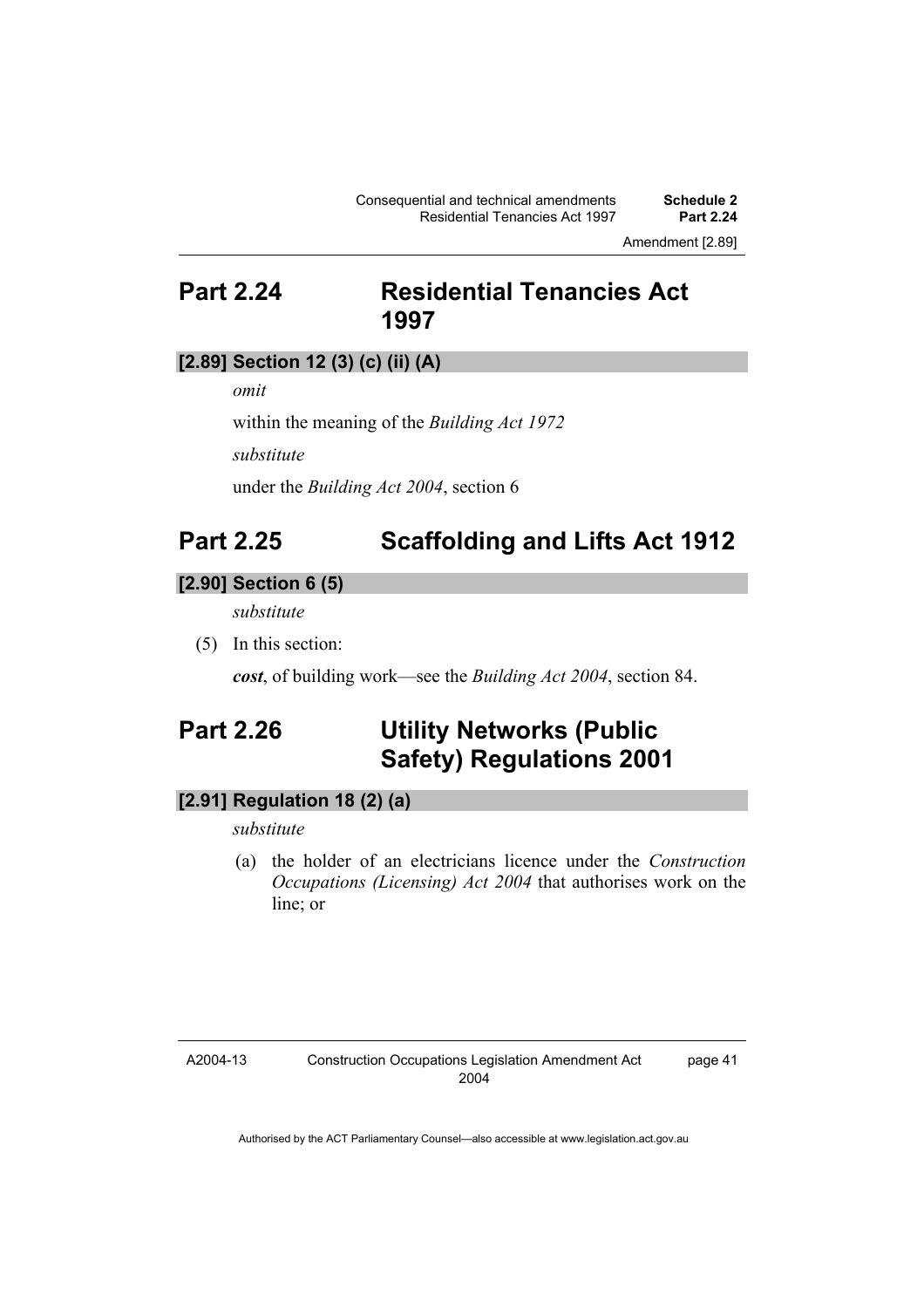**Schedule 2 Consequential and technical amendments**<br>**Part 2.27** *Water and Sewerage Act 2000* **Water and Sewerage Act 2000** Amendment [2.92]

## **Part 2.27 Water and Sewerage Act 2000**

### **[2.92] Section 3**

*omit* 

## **[2.93] Section 4**

*renumber as section 3* 

### **[2.94] New section 4**

*in part 1, insert* 

## **4 Application of Act to certain installations**

- (1) To remove any doubt, this Act applies, as far as possible, to the installation of the following:
	- (a) a chemical toilet;
	- (b) a flushing toilet that will, or is intended to, discharge into a septic system;
	- (c) a connection to a septic system.
- (2) This section does not limit the application of this Act.

### **[2.95] Section 5 (1)**

*omit* 

plumbing or

*substitute* 

sanitary plumbing work, water supply plumbing work or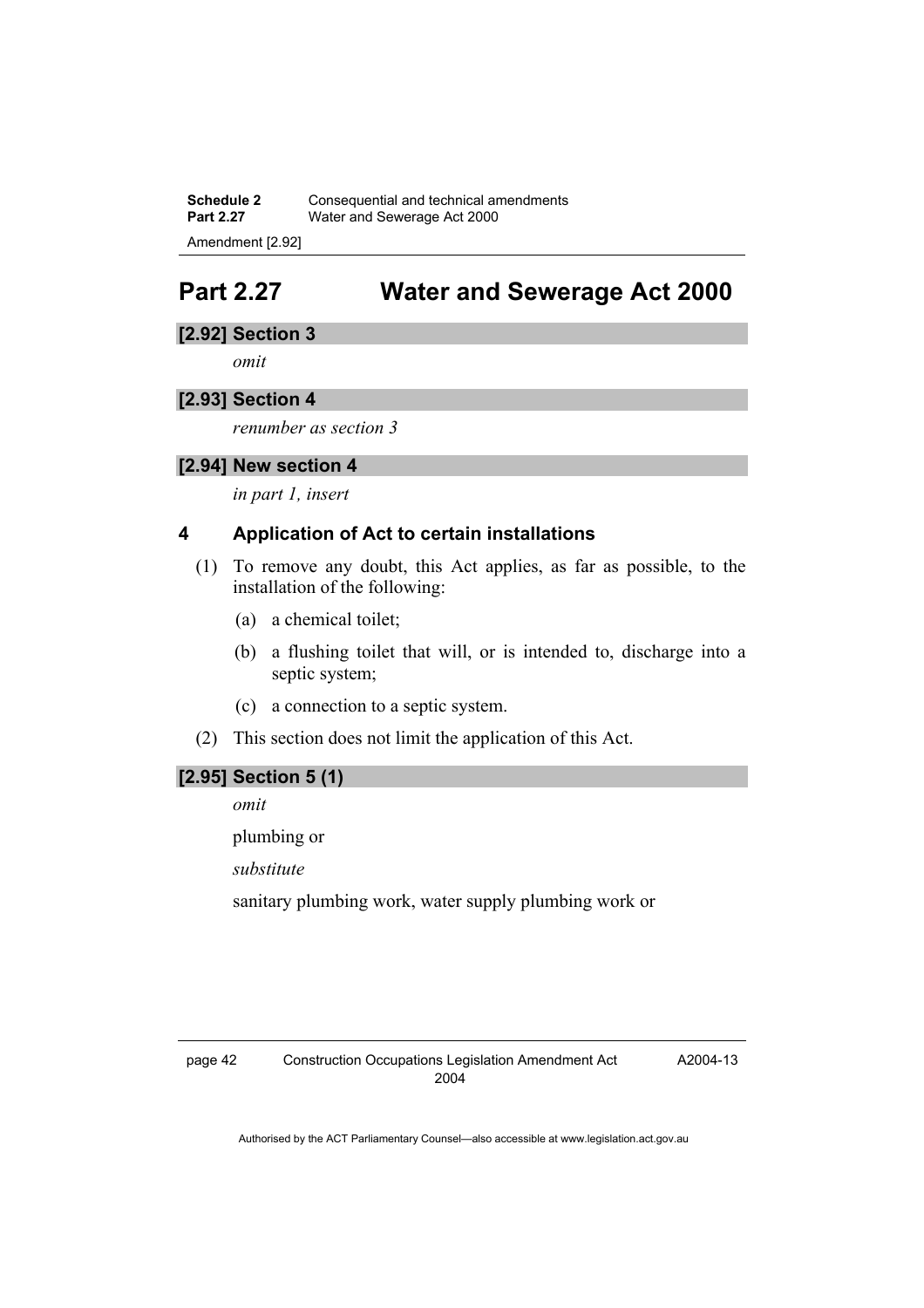Amendment [2.96]

### **[2.96] Section 8 (1)**

*omit everything before paragraph (a), substitute* 

 (1) A certifier must not approve a plan in relation to sanitary drainage work, sanitary plumbing work, or water supply plumbing work unless the following approvals have been obtained for the result of the work:

## **[2.97] New section 8 (2) (aa)**

*insert* 

 (aa) the plan that accompanies the application complies with any requirements prescribed under the regulations; and

## **[2.98] Section 8 (3)**

*substitute* 

- (3) If the certifier issues a plan approval—
	- (a) the approval must be marked on, attached to or partly marked on and partly attached to, each page of the plan it relates to; and
	- (b) the certifier must initial and mark his or her licence number on each page of the plan.
	- *Note* If a form is approved under s 48 for a plumbing plan approval, the form must be used.
- (4) However, if, because of the size of the plans, it is impractical to mark the plumbing plan approval on each page of the plans, instead of marking the approval under subsection (3) (a), the certifier may mark each page of the plans with an indication that the approval, or part of the approval, is in a separate document instead.
- (5) A certifier who issues a plan approval must—
	- (a) give a copy of the approval and the relevant plans—

A2004-13 Construction Occupations Legislation Amendment Act 2004 page 43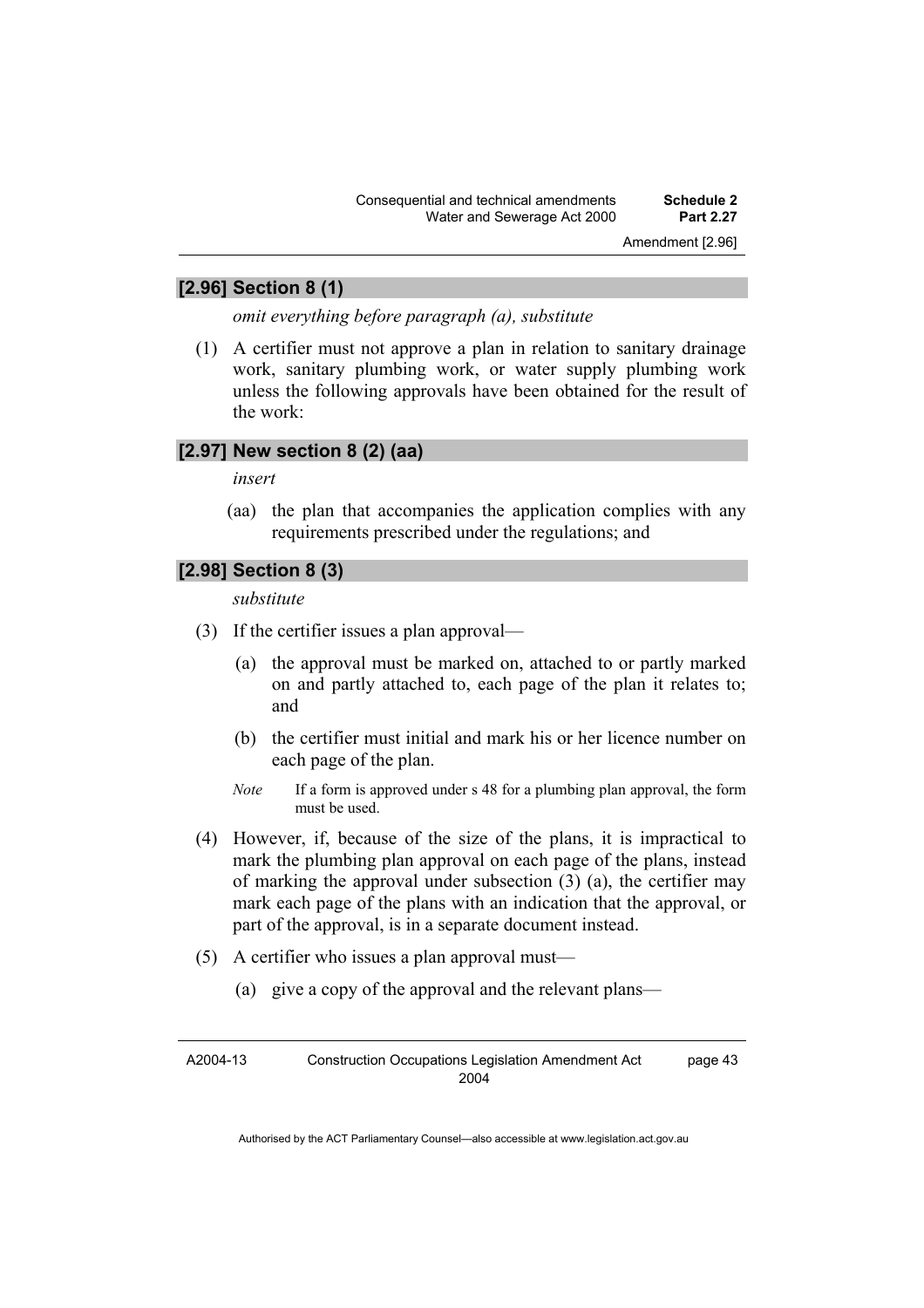- (i) as soon as practicable, to the applicant; and
- (ii) within 7 days after the day the plans are approved, to the construction occupations registrar; and
- (b) if the consequence of work in accordance with the plan would be the discharge of raw or treated sewage, or a by-product of sewage, to somewhere other than the sewerage network—give notice as prescribed under the regulations to the chief health officer and the chief executive, Environment ACT.
- *Note* If a form is approved under s 48 for this section, the form must be used.

#### **[2.99] Section 8**

*renumber paragraphs when Act next republished under Legislation Act* 

#### **[2.100] New section 9 (2A)**

*insert* 

 (2A) The regulations may prescribe when the proposed amendment of a plan does, or does not, require reconsideration of the plan approval.

### **[2.101] Section 9**

*renumber subsections when Act next republished under Legislation Act* 

#### **[2.102] New section 9A**

*insert* 

### **9A Marking approval of amendment**

- (1) If a certifier approves a plan as amended under section 9—
	- (a) the amended plan approval must be marked on, attached to or partly marked on and partly attached to, each page of the plan it relates to; and

page 44 Construction Occupations Legislation Amendment Act 2004

A2004-13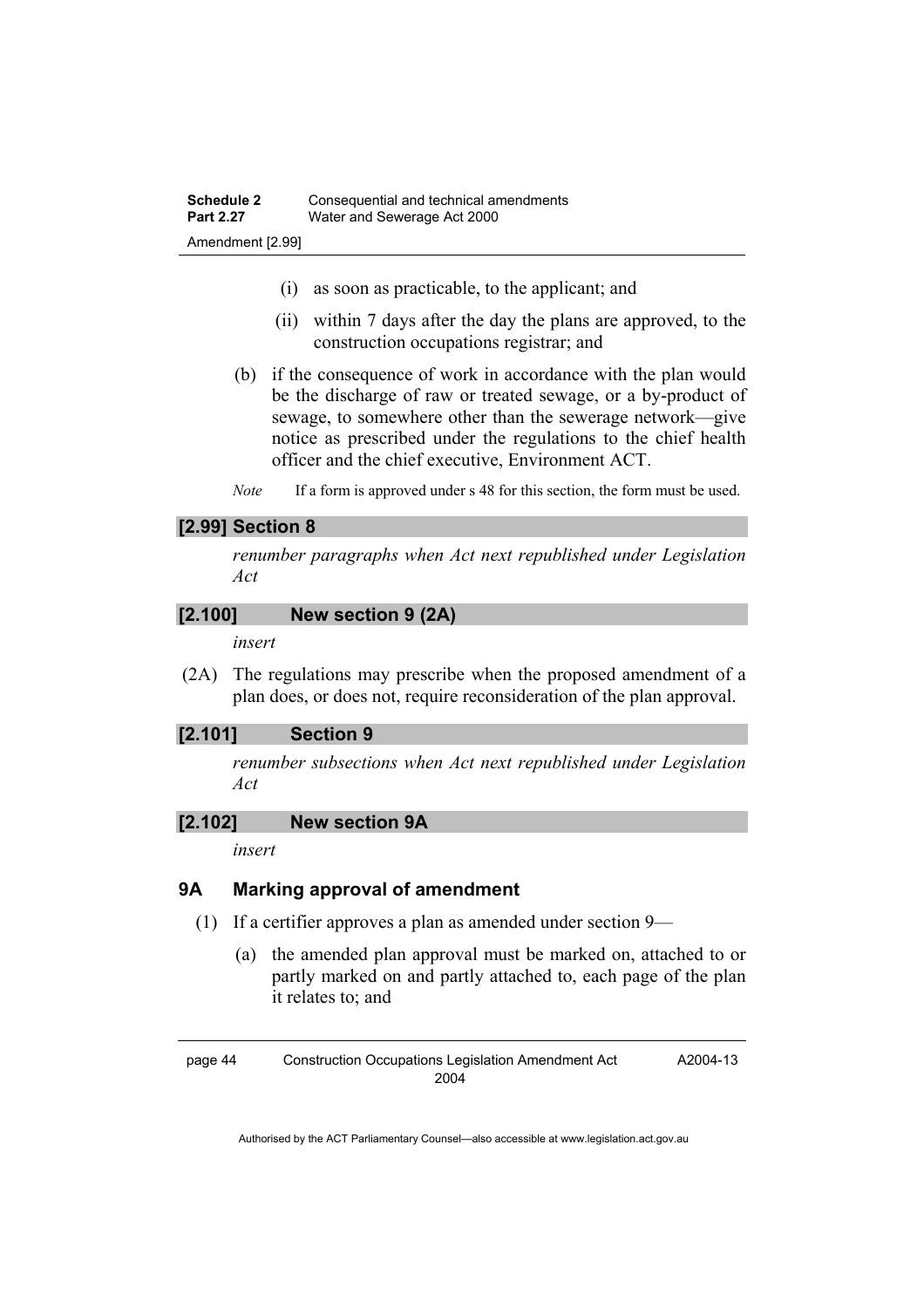- (b) the certifier must initial and mark his or her licence number on each page of the plan.
- *Note* If a form is approved under s 48 for a plumbing plan approval, the form must be used.
- (3) However, if, because of the size of the plans, it is impractical to mark the amended plumbing plan approval on each page of the plan, instead of marking the amended plan approval under subsection (2) (a), the certifier may mark each page of the plan with an indication that the approval, or part of the approval, is in a separate document instead.
- (4) The certifier must—
	- (a) give a copy of the amended approval and the amended plan as soon as practicable to the person who applied for the approval; and
	- (b) within 7 days after the issue give to the construction occupations registrar—
		- (i) a copy of the amended approval; and
		- (ii) a copy of the amended plan.
	- *Note 1* If a form is approved under s 48 for a notification of appointment, the form must be used.
	- *Note 2* A fee may be determined under s 45 for this section.

### **[2.103] Section 11**

*substitute* 

### **11 Notice of fire sprinkler work by licensee**

*Note* Under the *Construction Occupations (Licensing) Act 2004*, unlicensed people must not provide certain services.

A licensee commits an offence if the licensee installs or fits a sprinkler system or any part of a fire sprinkler service without

A2004-13 Construction Occupations Legislation Amendment Act 2004 page 45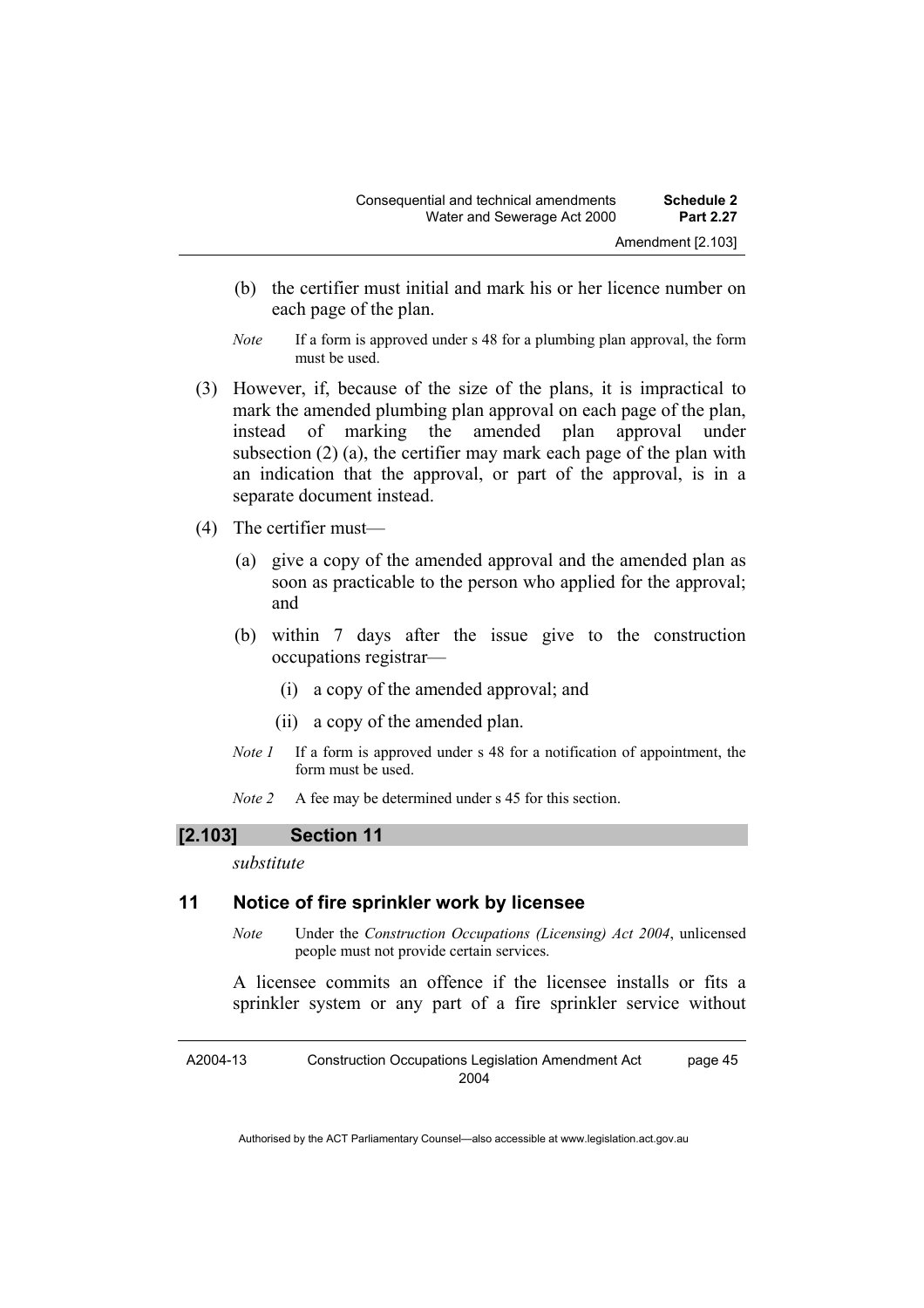| <b>Schedule 2</b> | Consequential and technical amendments |
|-------------------|----------------------------------------|
| <b>Part 2.27</b>  | Water and Sewerage Act 2000            |
| Amendment [2.104] |                                        |

giving the construction occupations registrar written notice of the licensee's intention to provide the service at least 2 business days before the day the licensee intends to start to provide the service

Maximum penalty: 20 penalty units.

#### **[2.104] Sections 12 to 14**

*omit* 

#### **[2.105] Section 15 heading**

*substitute* 

#### **15 Notice of water supply plumbing work by licensee**

## **[2.106] Section 15 (1)**

#### *substitute*

- *Note* Under the *Construction Occupations (Licensing) Act 2004*, unlicensed people must not provide certain services.
- (1) A licensee commits an offence if the licensee provides a water supply plumbing service without—
	- (a) giving the construction occupations registrar written notice of the licensee's intention to provide the service at least 2 days before the day the licensee intends to start to provide the service; and
	- (b) if approval is required for a plan under the regulations—getting the approval.

Maximum penalty: 20 penalty units.

 (1A) A licensee commits an offence if, while providing a water supply plumbing service, the licensee contravenes any direction given by the construction occupations registrar about how the service is to be provided.

Maximum penalty: 20 penalty units.

page 46 Construction Occupations Legislation Amendment Act 2004

A2004-13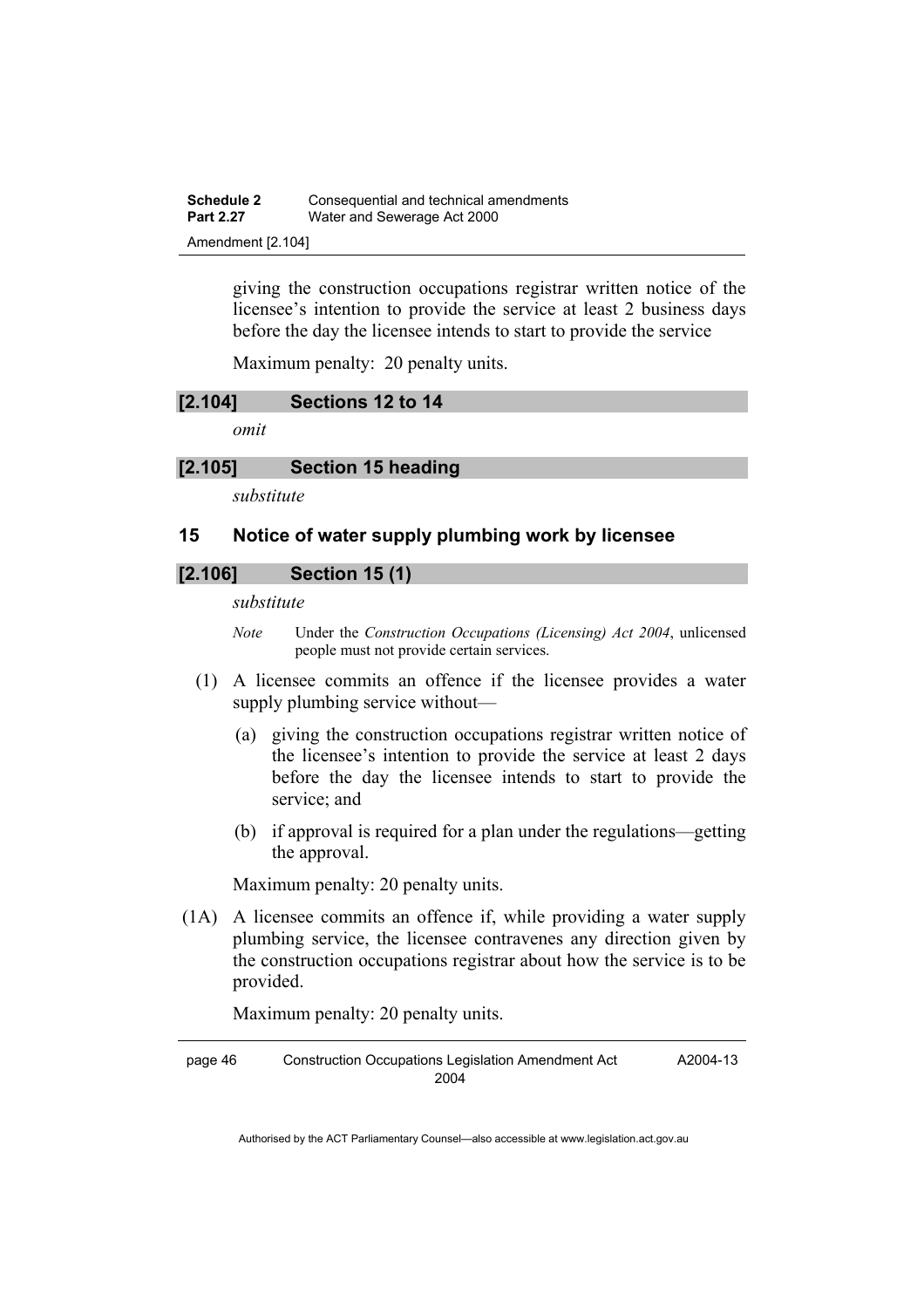- (1B) A licensee commits an offence if—
	- (a) the licensee does water supply plumbing work that includes the installation of a thing to which MP52 applies; and
	- (b) the thing is not certified under the MP52 procedure.

Maximum penalty: 20 penalty units.

#### **[2.107] Section 15 (4)**

*substitute* 

(4) An offence against this section is a strict liability offence.

#### **[2.108] Section 15**

*renumber subsections when Act next republished under Legislation Act* 

### **[2.109] Section 16 (1)**

#### *substitute*

*Note* Under the *Construction Occupations (Licensing) Act 2004*, unlicensed people must not provide certain services.

- (1) A licensee commits an offence if the licensee provides a sanitary plumbing service or a sanitary drainage service without—
	- (a) giving the construction occupations registrar written notice of the licensee's intention to provide the service at least 2 days before the day the licensee intends to start to provide the service; or
	- (b) if the service is minor sanitary plumbing work—giving the registrar a minor works notice within 7 days after the day the licensee completes the work; or

page 47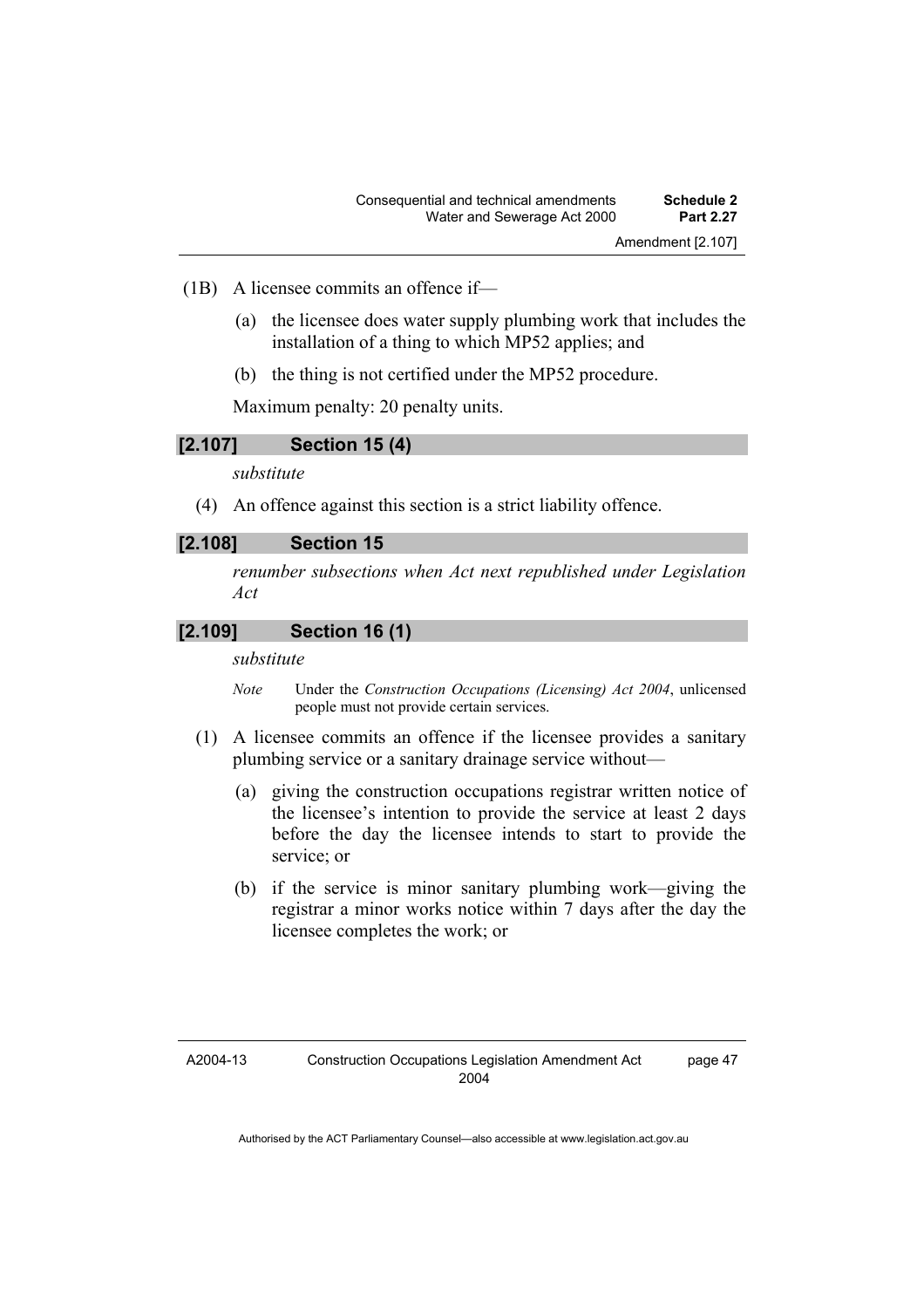(c) if the service is minor drainage work—giving the registrar a minor works notice within 7 days after the day the licensee completes the work.

Maximum penalty: 20 penalty units.

(1A) An offence against this section is a strict liability offence.

### **[2.110] Section 16 (4) (a)**

*omit* 

journeyman plumber's licence

*substitute* 

journeyperson plumbers licence

## **[2.111] Section 26**

*substitute* 

### **26 Delegation—construction occupations registrar**

The construction occupations registrar may delegate the registrar's functions under this part (other than section 23 (Appointment of inspectors)) to an inspector or public servant.

*Note* For the making of delegations and the exercise of delegated functions, see Legislation Act, pt 19.4.

#### **[2.112] Section 49 (5)**

#### *insert*

 (5) The Legislation Act, section 47 (6) does not apply in relation to an Australian Standard applied, adopted or incorporated as in force from time to time under the regulations.

#### **[2.113] Dictionary, note 2**

*omit* 

page 48 Construction Occupations Legislation Amendment Act 2004

A2004-13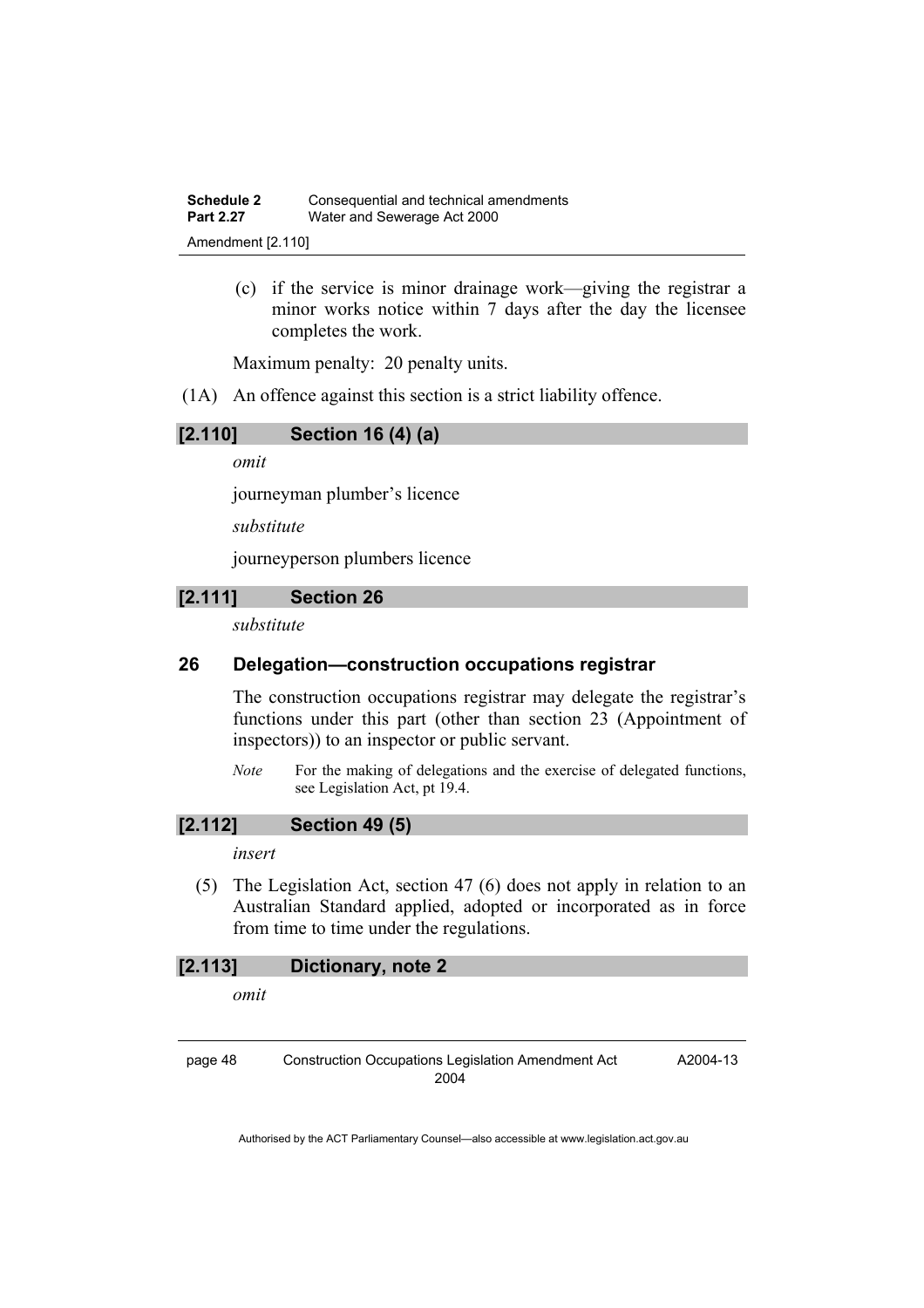• chief executive

*insert* 

• construction occupations registrar

#### **[2.114] Dictionary, new definition of** *backflow prevention device*

*insert* 

*backflow prevention device* means a device to prevent the reverse flow from a potentially polluted source into a water supply system for water suitable for human consumption.

### **[2.115] Dictionary, definitions of** *drain* **and** *fire sprinkler service*

*substitute* 

*fire sprinkler service* means the part of water supply pipework from fire sprinklers to the place where a backflow prevention device must be installed to comply with Australian Standard 3500 to prevent backflow from the pipework directly serving the fire sprinklers.

*fire sprinkler work* means the installation, replacement, augmentation, curtailing, maintenance, repair, or alteration of the location of all or part, of a fire sprinkler service.

*grey water*—

- (a) means domestic waste from baths, basins, showers and laundries: and
- (b) includes floor waste from areas mentioned in paragraph (a); but
- (c) does not include kitchen waste or waste containing gastrointestinal products or other bodily waste.

*hot-water system* means—

A2004-13 Construction Occupations Legislation Amendment Act 2004 page 49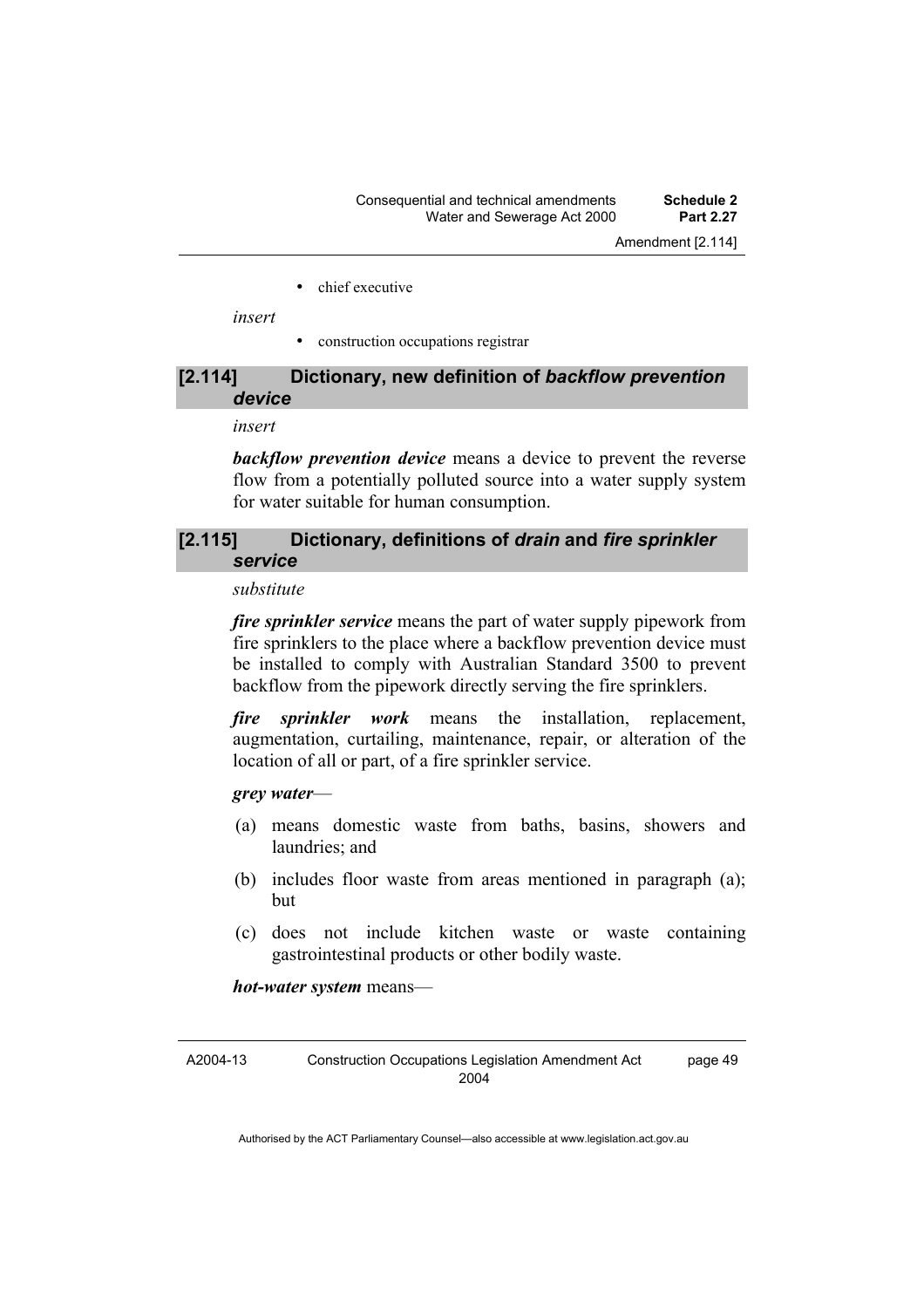Amendment [2.116]

- (a) a water heater connected to a water service; and
- (b) the equipment and materials connected to a water service that are necessary to provide a supply of hot water.

#### **[2.116] Dictionary, definition of** *licence*

#### *substitute*

*irrigation* means the supplying of water for—

- (a) growth, cooling, treating, humidifying and frost protection of vegetation; and
- (b) water replenishment of the soil.

#### *irrigation system*—

- (a) means the part of water supply pipework from a water network to outlets for irrigation; but
- (b) does not include part of a water network.

*licence* of a stated kind, means a licence of that kind under the *Construction Occupations (Licensing) Act 2004*.

*licence number*—see *Construction Occupations (Licensing) Act 2004*, section 23 (1) (c).

*licensee*, in relation to a service, means a person licensed under the *Construction Occupations (Licensing) Act 2004* to provide the service.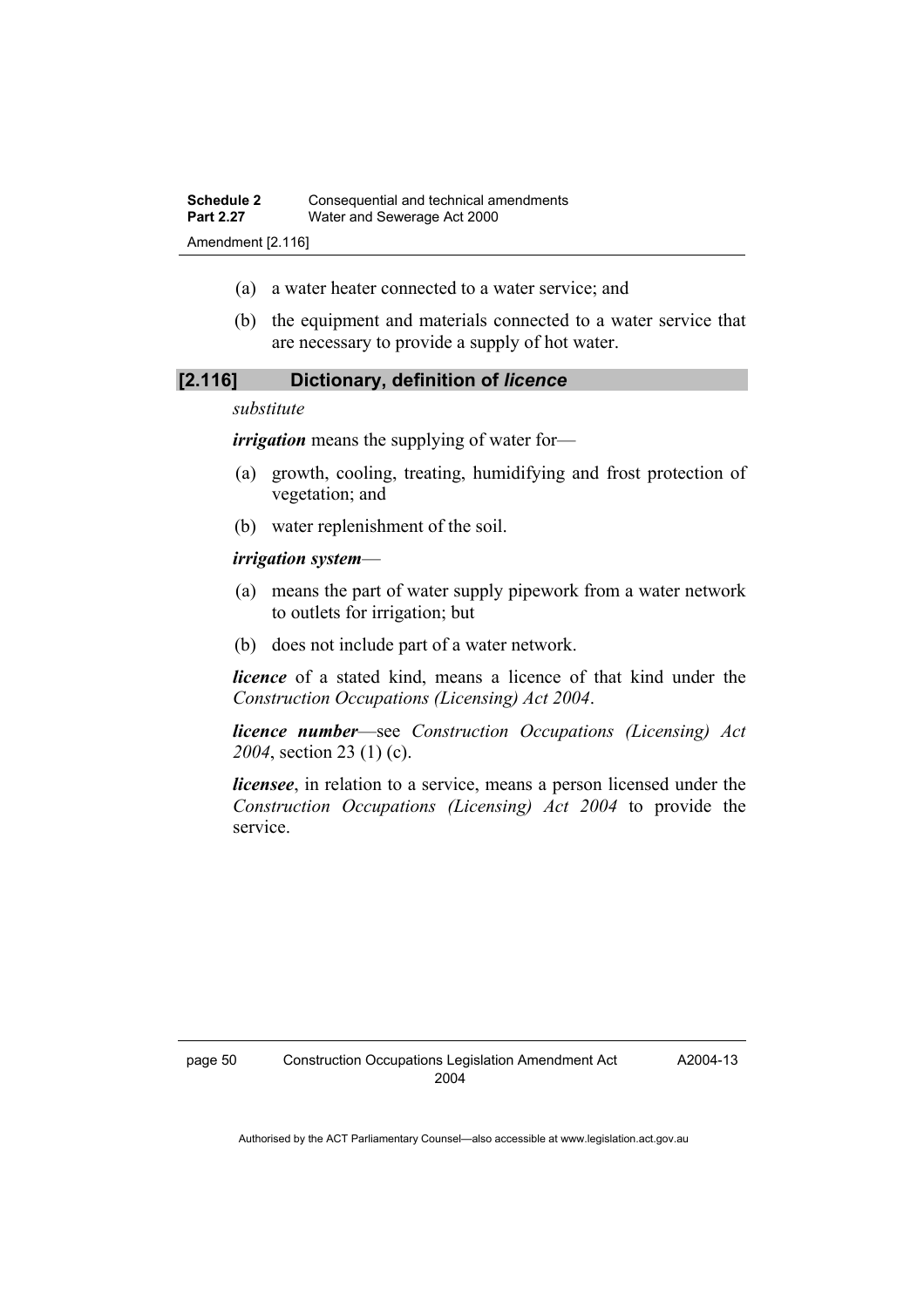### **[2.117] Dictionary, new definitions of** *sanitary drainage work* **and** *sanitary plumbing work*

*insert* 

#### *sanitary drainage work*—

- (a) means the installation, replacement, augmentation, curtailing, maintenance, repair, or alteration of the location of all or part, of a sanitary drain; but
- (b) does not include—
	- (i) inspecting a sanitary drain, clearing a blockage or obstruction of the drain, or cleaning the drain, unless the inspecting, clearing or cleaning involves damage to, or removal of part of, the sanitary drain or is done for reward; or
	- (ii) the operation of a grey-water diverter.

#### *sanitary plumbing work*—

- (a) means the installation, replacement, augmentation, curtailing, maintenance, repair, or alteration of the location of all or part, of sanitary plumbing; but
- (b) does not include—
	- (i) inspecting sanitary plumbing, clearing a blockage or obstruction of the plumbing or cleaning the plumbing unless the inspecting, clearing or cleaning involves damage to, or removal of part of, the sanitary plumbing or is done for reward; or
	- (ii) the operation of a grey-water diverter.

page 51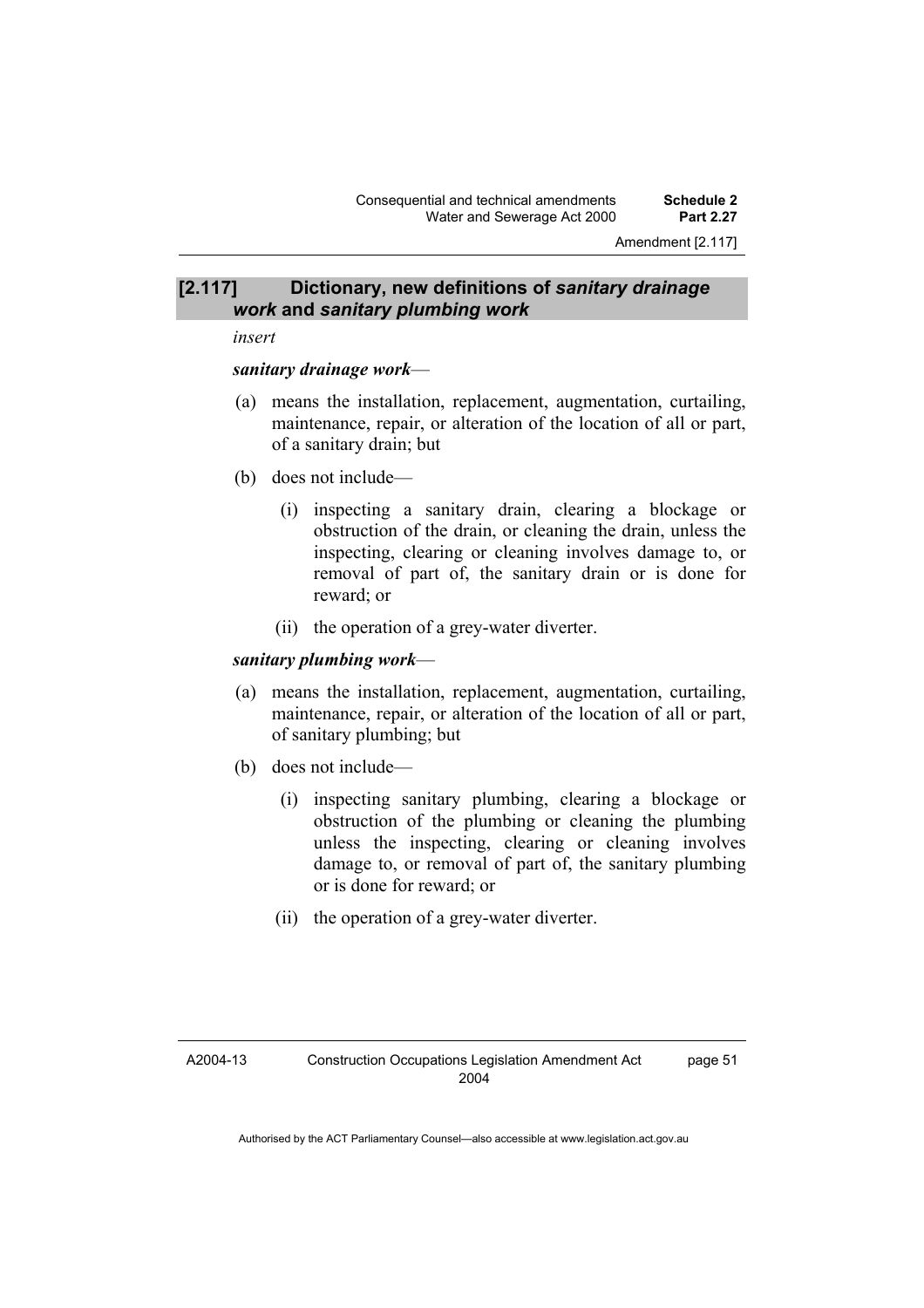**Schedule 2 Consequential and technical amendments**<br>**Part 2.27** *Water and Sewerage Act 2000* **Water and Sewerage Act 2000** Amendment [2.118]

#### **[2.118] Dictionary, definition of** *sewer*

*substitute* 

#### *sewage*—

- (a) means waste water from the community, including faecal matter, urine and household and commercial waste water that contains human waste; but
- (b) does not include stormwater.

### **[2.119] Dictionary, definition of** *water network*

#### *substitute*

*stormwater* means surface water, subsoil water and runoff caused by rainfall on roof areas.

#### *water appliance*—

- (a) means an apparatus or machine that—
	- (i) is connected to a water service outlet or hot-water system outlet; and
	- (ii) has an outlet to drain waste water, or to draw off water processed, heated or cooled by the apparatus or machine; but
- (b) does not include an apparatus or machine if—
	- (i) the connection is to a water service outlet that is a tap; and
	- (ii) the connection is a temporary hand connection.

*water network*—see the *Utilities Act 2000*, section 12.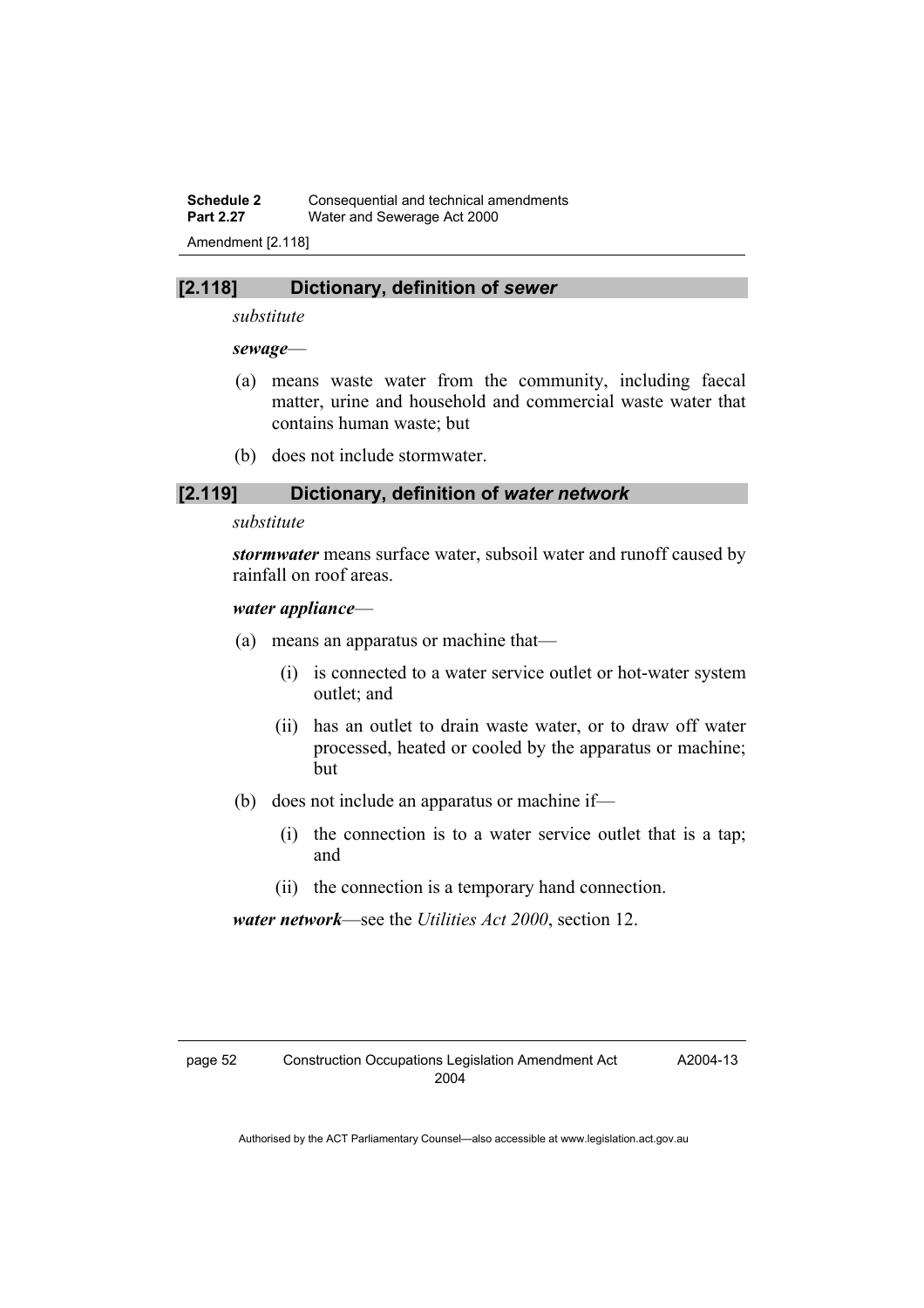#### *water service*—

- (a) means the part of the water supply pipework used, or for use, for water supply from a primary water source up to and including outlet valves at fixtures and water appliances; and
- (b) includes an irrigation system; but
- (c) does not include a fire sprinkler system or part of a water network.

#### *water supply plumbing work*—

- (a) means the installation, replacement, augmentation, curtailing, maintenance, repair, or alteration of the location of all or part, of a water service or a hot-water system; and
- (b) includes fire sprinkler work; but
- (c) does not include removing a washer or something similar from a tap or valve, or repairing or fitting the washer or the similar thing, unless the removal, repair or fitting involves damage to part of—
	- (i) a water service; or
	- (ii) a hot-water system; or
	- (iii) an irrigation system; or
	- (iv) a fire sprinkler system.

page 53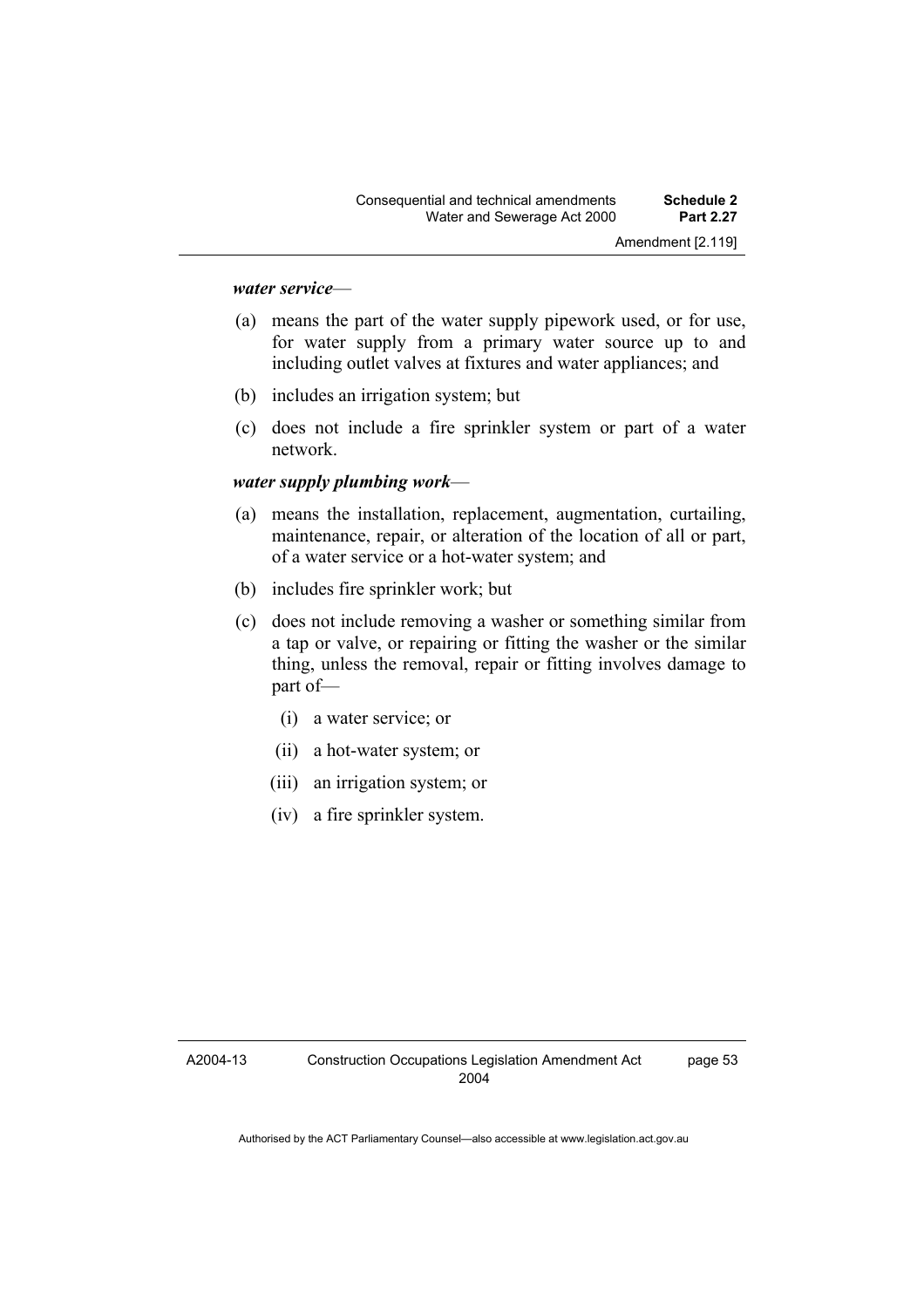## **Schedule 2 Consequential and technical amendments**<br>**Part 2.27** *Water and Sewerage Act 2000* Water and Sewerage Act 2000

Amendment [2.120]

## **[2.120] Further amendments, mentions of** *chief executive*

*omit* 

chief executive

*substitute* 

construction occupations registrar

*in* 

- section 10
- section 20 heading
- $\bullet$  section 20 (1) (1st mention)
- section 20 (2) (a)
- $\bullet$  section 20 (3) (1st mention)
- section 21
- section 22 heading
- $\bullet$  section 22(1)
- section  $22(2)$  (1st mention)
- section 22 $(3)$  and  $(4)$
- section 23 (1) and (2)
- section  $23(3)$  (b) (1st mention)
- section 23 (3) (c) (1st mention)
- section 24
- section 25
- section  $34(5)$
- section  $37(3)$
- section 44 (1) (a)
- section 48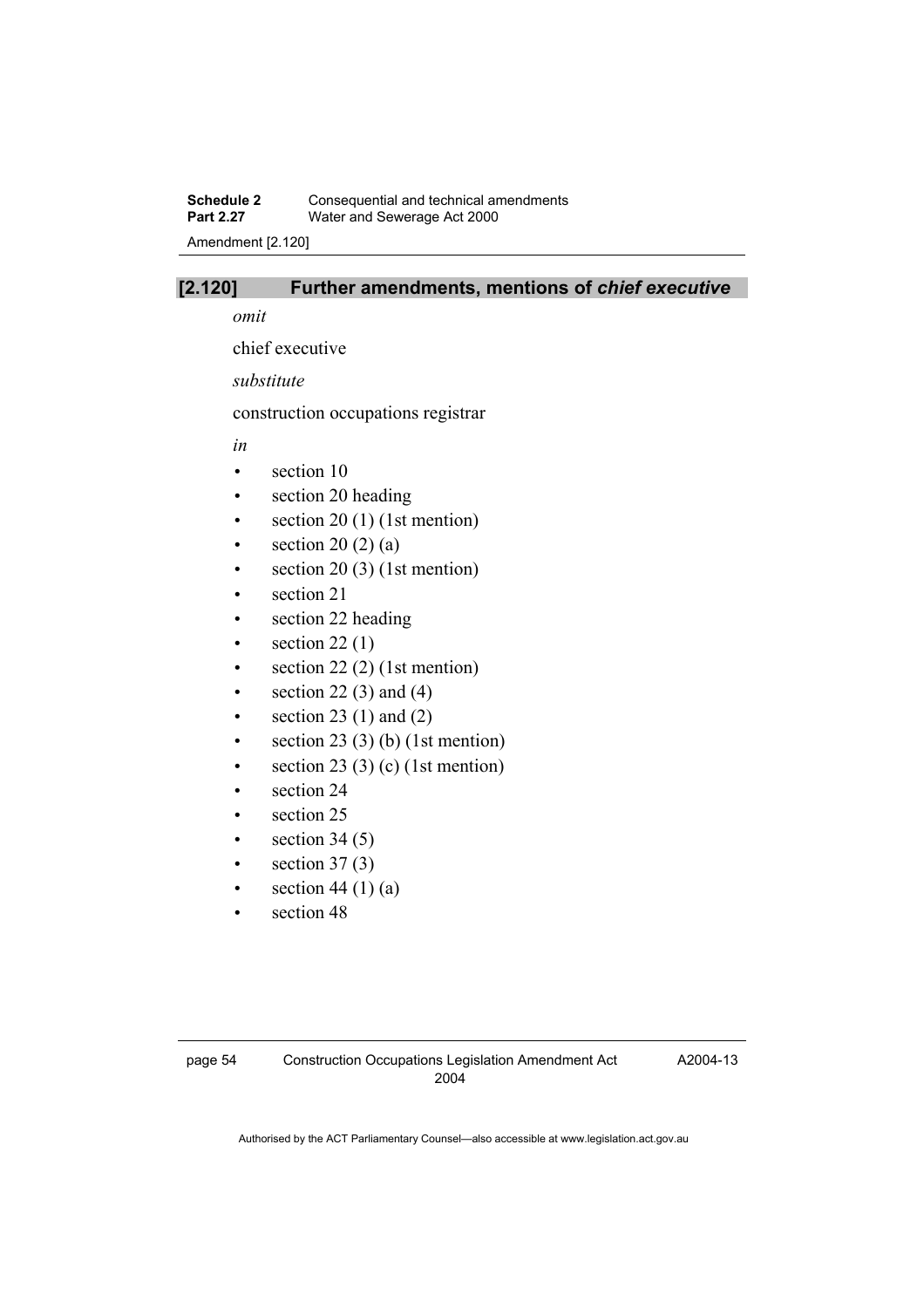Consequential and technical amendments **Schedule 2**  Water and Sewerage Regulations 2001

Amendment [2.121]

#### **[2.121] Further amendments, mentions of** *chief executive*

*omit* 

chief executive

*substitute* 

registrar

*in* 

- section 20 (1) (2nd and 3rd mention)
- section  $20(1)(a)$  and  $(b)$
- $\bullet$  section 20(3)(b)
- section 22 (2) (2nd mention)
- section 23 (3) (b) (2nd mention)
- section 23 (3) (c) (2nd mention)

## **Part 2.28 Water and Sewerage Regulations 2001**

#### **[2.122] Regulation 6 (2)**

*omit* 

use plumbing

*substitute* 

install plumbing

#### **[2.123] New regulation 7A**

*insert* 

## **7A Notice of plan approval—Act, s 8 (3) (b)**

(1) The notice must contain the following information:

A2004-13

Construction Occupations Legislation Amendment Act 2004

page 55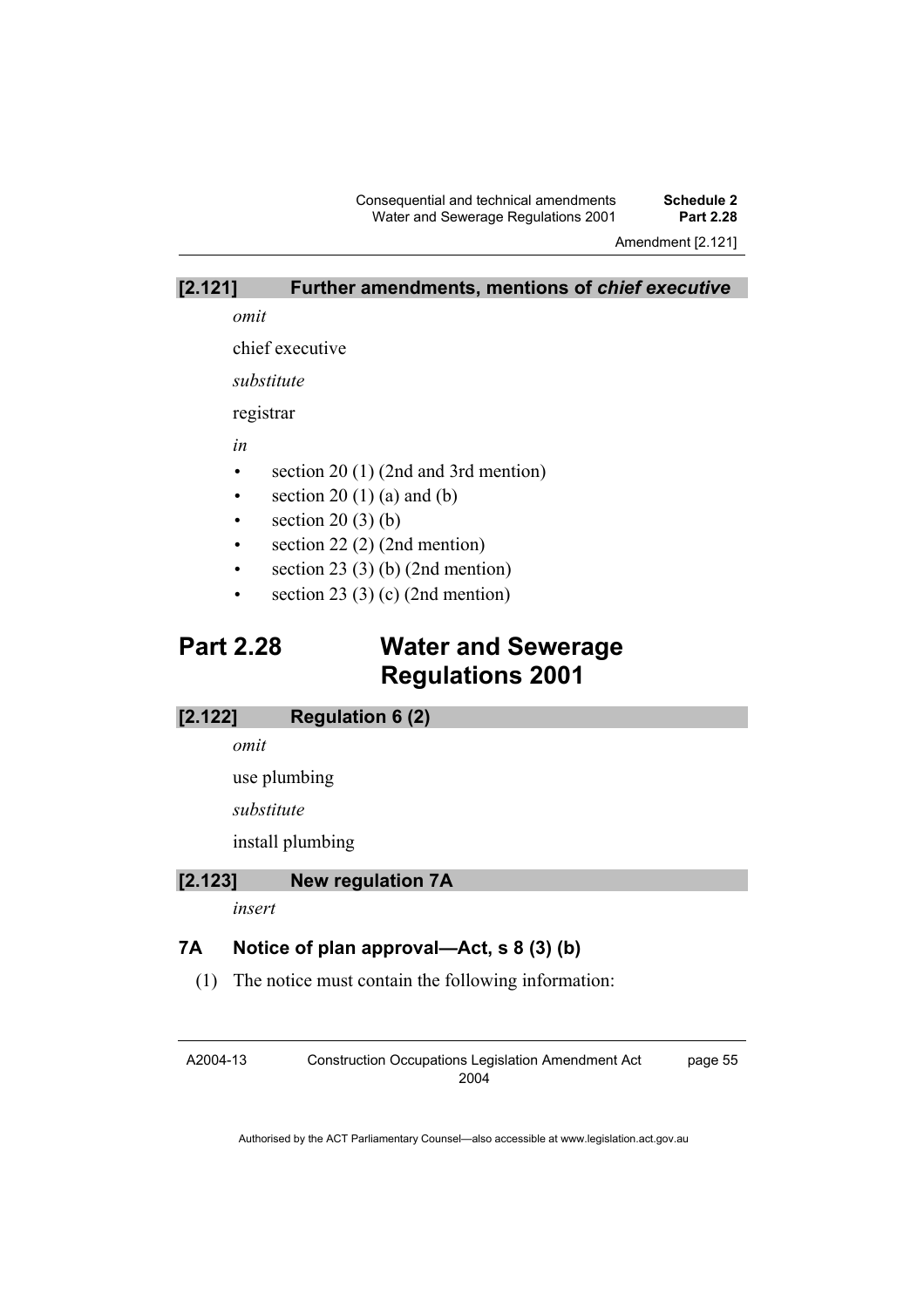Amendment [2.124]

- (a) the address of the land from which the raw or treated sewage, or by-product, is to be discharged;
- (b) the kind of discharge and how much is expected to be discharged;
- (c) the number and kind of sanitary fixtures that are likely to contribute to the discharge;
- (d) a description of any treatment or storage of the discharge before its discharge;
- (e) details of where and how the sewage will discharge, including details of any irrigation system, water reuse system, septic tanking system, absorption system, discharge into drainage systems or other discharge system.

## **[2.124] Regulation 11**

*omit* 

### **[2.125] Regulation 16**

*substitute* 

## **16 Requirements for toilets—Act, s 17**

- (1) The following requirements are prescribed:
	- (a) if a closet pan and cistern are to be installed—the pan must be a reduced-flush closet pan and the cistern a dual-flush 6/3L cistern;
	- (b) if a closet pan only is to be installed—the pan must be a reduced-flush closet pan;
	- (c) if a cistern is to be installed that is connected to an existing full-flush closet pan—the cistern must be a separate dual-flush cistern that—
		- (i) is of at least 11L capacity; and

page 56 Construction Occupations Legislation Amendment Act 2004 A2004-13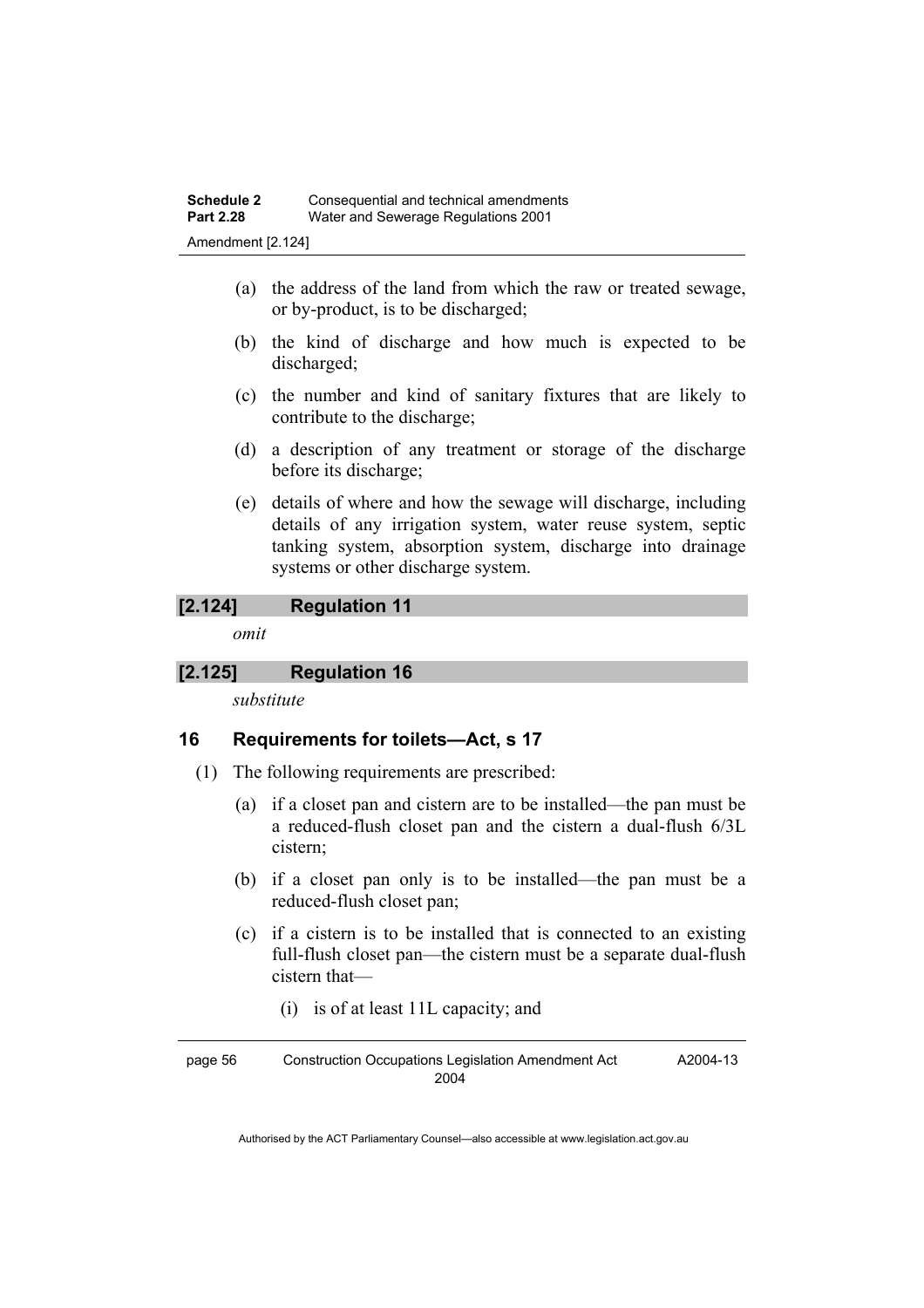- (ii) gives an effective full-flush not larger than 10L, and for test purposes, 9L; and
- (iii) gives an effective half-flush not larger than 5.5L, and for test purposes, 4.5L;
- (d) if a cistern is to be installed that is connected to an existing reduced-flush closet pan—the cistern must be a dual-flush 6/3L cistern;
- (e) if a closet pan is to be flushed with water drawn from a central storage cistern installed before 1 January 1994 and—
	- (i) the pan is a full-flush closet pan—the pan must be flushed with an effective full-flush not exceeding 10L and for test purposes, 9L; or
	- (ii) the pan is a reduced-flush closet pan—the pan must be flushed with an effective full-flush not exceeding 10L and for test purposes, either 6L or 9L;
- (f) the pan may be flushed with a half-flush of at least 4.5L and not exceeding 5.5L if a full-flush closet pan is to be flushed—
	- (i) with water drawn from a central storage cistern; and
	- (ii) by control fittings that allow the user to decide whether to give a full-flush or half-flush;
- (g) the pan may be flushed with a half-flush of at least 3L and not exceeding 4L if a reduced-flush closet pan is to be flushed—
	- (i) with water drawn from a central storage cistern; and
	- (ii) by control fittings that allow the user to decide whether to give a full-flush or half-flush;
- (h) if a central storage cistern installation is to be installed—
	- (i) reduced-flush closet pans must be installed; and

| A2004-13 | <b>Construction Occupations Legislation Amendment Act</b> | page 57 |
|----------|-----------------------------------------------------------|---------|
|          | 2004                                                      |         |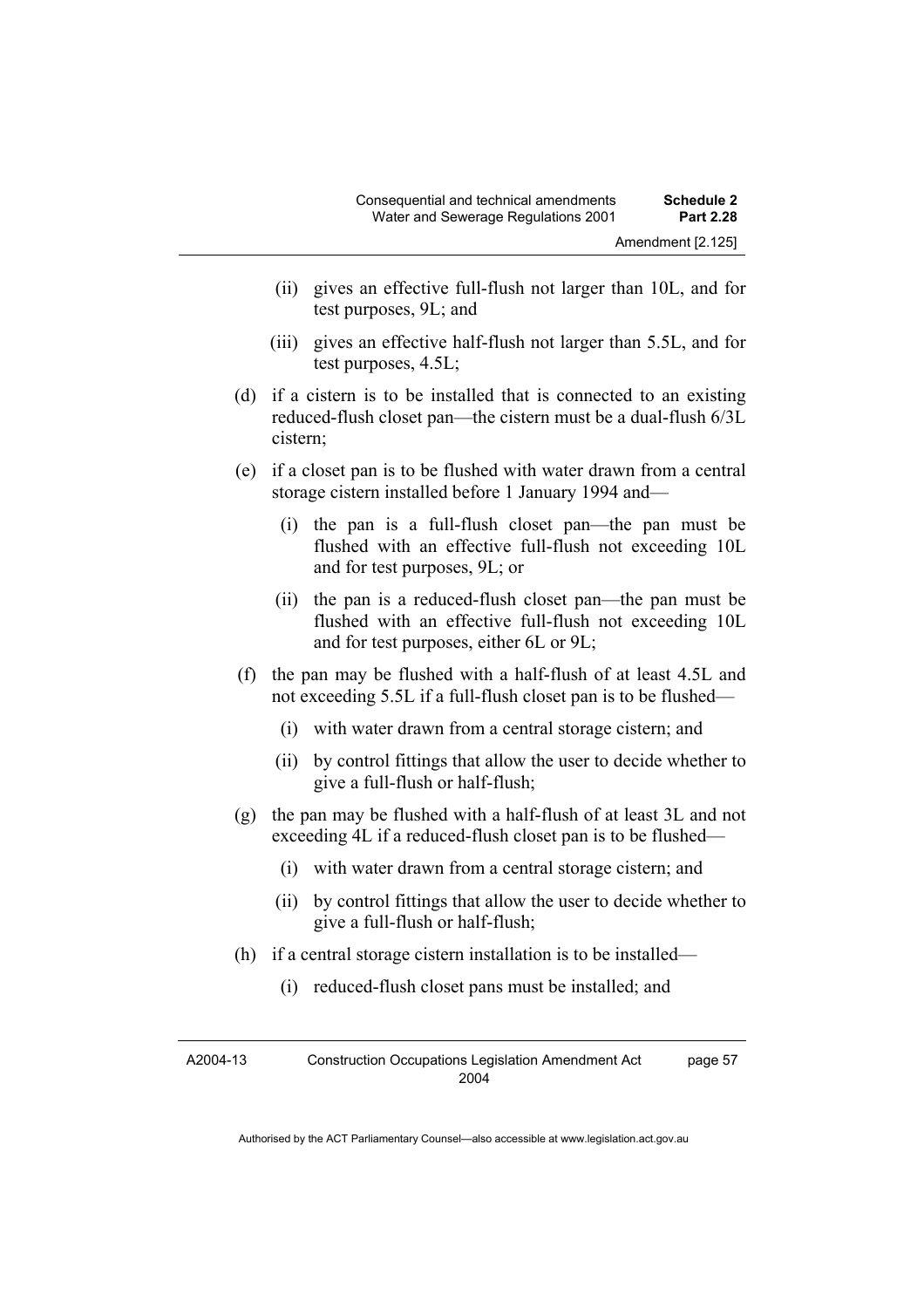- (ii) control fittings must be installed that automatically control the amount of water used in a way that each flush uses—
	- (A) on a full-flush—at least 6L and not exceeding 7L; or
	- (B) on a half-flush—at least 3L and not exceeding 4L.
- (2) In this regulation:

*dual-flush 6/3L cistern* means a cistern that is at least 8L capacity—

- (a) giving an effective full-flush not exceeding 7L and for test purposes 6L; and
- (b) giving an effective half-flush not exceeding 4L and for test purposes 3L.

*full-flush closet pan* means a closet pan that is a full-flush pan under AS 1172, as in force from time to time.

*reduced-flush closet pan* means a closet pan that is a reduced-flush pan under AS 1172, as in force from time to time.

### **[2.126] Regulation 18 (2)**

*omit* 

### **[2.127] Regulation 18 (3)**

*omit* 

(3) Subregulations (1) and (2) do

*substitute* 

(2) Subregulation (1) does

### **[2.128] Regulation 22 (3)**

*omit* 

page 58 Construction Occupations Legislation Amendment Act 2004

A2004-13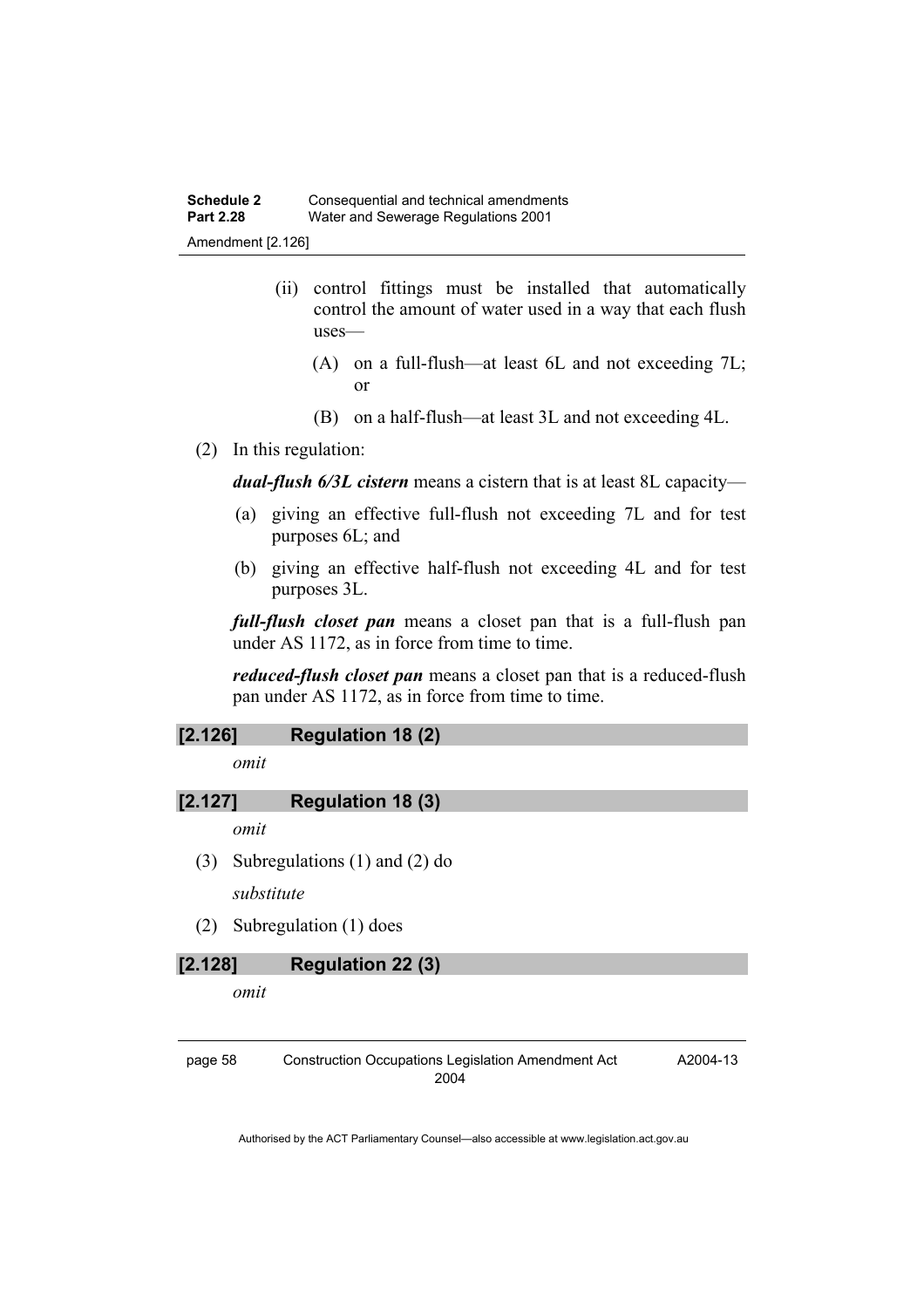#### **[2.129] Regulation 22 (8), definition of** *appropriate backflow prevention device*

#### *substitute*

*appropriate backflow prevention device* means a backflow prevention device that complies with AS/NZS 2845, as in force from time to time.

### **[2.130] Regulation 22**

*renumber subregulations when Act next republished under Legislation Act* 

## **[2.131] Further amendments, mentions of** *chief executive*

*omit* 

chief executive

*substitute* 

construction occupations registrar

*in* 

- regulation 8
- regulation  $10(2)$
- regulation 10 (2), note (1st mention)
- regulation  $12(2)$
- regulation 19
- regulation 21
- regulation 21, note (1st mention)
- regulation 22 $(5)$  $(a)$
- regulation  $22(6)$
- regulations 25, 26 and 27.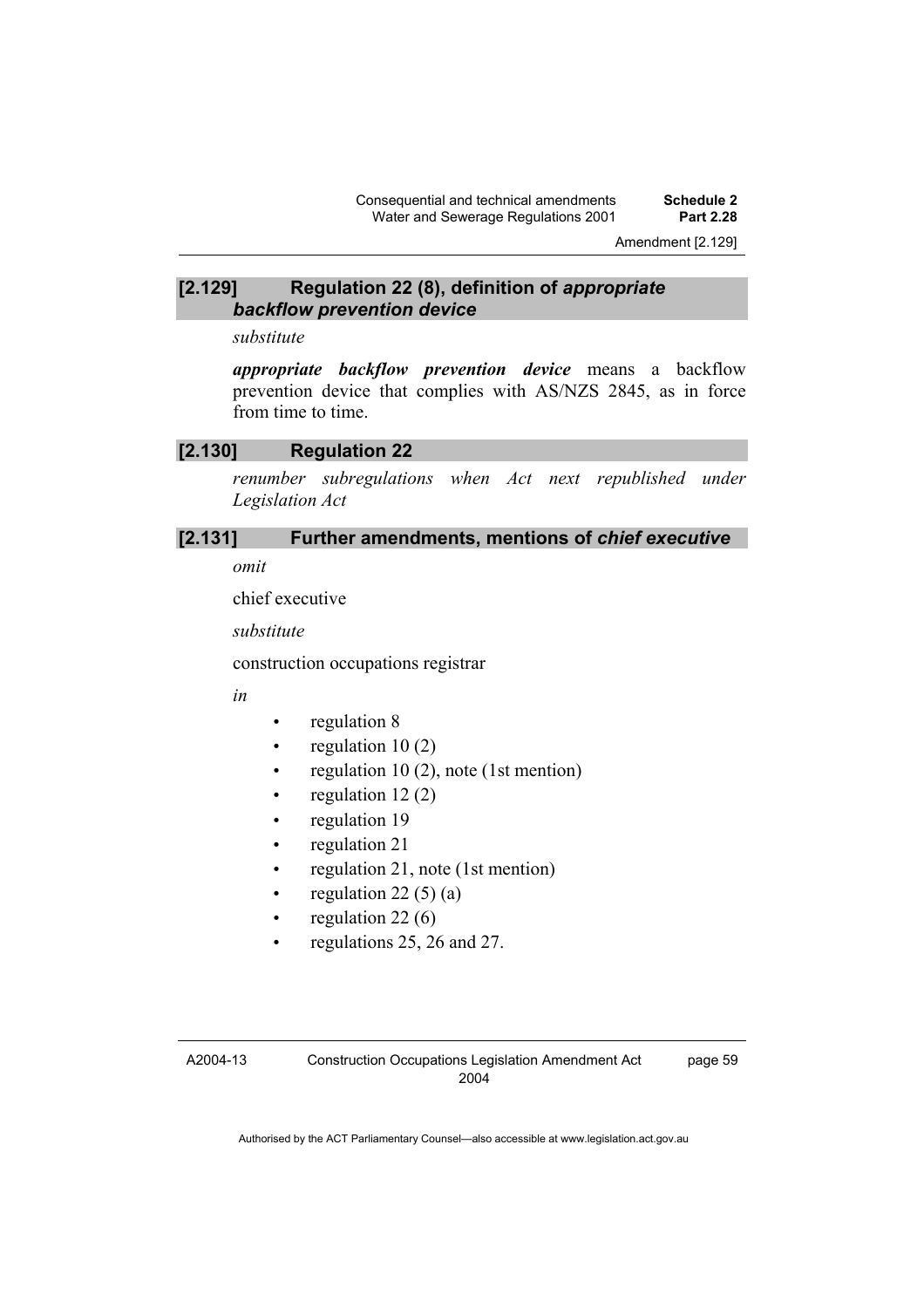## **Schedule 2** Consequential and technical amendments **Part 2.28** Water and Sewerage Regulations 2001

Amendment [2.132]

## **[2.132] Further amendments, mentions of** *chief executive*

*omit* 

chief executive

*substitute* 

registrar

*in* 

- regulation 10 (2), note (2nd mention)
- regulation 21, note (2nd mention)
- regulation 22 $(5)(c)$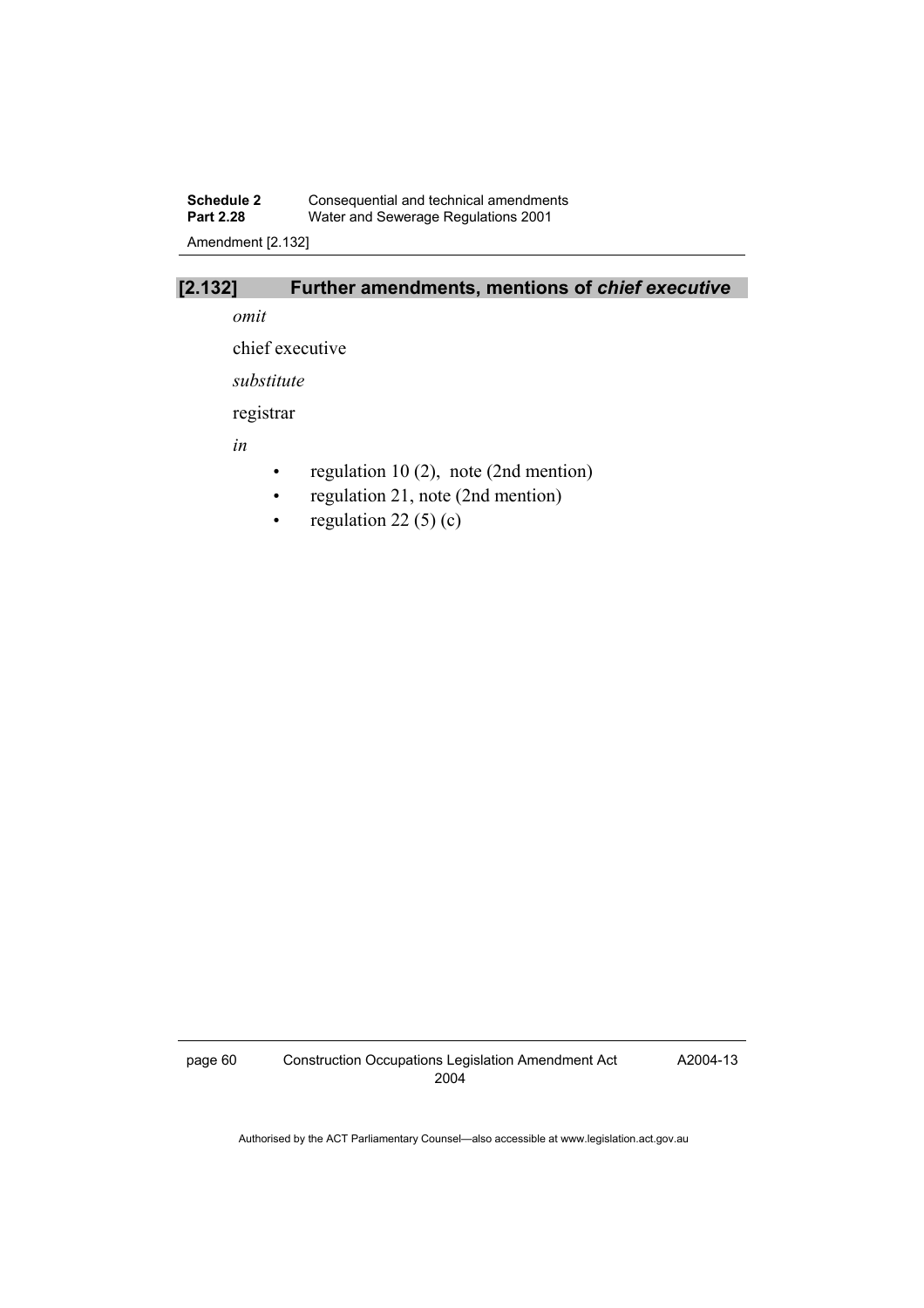## **Schedule 3 New Electricity Safety Regulations**

(see sch 2, amdt 2.37)



Australian Capital Territory

# **Electricity Safety Regulations 2004**

## **Subordinate Law SL2004-**

made under the *Electricity Safety Act 1971* 

A2004-13

Construction Occupations Legislation Amendment Act 2004

page 61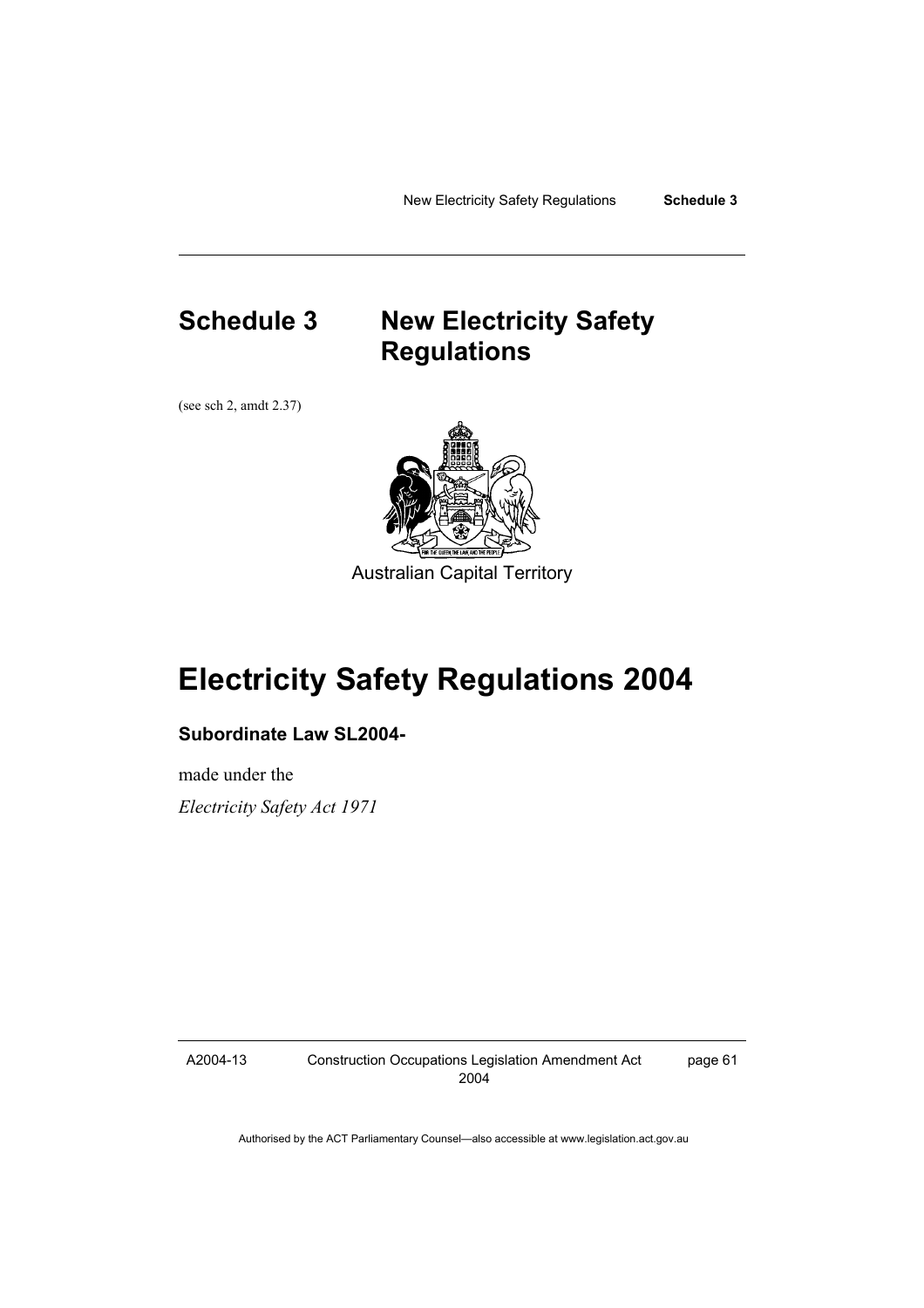## **1 Name of regulations**

These regulations are the *Electricity Safety Regulations 2004*.

## **2 Exemption from inspection etc—Act, s 32**

Electrical work that consists of the installation of the wiring or a component of an electrical installation for a lift or escalator on the load side of a circuit breaker in the motor room for the lift or escalator is prescribed.

## **3 Exemption from AS/NZS 3000—Act, s 33 (2) (b)**

The Act, section  $33(1)(a)$  does not apply if the construction occupations registrar is satisfied that—

- (a) the electrical wiring work—
	- (i) is begun before the day on which a revised edition of AS/NZS 3000 is published and is finished after that day; or
	- (ii) is finished before the end of the period of 6 months commencing on the day on which a revised edition of AS/NZS 3000 is published; and
- (b) the electrical wiring work complies with AS/NZS 3000 as in effect before the publication of the revised edition.

## **4 Exemption from Act, s 33 and s 34—Act, s 35 (a)**

Electrical wiring work consisting of the installation of the wiring or a component of an electrical installation for a lift or escalator on the load side of a circuit breaker in the motor room for the lift or escalator is prescribed.

A2004-13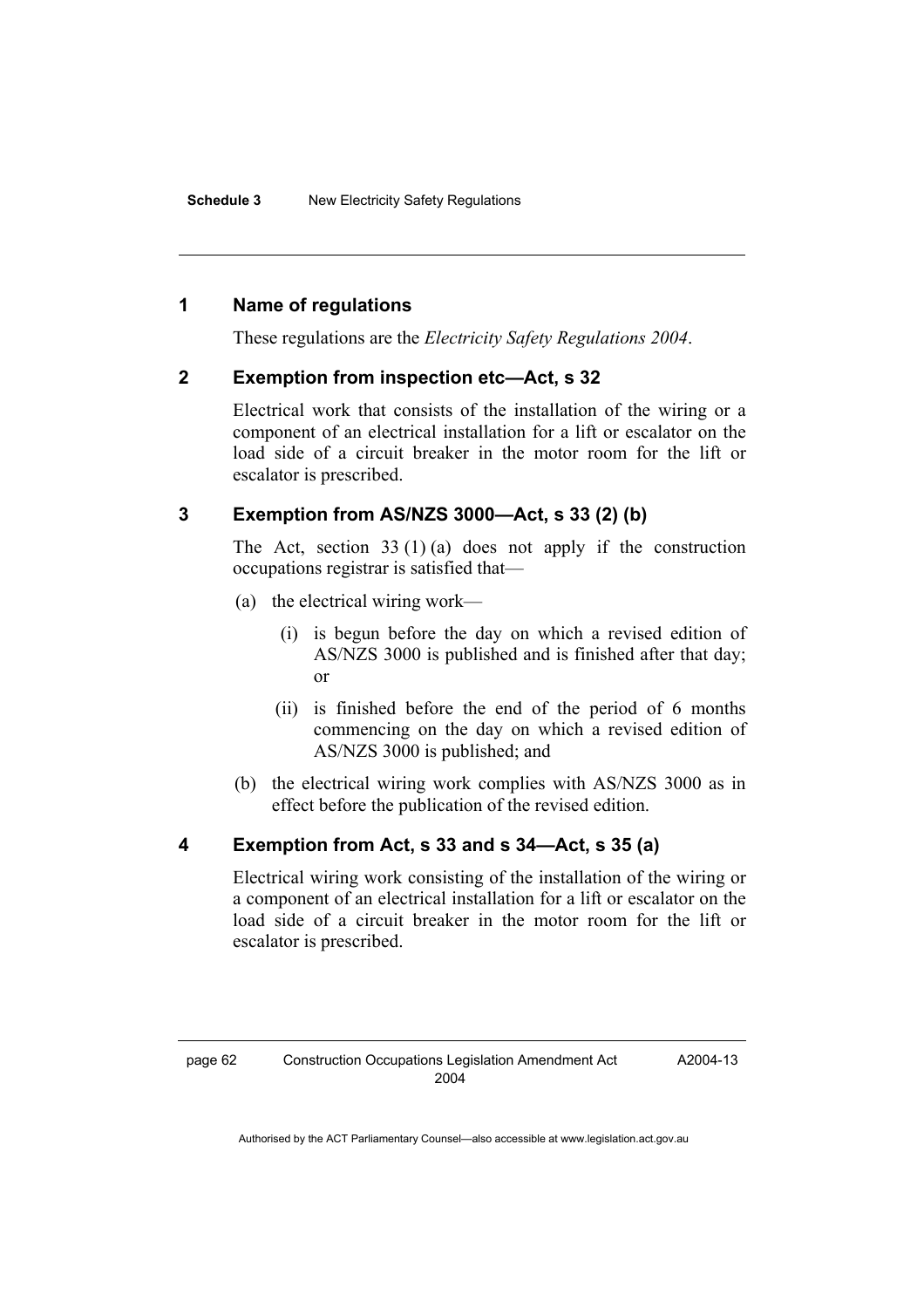## **5 Articles of electrical equipment to bear registration number—Act, s 73**

Each article of electrical equipment to which a registered declaration of compliance relates must be marked, stamped or labelled by attaching the registration number of the declaration to, or writing that number indelibly on, the article.

#### **6 Energy efficiency standards—Act, s 81 (5) (a) and (7)**

The *Electricity Safety Act 1998* (Vic) is a corresponding law.

- *Note 1* At the commencement of this regulation, energy efficiency standards are prescribed under the *Electricity Safety Act 1998* (Vic) (see the *Electricity Safety (Equipment Efficiency) Regulations 1999* (Vic)) for the following articles of electrical equipment:
	- clothes washing machines
	- dishwashers
	- refrigerating appliances
	- single-phase refrigerative airconditioners and heat pumps
	- rotary clothes dryers
	- storage water heaters
	- three-phase cage induction motors
	- three-phase airconditioners and heat pumps.
- *Note 2* The text of Victorian Acts and regulations is available at www.dms.dpc.vic.gov.au

### **8 Articles of electrical equipment—labelling**

- (1) Articles of electrical equipment mentioned in the *Electricity Safety (Equipment Efficiency) Regulations 1999* (Vic), regulation 16 (Electrical equipment labels) or schedule 3 (Standards for electrical equipment that requires registration and labelling), as in force from time to time, must be labelled as required under those provisions.
	- *Note 1* At the commencement of this regulation, the articles of electrical equipment mentioned in the *Electricity Safety (Equipment Efficiency) Regulations 1999* (Vic), reg 16 and sch 3 are the following:

A2004-13 Construction Occupations Legislation Amendment Act 2004 page 63